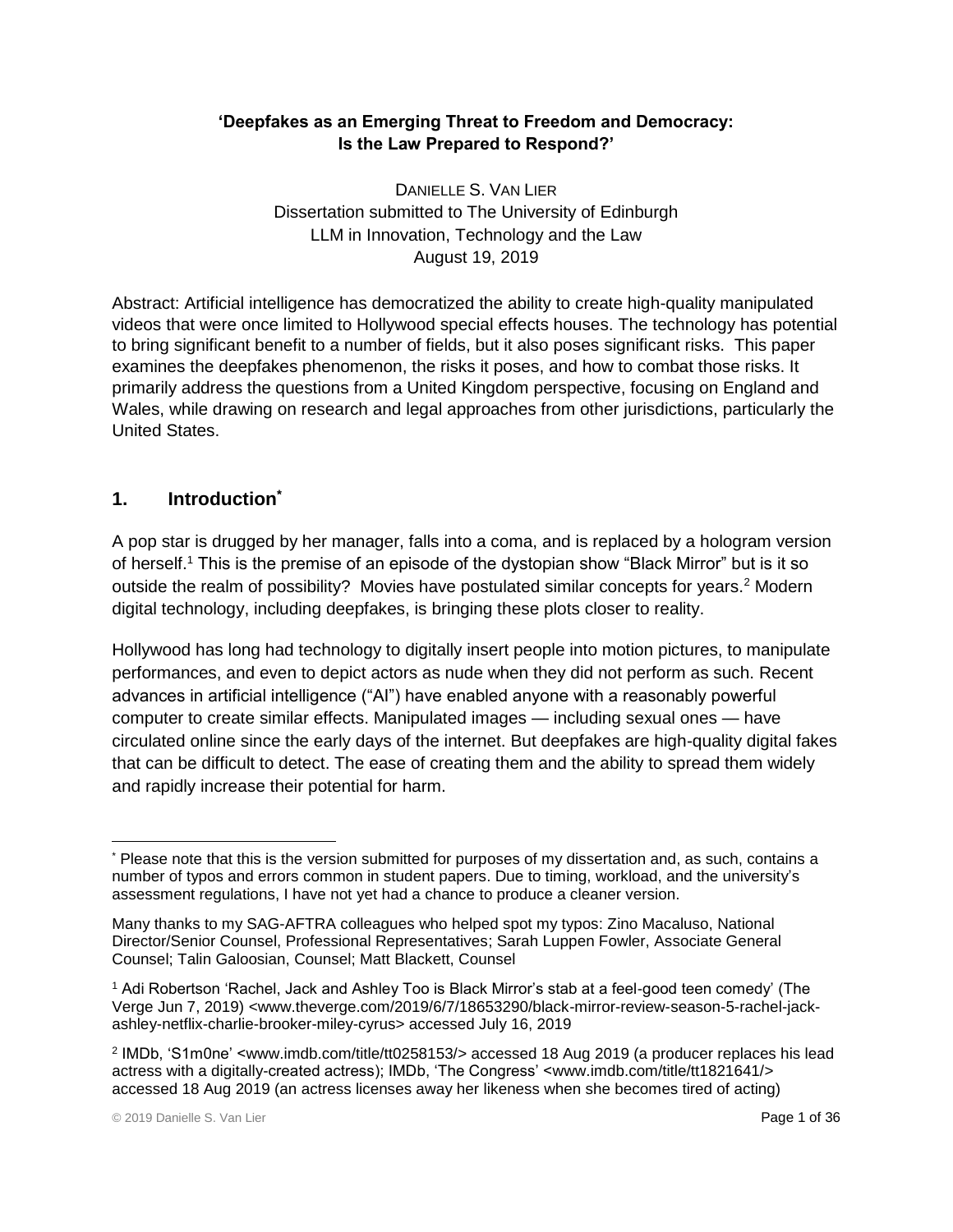As deepfake technology spreads and becomes more accessible, the dangers it poses are becoming more apparent. These range from the intensely personal to the global. They expose individuals to potential exploitation, blackmail, defamation, and other harms. On a societal level, they represent a new and pernicious form of propaganda that can cause us to question even truthful information. But the technology behind deepfakes is not inherently evil – it can be used for numerous beneficial purposes.

Lawmakers are wrestling with how to address deepfakes. In November 2018, the Law Commission for England and Wales published a Scoping Report on Abusive and Offensive Online Communications ("Scoping Report") following a "six-month project to analyze the current criminal law relating to abusive and offensive online communication".<sup>3</sup> The Commission's review included identifying "the impacts of abusive and offensive online behavior," including deepfakes<sup>4</sup> It included meetings with stakeholders, such as abuse victims and organizations that assist them.<sup>5</sup> The Scoping Report's findings are consistent with the scholarship around online abuse, as discussed throughout this paper.

This paper will examine the deepfakes phenomenon, the risks it poses, and what can be done to combat those risks. It will primarily address the legal issues from a United Kingdom ("UK") perspective, focusing on England and Wales, while drawing on research and legal approaches from other jurisdictions, particularly the the United States ("US") where much of the deepfakesrelated scholarship and reporting originates.

Section 2 answers the threshold question, "what are deepfakes, anyway?" It looks at the technology/ies used to create deepfakes as well as the audio and video output embodied within the term "deepfakes." Section 3 discusses disinformation, generally, how it is spread, and how deepfakes exacerbate the problem. Section 4 looks at the use of deepfakes to exploit individuals, particularly with non-consensual sexual content. Section 5 addresses deepfakes as a threat to democratic freedoms, including their potential impact on national security, public safety, and journalism. Sections 4 and 5 address necessary changes in the law; section 6 offers additional legal, policy, and technical solutions.

## **2. What are "deepfakes," anyway?**

A. Defining "deepfakes"

A Reddit user, "@deepfakes," posted one of the first pornographic deepfakes — a video of actress Gal Gadot's face on the body of a pornography actress.<sup>6</sup> "A second Reddit user,

 $\overline{a}$ 

<sup>&</sup>lt;sup>3</sup> Law Commission Abusive and Offensive Online Communications: A Scoping Report (Law Com No 318, 2018) para 1.1

<sup>4</sup> ibid para 3.2

<sup>5</sup> ibid para 3.4

<sup>6</sup> Samantha Cole, 'AI-Assisted Fake Porn Is Here and We're All Fucked' (*Vice*, 17 Dec 2017) [<www.vice.com/en\\_us/article/gydydm/gal-gadot-fake-ai-porn>](http://www.vice.com/en_us/article/gydydm/gal-gadot-fake-ai-porn) accessed 31 Jul 2019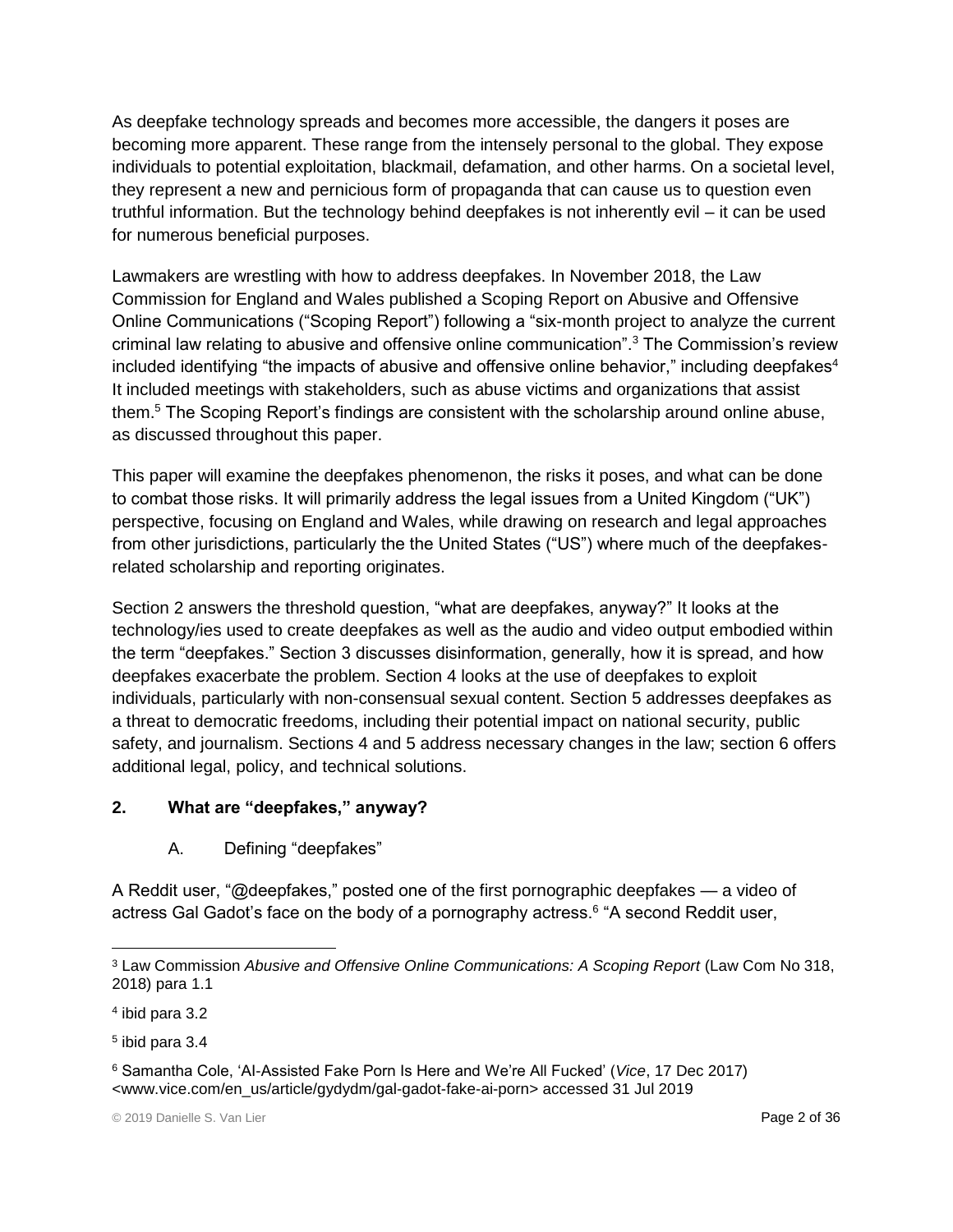@deepfakeapp, created the first widely distributed deepfake software, called "FakeApp."7 FakeApp built on Google's TensorFlow tool.<sup>8</sup> Deepfake" (or "deep fake"), a portmanteau of "deep learning" and "fake," is now the name for a broad category of content. $9$ 

All deepfakes share certain key characteristics: the use of AI (usually a deep learning algorithm), automation, and falsification and/or the potential to deceive.<sup>10</sup> This formulation  $$ visually, a Venn diagram where the overlap represents deepfakes — would encompass most deepfakes while eliminating manually altered visual content.<sup>11</sup> The latter can be just as damaging, but distinguishing them ensures precise definitions.<sup>12</sup>

"Deepfake" is used broadly in this paper: i) as an adjective to describe: (a) the AI-driven applications that create altered audio and video clips and (b) the output from those applications, and ii) as a noun, to refer to the AI-generated content. The latter includes content in which one or more person(s) are digitally inserted, altered, or manipulated to say or do something they did not actually say or do in the manner depicted.

# B. Image alteration technology

Throughout history, people have doctored images for purposes ranging from benign to satirical to malicious. For example: a famed portrait of US President Abraham Lincoln used a body model;<sup>13</sup> a 1930s photograph of Joseph Stalin was doctored to remove someone he disfavored;<sup>14</sup> and in 2014, a farmer in China attempted to blackmail politicians by digitally

<sup>10</sup> Vincent (n9)

<sup>11</sup> ibid

 $\overline{a}$ <sup>7</sup> Dave Gershgorn 'Google Gave The World Powerful AI Tools, And The World Made Porn With Them' (*Quartz*, 7 Feb 2018) [<https://qz.com/1199850/google-gave-the-world-powerful-open-source-ai-tools-and](https://qz.com/1199850/google-gave-the-world-powerful-open-source-ai-tools-and-the-world-made-porn-with-them/)[the-world-made-porn-with-them/>](https://qz.com/1199850/google-gave-the-world-powerful-open-source-ai-tools-and-the-world-made-porn-with-them/) accessed 17 Aug 2019

<sup>&</sup>lt;sup>8</sup> ibid

 $^{\rm 9}$  Hazel Baker 'Making a 'deepfake': How creating our own synthetic video helped us learn to spot one' (*Press Gazette*, 11 Mar 2019) [<www.pressgazette.co.uk/making-a-deepfake-how-creating-our-own](http://www.pressgazette.co.uk/making-a-deepfake-how-creating-our-own-synthetic-video-helped-us-learn-to-spot-one/)[synthetic-video-helped-us-learn-to-spot-one/>](http://www.pressgazette.co.uk/making-a-deepfake-how-creating-our-own-synthetic-video-helped-us-learn-to-spot-one/) accessed 18 Aug 2019; James Vincent, 'Why we need a better definition of "deepfake"' (*The Verge*, 22 May 2018)

[<sup>&</sup>lt;www.theverge.com/2018/5/22/17380306/deepfake-definition-ai-manipulation-fake-news>](http://www.theverge.com/2018/5/22/17380306/deepfake-definition-ai-manipulation-fake-news) accessed 18 Aug 2019

<sup>13</sup> Fourandsix Technologies, Inc. 'Circa 1860' (*Photo Tampering Throughout History*) [<http://pth.izitru.com/1860\\_13\\_00.html>](http://pth.izitru.com/1860_13_00.html) accessed 18 Aug 2019

<sup>14</sup> Fourandsix Technologies, Inc. 'Circa 1930' (*Photo Tampering Throughout History*) [http://pth.izitru.com/1930\\_13\\_00.html](http://pth.izitru.com/1930_13_00.html)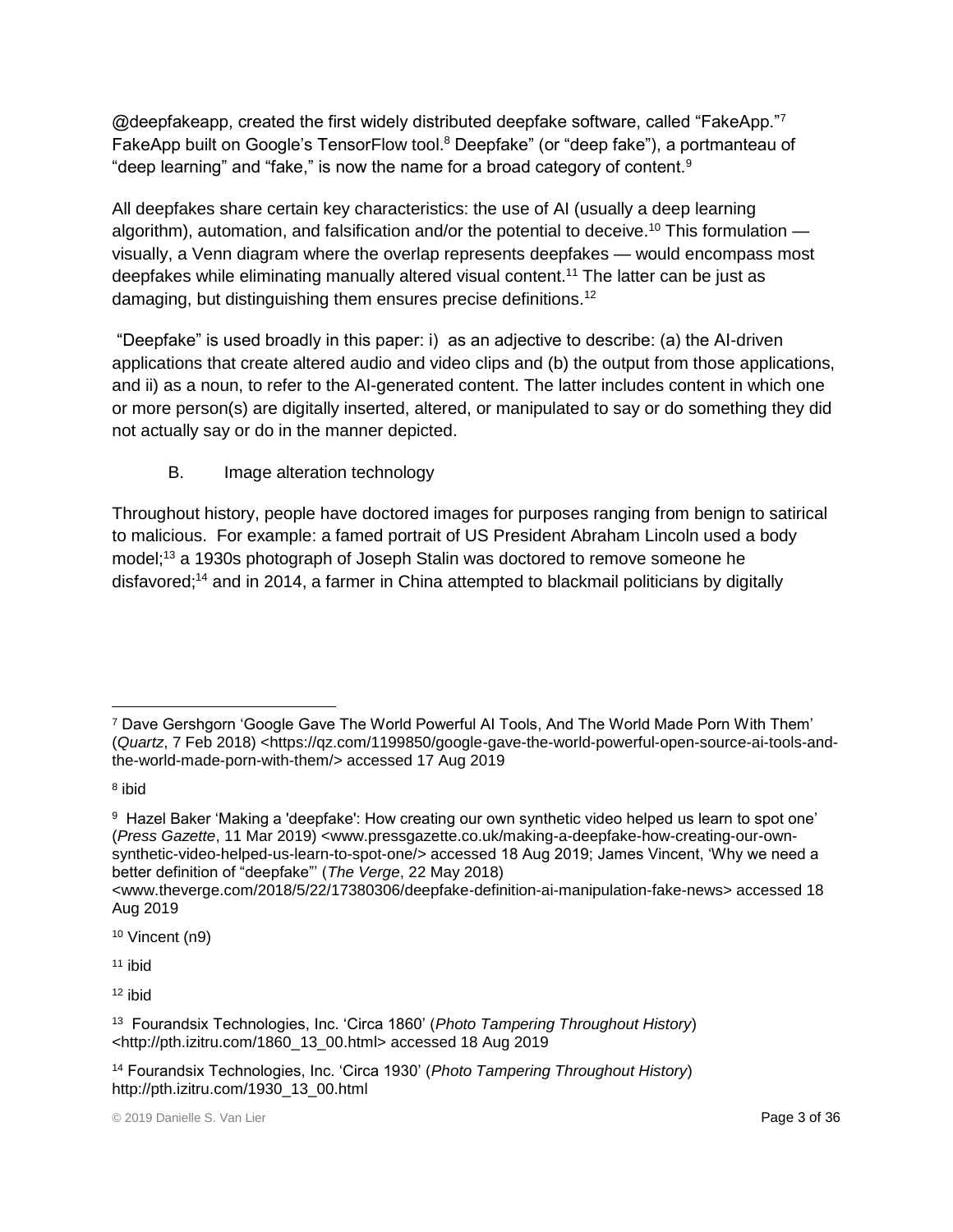inserting them into pornographic photographs.<sup>15</sup> Today, consumer-level digital imagery and editing tools make it easy for anyone with a modicum of skill to convincingly edit photographs.<sup>16</sup>

Since the early days of filmmaking, technology has allowed motion picture studios to add and modify people in films. These technologies constantly evolve. 1961's "The Parent Trap" used a simple doubling technique to depict Hayley Mills as two different characters in the same shot.<sup>17</sup> 1994's "Forrest Gump" featured Tom Hanks in historical footage of major world leaders. Filmmakers used voice doubles and digitally manipulate the leaders' mouths to match the dialogue.<sup>18</sup> 2006's "Superman Returns" used old footage and audio to depict Marlon Brando as Superman's father.<sup>19</sup> Brando's appearance was brief but laid the groundwork for future digital resurrections. More recently, "Rogue One: A Star Wars Story" digitally resurrected Peter Cushing to portray a lead role.<sup>20</sup> An actor with a similar build, stature, and manner of speaking wore motion capture equipment during production and was digitally replaced by Cushing in post-production.<sup>21</sup>

Deepfake technology is an evolution of these production technologies. Open-source AI tools, such as TensorFlow, give the public capabilities once reserved to the film and video game industries.<sup>22</sup> With a reasonably powerful personal computer anyone can do what once cost millions of dollars and took hundreds of hours. The quality is not as high, but deepfakes are of a high enough quality to be difficult to detect. $23$ 

<sup>18</sup> Bart Mills 'In "Forrest Gump," Historical Figures Speak For Themselves' *Chicago Tribune* (Chicago, 8 July 1994) <www.chicagotribune.com/news/ct-xpm-1994-07-08-9407080087-story.html> visited August 4, 2019

<sup>19</sup> Michael Kunkes, 'Brando Talks! and Superman Listens' (CineMontage, 1 July 2006) <https://cinemontage.org/brando-talks-and-superman-listens/> visited August 4, 2019

 $\overline{a}$ <sup>15</sup> Fourandsix Technologies, Inc. 'June 2014' (*Photo Tampering Throughout History*) [http://pth.izitru.com/2014\\_06\\_00.html](http://pth.izitru.com/2014_06_00.html)

<sup>&</sup>lt;sup>16</sup> Robert Chesney and Danielle Citron, 'Deepfakes and the New Disinformation War: The Coming Age of Post-Truth Geopolitics' (*Foreign Affairs*, Jan-Feb 2019) [<www.foreignaffairs.com/articles/world/2018-12-](http://www.foreignaffairs.com/articles/world/2018-12-11/deepfakes-and-new-disinformation-war) [11/deepfakes-and-new-disinformation-war>](http://www.foreignaffairs.com/articles/world/2018-12-11/deepfakes-and-new-disinformation-war) accessed 18 Aug 2019 (also available Academic OneFile, http://link.galegroup.com/apps/doc/A566263296/AONE?u=ed\_itw&sid=AONE&xid=9a729105))

<sup>&</sup>lt;sup>17</sup> Allie Townsend 'The Parent Trap — Doubling', A Brief History of Movie Special Effects Time <http://content.time.com/time/photogallery/0,29307,2055255\_2247328,00.html> visited August 4, 2019

<sup>20</sup> Dave Itzkoff, 'How "Rogue One" Brought Back Familiar Faces' *The New York Times* (New York, 27 Dec 2019) <www.nytimes.com/2016/12/27/movies/how-rogue-one-brought-back-grand-moff-tarkin.html> accessed 18 Aug 2019

<sup>21</sup> ibid; Kevin Lincoln, 'How did Rogue One Legally Re-create the Late Peter Cushing?' (*Vulture* 16 Dec 2016) <www.vulture.com/2016/12/rogue-one-peter-cushing-digital-likeness.html> accessed 18 Aug 2019

<sup>22</sup> Douglas Harris, 'Deepfakes: False Pornography Is Here and the Law Cannot Protect You' (2019) 17 Duke Law & Technology Review 99

<sup>23</sup> Chesney and Citron, 'Deepfakes and the New Disinformation War' (n 16)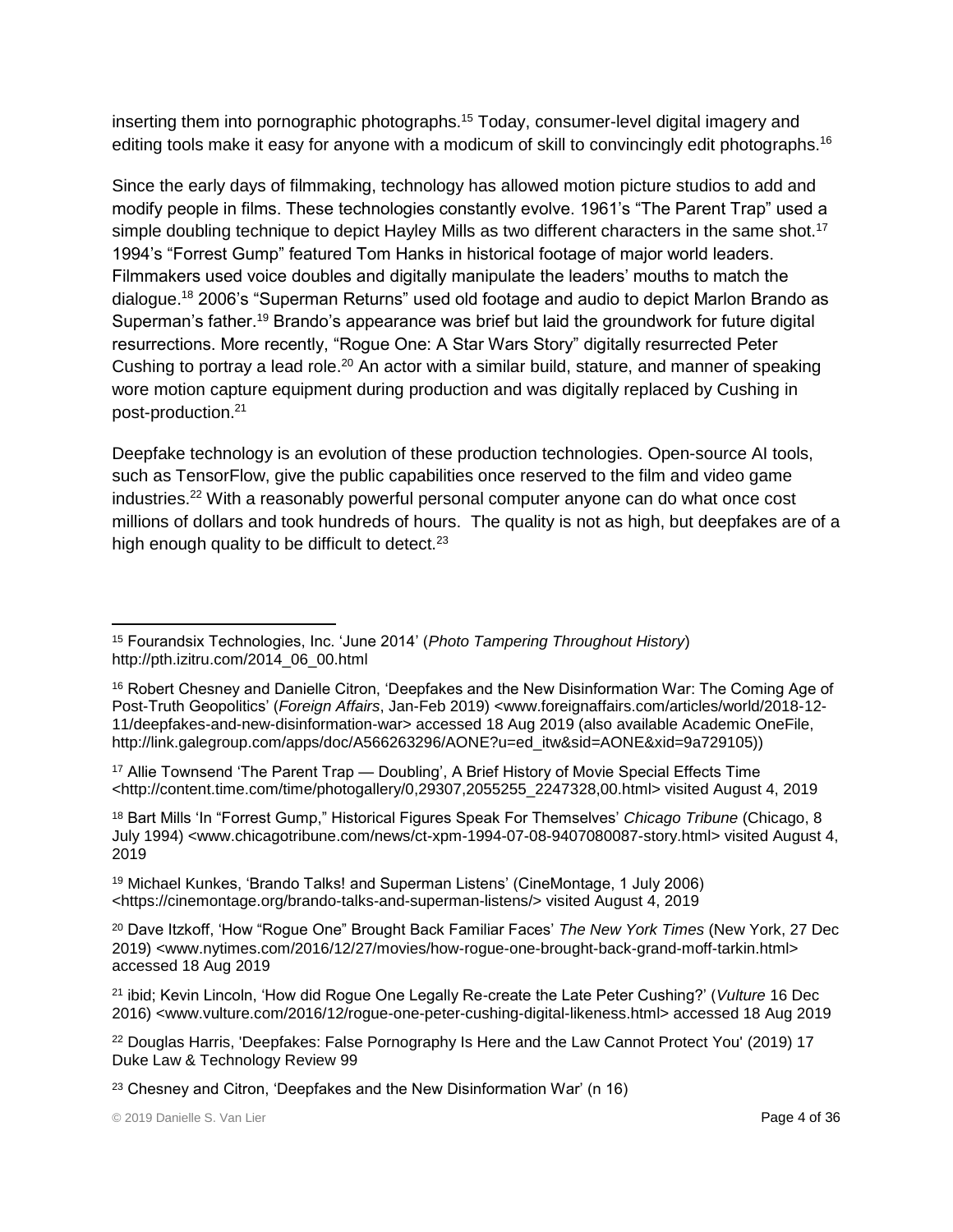#### C. How deepfakes are created

Understanding how deepfakes are created and the "artifacts" the technology leaves behind is important to combatting them. It is also critical to recognize how quickly the technology is evolving, making it difficult to employ technological measures against deepfakes them.

#### i. Deepfakes and machine learning

AI is "the study of agents that perceive the world around them, form plans, and make decisions to achieve their goals."<sup>24</sup> Machine learning ("ML") is a subfield of AI that encompasses "computer processes capable of learning from data to make ever-more accurate decisions and predictions."<sup>25</sup> It enables a computer to learn on its own – to "identify patterns in observed data, build models that explain the world, and predict things without having explicit pre-programmed rules and models."<sup>26</sup> Deep learning is a recent, more specialized form of ML that uses "neural nets" — a form of processing designed to function like neurons in the human brain.<sup>27</sup> Deeplearning AIs learn to detect abstract concepts without pre-set data.<sup>28</sup> They learn through iteration, starting out wildly inaccurate until they fine-tune and master the task over time.<sup>29</sup>

Generative adversarial networks ("GAN") are the deep-learning tools used to create deepfakes. GANs pit two competing neural networks against each other to learn and improve.<sup>30</sup> One network generates samples and the other uses training data and the generator's samples to predict between two different outcomes, such as "real" or "fake."<sup>31</sup> The "generator" and "discriminator" gradually train each other with the former generating increasingly accurate samples (or increasingly realistic images) in an attempt to beat the latter.<sup>32</sup> GAN's are able to "determine, refine, and innovate criteria, patterns, and strategies by themselves" — they can

- <sup>27</sup> Fletcher (n 25) p 458
- <sup>28</sup> Fletcher (n 25) p 458-9, Maini (n 24)
- <sup>29</sup> Fletcher (n 25) p 459
- <sup>30</sup> Fletcher (n 25) p 459

 $\overline{a}$ <sup>24</sup> Vishal Maini, 'Machine Learning for Humans' (*Medium*, 19 Aug 2017) [<https://medium.com/machine](https://medium.com/machine-learning-for-humans/why-machine-learning-matters-6164faf1df12)[learning-for-humans/why-machine-learning-matters-6164faf1df12>](https://medium.com/machine-learning-for-humans/why-machine-learning-matters-6164faf1df12) accessed 16 Aug 2019

<sup>&</sup>lt;sup>25</sup> John Fletcher, 'Deepfakes, Artificial Intelligence, and Some Kind of Dystopia: The New Faces of Online Post-Fact Performance' (2018) 70 Theatre Journal 455, 457-58

<sup>26</sup> Maini (n 24)

<sup>31</sup> Fletcher (n 25) p 459, Rani Horev. 'Style-based GANs – Generating and Tuning Realistic Artificial Faces' (*LyrnAI*, 26 Dec 2018) [<www.lyrn.ai/2018/12/26/a-style-based-generator-architecture-for](https://www.lyrn.ai/2018/12/26/a-style-based-generator-architecture-for-generative-adversarial-networks/)[generative-adversarial-networks/>](https://www.lyrn.ai/2018/12/26/a-style-based-generator-architecture-for-generative-adversarial-networks/) accessed 23 Jul 2019

<sup>32</sup> Fletcher (n 25) p 459, Horev (n 31)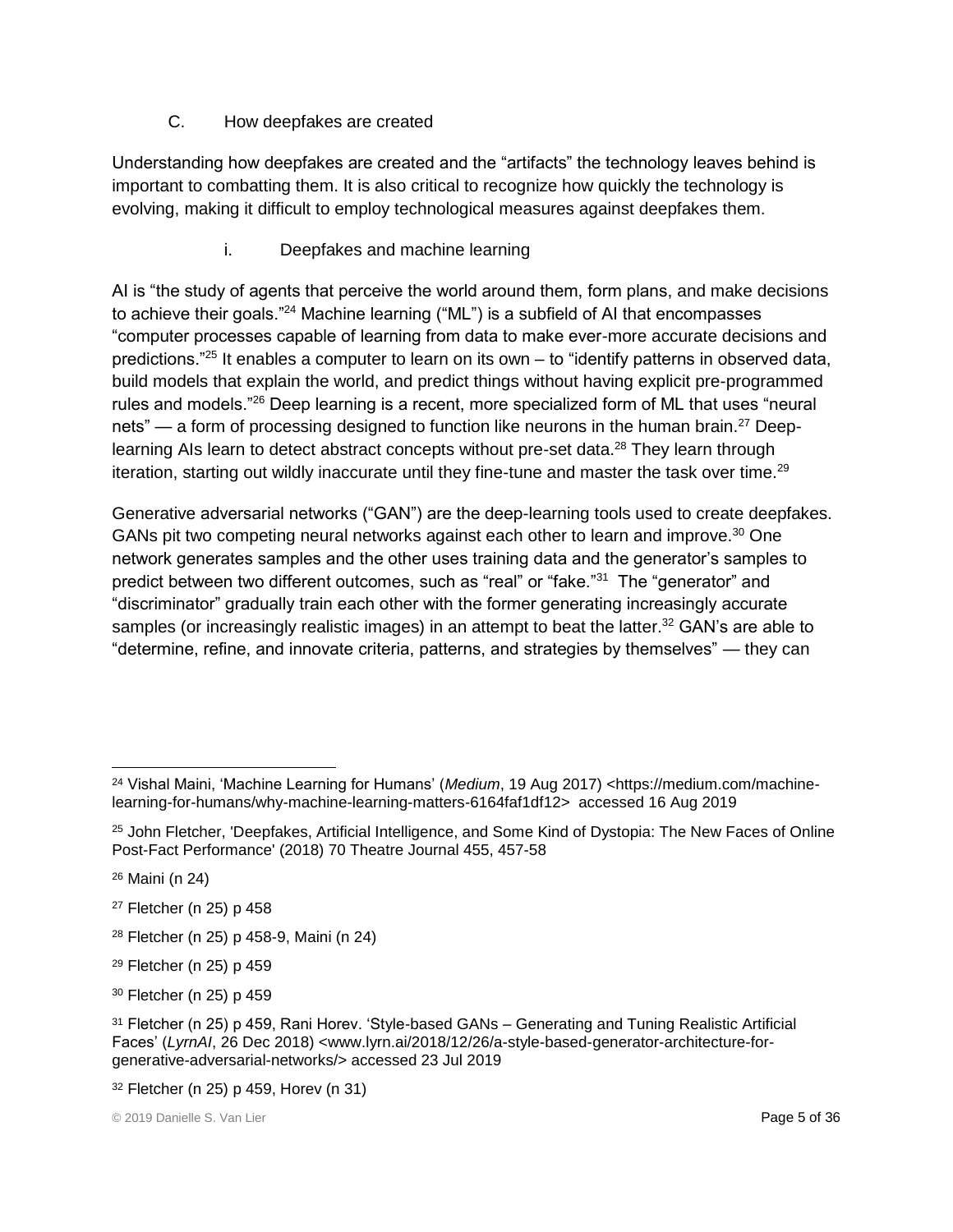learn and develop without human intervention.<sup>33</sup> This extraordinary power has sparked concerns among technologists and ethicists.<sup>34</sup>

To create a deepfake, a GAN is trained with a large data set, including images of the subject person and the target video, which it uses to generate a new video.<sup>35</sup> Deepfakes can be created in a matter of hours using an adequately powerful computer.<sup>36</sup>

D. Types of Deepfakes

Deepfakes fall into three primary categories. The most prevalent, especially in pornography, remains the "face swap" deepfake, like the Gal Gadot video mentioned above.<sup>37</sup> "Puppet master" deepfakes use the movements, such as head and eye movements, and facial expressions, of an unseen actor or "puppet master" to animate the target. <sup>38</sup> "Lip-sync" deepfakes reanimate the target's mouth to sync up to a new audio track, often spoken by an impersonator or generated by a computer.<sup>39</sup>

The same technologies can be used to create fake audio. Manually creating audio fakes is timeconsuming and requires a large database of sound fragments that can be rearranged and combined to simulate speech. AI allows the creation of increasingly convincing voice facsimiles with increasingly smaller samples. These technologies can use short samples of an individual's speech to generate audio of them speaking completely new sentences.<sup>40</sup>

<sup>38</sup> Harwell (n 37)

<sup>39</sup> Agarwal (n 37)

 $\overline{a}$ <sup>33</sup> Fletcher (n 25) p 459

<sup>34</sup> Fletcher (n 25) p 459

<sup>35</sup> Siwei Lyu, 'This ingenious algorithm outsmarts deepfakes' (*Fast Company*, 27 Jun 2019) [<www.fastcompany.com/90370113/this-ingenious-algorithm-outsmarts-deepfakes>](https://www.fastcompany.com/90370113/this-ingenious-algorithm-outsmarts-deepfakes) accessed 7 Aug 2019

<sup>36</sup> Cole, 'AI-Assisted Fake Porn' (n 6)

<sup>37</sup> Shruti Agarwal and others, 'Protecting World Leaders Against Deep Fakes' (CVPR Workshops, Long Beach, 2019)

[<sup>&</sup>lt;http://openaccess.thecvf.com/content\\_CVPRW\\_2019/html/Media\\_Forensics/Agarwal\\_Protecting\\_World](http://openaccess.thecvf.com/content_CVPRW_2019/html/Media_Forensics/Agarwal_Protecting_World_Leaders_Against_Deep_Fakes_CVPRW_2019_paper.html) Leaders\_Against\_Deep\_Fakes\_CVPRW\_2019\_paper.html> accessed 18 Aug 2019. See also Drew Harwell, 'Top AI researchers race to detect 'deepfake' videos: 'We are outgunned'' (*The Washington Post*, 12 June 2019) [<www.washingtonpost.com/technology/2019/06/12/top-ai-researchers-race-detect](http://www.washingtonpost.com/technology/2019/06/12/top-ai-researchers-race-detect-deepfake-videos-we-are-outgunned/)[deepfake-videos-we-are-outgunned/>](http://www.washingtonpost.com/technology/2019/06/12/top-ai-researchers-race-detect-deepfake-videos-we-are-outgunned/) accessed13 Aug 2019

<sup>© 2019</sup> Danielle S. Van Lier Page 6 of 36 <sup>40</sup> Sebastian Anthony, 'Adobe demos "photoshop for audio," lets you edit speech as easily as text' (*Ars*  Technica, 7 Nov 2016) [<https://arstechnica.com/information-technology/2016/11/adobe-voco-photoshop](https://arstechnica.com/information-technology/2016/11/adobe-voco-photoshop-for-audio-speech-editing/)[for-audio-speech-editing/>](https://arstechnica.com/information-technology/2016/11/adobe-voco-photoshop-for-audio-speech-editing/) accessed 19 Aug 2019; Bahar Gholipour, 'New AI Tech Can Mimic Any Voice' (*Scientific American*, 2 May 2017) [<https://www.scientificamerican.com/article/new-ai-tech-can-mimic](https://www.scientificamerican.com/article/new-ai-tech-can-mimic-any-voice/)[any-voice/>](https://www.scientificamerican.com/article/new-ai-tech-can-mimic-any-voice/) accessed 19 Aug 2019; Sercan Arik and others, "Neural Voice Cloning with a Few Samples." (NeurIPS Conference, Montréal, Dec 2018). [<http://papers.nips.cc/paper/8206-neural-voice-cloning-with](http://papers.nips.cc/paper/8206-neural-voice-cloning-with-a-few-samples)[a-few-samples>](http://papers.nips.cc/paper/8206-neural-voice-cloning-with-a-few-samples) accessed 18 Aug 2019 See also Lyrebird 'Vocal Avatar' <https://lyrebird.ai/vocal-avatar>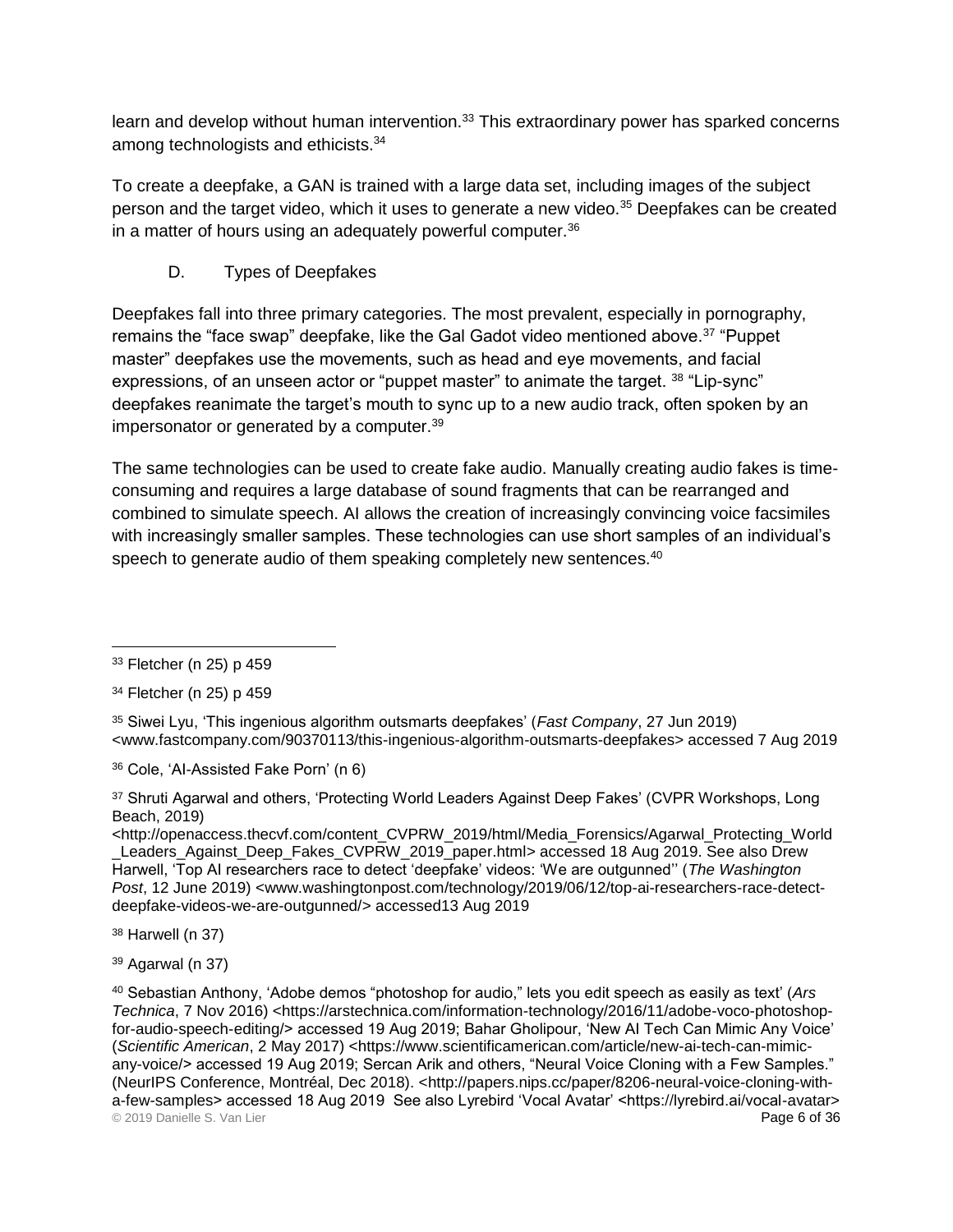Researchers are introducing new, innovative, and sometimes abusive, technologies at a rapid pace. For example the following technologies were released since early 2018:

- Full-body deepfakes technology that maps and swaps the subject's entire body, including their clothes, onto the target person. 41
- A "do as I do" motion transfer method that uses movement from a source in one video to animate a target in a second video.<sup>42</sup>
- "Deep video portraits" a method to transfer the 3D head position and rotation and facial expression and movement from a source to a video portrait (*i.e.* the head and upper body). $43$  In testing, roughly half of viewers thought the videos were real. $44$
- "Talking head models" created from a single photograph.<sup>45</sup> The technique can even animate paintings or other still images.<sup>46</sup>
- $\bullet$  Facial animation using a still image and an audio clip with "(a) lip movements that are in sync with the audio and (b) natural facial expressions."<sup>47</sup>
- "DeepNude" a now-defunct application that virtually removed clothing from women in photographs.<sup>48</sup>

<sup>43</sup> Hyeongwoo Kim and others, 'Deep video portraits' (2018) 37 ACM Transactions on Graphics, (4), p 1 [<https://doi.org/10.1145/3197517.3201283>](https://doi.org/10.1145/3197517.3201283) (also available with videos at https://web.stanford.edu/~zollhoef/papers/SG2018\_DeepVideo/page.html) accessed 18 Aug 2019

 $44$  ibid p 12

<sup>45</sup> Egor Zakharov and others, 'Few-Shot Adversarial Learning of Realistic Neural Talking Head Models." (Unpublished paper, ArXiv 2019) p 2 [<https://arxiv.org/abs/1905.08233>](https://arxiv.org/abs/1905.08233) accessed 18 Aug 2019

 $46$  ibid p 1

 $\overline{a}$ accessed 18 Aug 2019 (featuring proof-of-concept audio clips of US presidents Barack Obama and Donald Trump)

<sup>41</sup> Dan Robitzski, 'These Full-Body Deepfakes are Like Nothing We've Ever Seen' (*Futurism,* 12 Dec 2018) [<https://futurism.com/full-body-deepfakes>](https://futurism.com/full-body-deepfakes) accessed 18 Aug 2019

<sup>42</sup> Caroline Chan and others 'Everybody Dance Now' (Unpublished Paper, ArXiv 2018) p 1 [<https://arxiv.org/abs/1808.07371>](https://arxiv.org/abs/1808.07371) accessed 18 Aug 2019

<sup>47</sup> Konstantinos Vougioukas, Stavros Petridis and Maja Pantic 'Realistic Speech-Driven Facial Animation with GANs.' (Unpublished paper, ArXiv 2019) p 1 [<https://arxiv.org/abs/1906.06337>](https://arxiv.org/abs/1906.06337) accessed 18 Aug 2019

<sup>48</sup> Samantha Cole, 'This Horrifying App Undresses a Photo of Any Woman With a Single Click' (*Vice*, 26 Jun 2019) <www.vice.com/en\_us/article/kzm59x/deepnude-app-creates-fake-nudes-of-any-woman> accessed 24 July 2019; Sigal Samuel, 'A guy made a deepfake app to turn photos of women into nudes. It didn't go well.' (*Vox*, 27 Jun 2019) <www.vox.com/2019/6/27/18761639/ai-deepfake-deepnude-appnude-women-porn> accessed 27 Jul 2019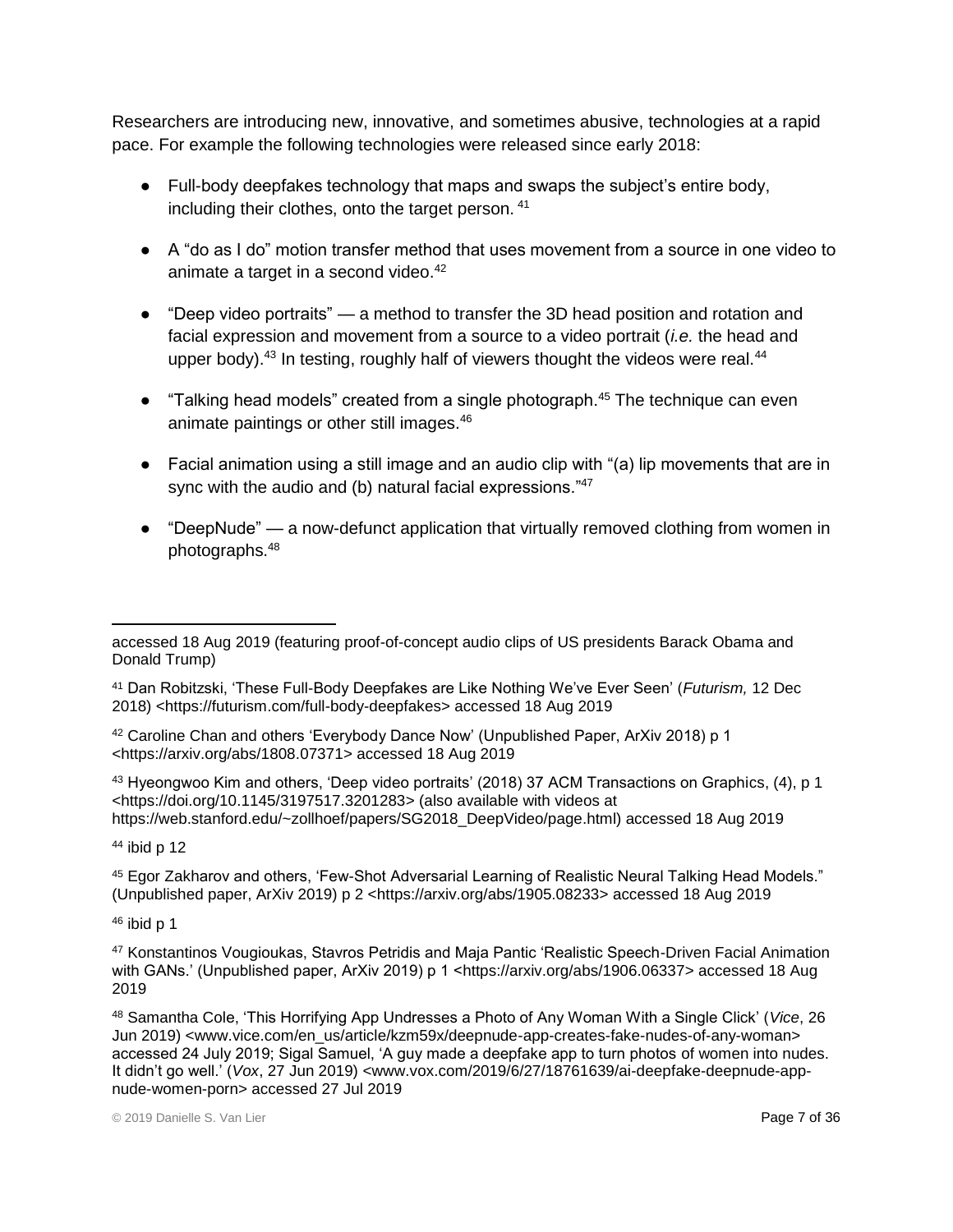- StyleGAN, an application that generates artificial faces that looks realistic.<sup>49</sup> The application can generate other objects — such as cars, rooms, and cats — depending on the source data.<sup>50</sup>
	- E. Beneficial Uses for Deepfake Technology

Deepfakes have significant potential for abuse, but the technologies also have many potential positive applications. The most obvious application is in the entertainment industry where they can create high-quality digital reproductions and animation quicker and at a lower cost than current techniques. To illustrate, the deep video portraits technology has utility in the context of dubbing foreign language films, among other applications.<sup>51</sup> And the full-body deepfake technology can augment or replace costly motion capture in video games and animated movies.<sup>52</sup>

Several deepfake technologies have educational applications. The talking head technology can be used to create realistic avatars in virtual and augmented reality applications, which its creators believe "will democratize education, and improve the quality of life for people with disabilities."<sup>53</sup> The facial animation application can bring historic images to "life" to tell their stories. For example, the USC Shoah Foundation scans Holocaust survivors to create interactive "holograms" of them to teach about the Holocaust.<sup>54</sup> Deepfake technology can be used to create similar learning tools without the need for the individual's participation, something that may be useful in telling the stories of many historical figures.

Voice reproduction technologies have applications in education, customer service, and to aid the disabled. An Edinburgh company used AI to recreate the speech US President John F. Kennedy was planning to deliver on the day he was assassinated.<sup>55</sup> The company used text

 $\overline{a}$ <sup>49</sup> Jackson Ryan, 'This website uses AI to generate startling fake human faces' (*CNet,* 14 Feb 2019) <www.cnet.com/news/this-website-uses-ai-to-generate-startling-fake-human-faces/> accessed 23 July 2019; Tero Karras, Samuli Laine and Timo Aila, "A Style-Based Generator Architecture for Generative Adversarial Networks." (Unpublished paper, ArXiv 2019) [<https://arxiv.org/abs/1812.04948>](https://arxiv.org/abs/1812.04948) accessed 18 Aug 2019 (For examples, see https://thispersondoesnotexist.com/)

<sup>50</sup> Karras (n 50) p 9

<sup>51</sup> Kim (n 44) p 2

<sup>52</sup> Robitzski (n 42)

<sup>53</sup> Egor Zakharov, 'Few-Shot Adversarial Learning of Realistic Neural Talking Head Models' (*YouTube* 21 May 2019) <https://youtu.be/p1b5aiTrGzY> accessed 5 Aug 2019

<sup>54</sup> Ellen Braunstein, 'At This Holocaust Museum, You Can Speak With Holograms Of Survivors' (*Jewish Telegraphic Agency*, 22 Jan 2018) <www.jta.org/2018/01/22/united-states/at-this-holocaust-museum-youcan-speak-with-holograms-of-survivors> accessed 6 Aug 2019

<sup>© 2019</sup> Danielle S. Van Lier Page 8 of 36 <sup>55</sup> BBC News 'John F Kennedy's Lost Speech Brought to Life' (16 Mar 2018) <www.bbc.com/news/ukscotland-edinburgh-east-fife-43429554> accessed 28 July 2019; 'Artificial Intelligence Used to Recreate JFK's Dallas Speech That He Never Gave' *The Washington Post* (Washington DC 13 Apr 2018) www.washingtonpost.com/video/business/technology/artificial-intelligence-used-to-recreate-jfks-dallas-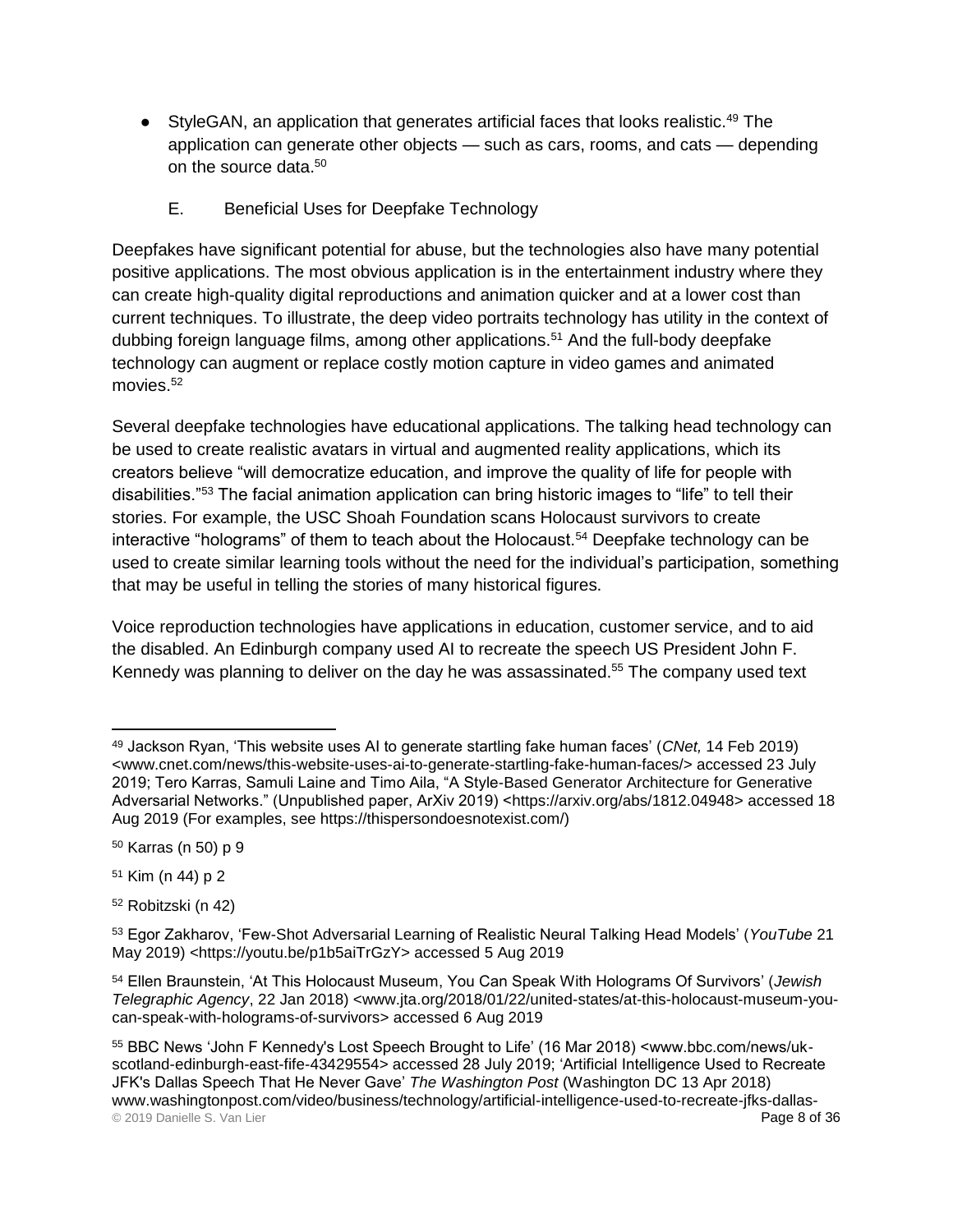from Kennedy's past speeches and 116,000 snippets of speech from prior recordings.<sup>56</sup> The company is researching the use of AI for speech synthesis, including to allow those who lose their voices to communicate in their own voice.<sup>57</sup>

Deepfakes have tremendous beneficial applications; they become dangerous when they feed the natural human tendency to believe, remember, and share negative and novel information, including false information.<sup>58</sup> Humans are "biologically programmed to be attentive to things that stimulate: content that is gross, violent, or sexual, and gossip, which is humiliating, embarrassing, or offensive" and gravitate toward content that creates an emotional response.<sup>59</sup> The remainder of this paper will focus on the dark side of deepfakes and the threats they pose.

## **3. Deepfakes as tools of deception and disinformation**

A. Fake news and how it spreads

"Fake news" or disinformation — "false, inaccurate, or misleading information designed, presented and promoted to intentionally cause public harm or for profit"  $60$  — has a long history, particularly in the political process.<sup>61</sup> Historians trace some stories as far back as the  $12<sup>th</sup>$ century with fake news becoming more common as the printing press allowed widespread

<sup>58</sup> Robert Chesney and Danielle Keats Citron, 'Deep Fakes: A Looming Challenge for Privacy, Democracy, and National Security' (2018) 107 California Law Review (2019, forthcoming) [<http://dx.doi.org/10.2139/ssrn.3213954>](http://dx.doi.org/10.2139/ssrn.3213954)p 12

59 danah boyd, 'Streams of Content, Limited Attention: The Flow of Information Through Social Media' (*Web2.0 Expo,* Nov. 17, 2009) < [http://www.danah.org/papers/talks/Web2Expo.html>](http://www.danah.org/papers/talks/Web2Expo.html) accessed 16 Aug 2019

 $\overline{a}$ speech-that-he-never-gave/2018/05/10/caad5f8a-3f33-11e8-955b-7d2e19b79966\_video.html?utm\_term=.4f13230fd713 accessed 28 July 2019

<sup>56</sup> BBC (n55); History News Network 'Artificial Intelligence Has Been Used To Recreate JFK's Dallas Speech That He Never Gave' (10 May 2018) <https://historynewsnetwork.org/article/169020> accessed 28 July 2019

<sup>57</sup> CereProc, 'CereVoice Me Voice Cloning Service' <https://www.cereproc.com/en/products/cerevoiceme> visited 28 July 2019

<sup>60</sup> European Commission, 'A Multi-Dimensional Approach To Disinformation: Report Of The Independent High Level Group On Fake News And Online Disinformation' March 2018 p 10 <https://ec.europa.eu/digital-single-market/en/news/final-report-high-level-expert-group-fake-news-andonline-disinformation>

<sup>61</sup> Jacob Soll, 'The Long and Brutal History of Fake News' (*Politico Magazine*,18 December 2016) [<https://www.politico.com/magazine/story/2016/12/fake-news-history-long-violent-214535>](https://www.politico.com/magazine/story/2016/12/fake-news-history-long-violent-214535) accessed 19 Aug 2019. *See also* David Uberti 'The real history of fake news (*Columbia Journalism Review*, 15 Dec 2016) [<https://www.cjr.org/special\\_report/fake\\_news\\_history.php>](https://www.cjr.org/special_report/fake_news_history.php) accessed 18 Aug 2019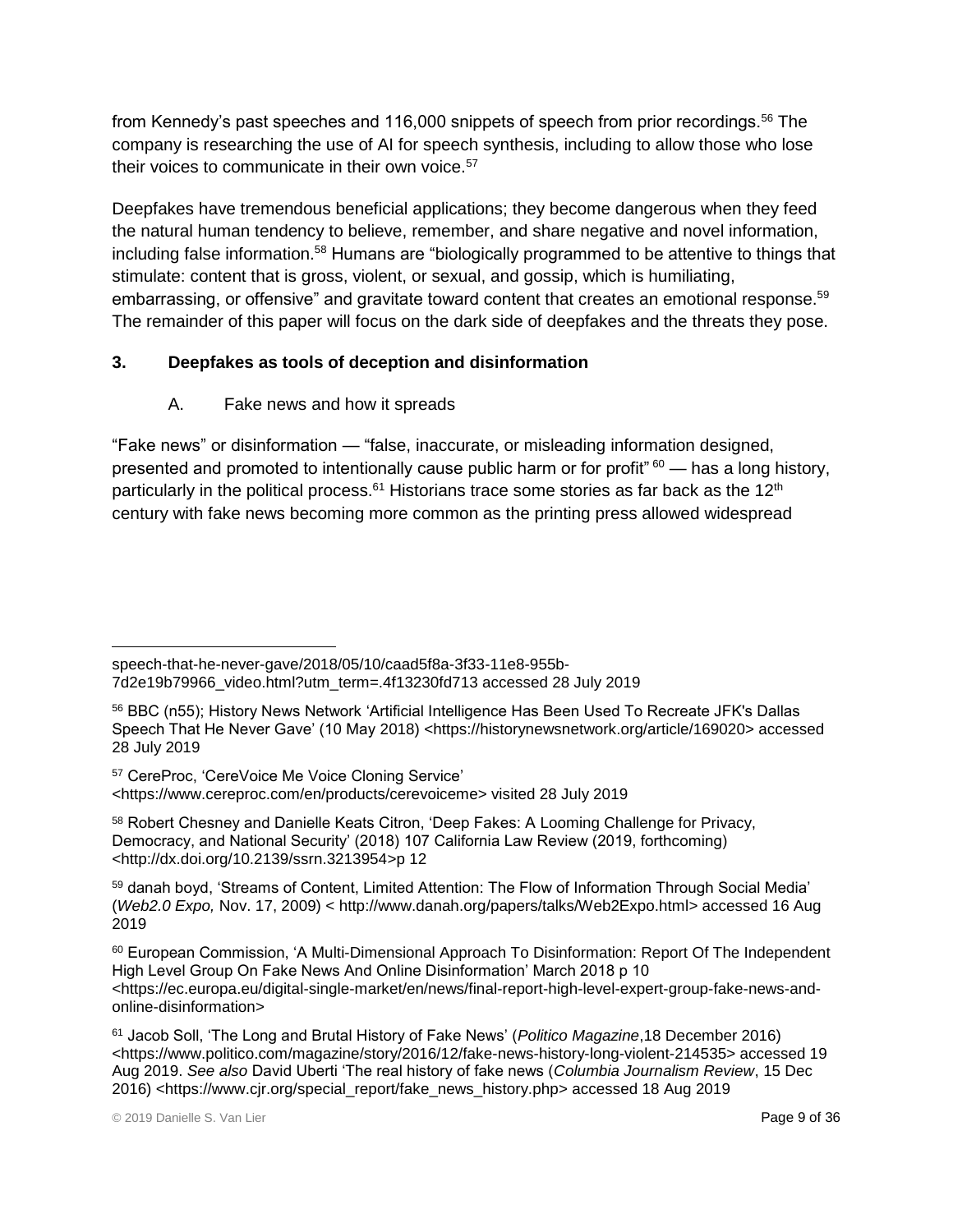dissemination.<sup>62</sup> In the 17<sup>th</sup> century, Charles II even issued a proclamation prohibiting the writing, speaking, or publication of false news. $63$ 

The internet has further democratized information dissemination with the effect of removing major news outlets, which typically adhere to ethical standards in their reporting, as gatekeepers. Individuals can create and spread disinformation with internet access and a minimal degree of technical savvy. Social media aids it spread because it can "efficiently deliver messages to large groups of targeted people, much more effectively than" traditional communication methods, making it fertile ground for the spread of disinformation.<sup>64</sup>

People are bad at detecting fake stories, even when they are purely text-based. <sup>65</sup> Deepfakes likely will exacerbate this phenomenon because of the persuasive power of audio and video, which allow people to be firsthand witnesses to an event without the need to trust someone else's account.<sup>66</sup> People are predisposed to trust what we see and hear and are even less inclined to seek verification of video and audio accounts of events. <sup>67</sup>

# B. The impact of disinformation

Concern over disinformation is increasing. In the UK, 84% of respondents believe fake news is a problem domestically and 78% believe it is a threat to democracy.<sup>68</sup> Additionally, 84% of UK respondents believe they come across fake news at least several times a month, although 79% felt somewhat or very confident they could identify it. $69$  UK respondents feel the primary

<sup>65</sup> Holly Kathleen Hall, 'Deepfake Videos: When Seeing Isn't Believing' (2018) 27 The Catholic University Journal of Law & Technology 51, 56

<sup>66</sup> Chesney and Citron, 'Deepfakes and the New Disinformation War (n 16)

<sup>67</sup> ibid

 $\overline{a}$ <sup>62</sup> Soll (n 61)

<sup>63</sup> England and Wales. Sovereign (1660-1685 : Charles II). (1674). By the King. A proclamation to restrain the spreading of false news, and licentious talking of matters of state and government available at http://ota.ox.ac.uk/tcp/headers/B02/B02127.html. See also Kenan Malik, 'Fake News Has A Long History. Beware The State Being Keeper Of "The Truth"' *The Guardian* (London 10 February 2018) https://www.theguardian.com/commentisfree/2018/feb/11/fake-news-long-history-beware-stateinvolvement accessed 8 August 2019;

<sup>64</sup> Kurt Wagner, 'Facebook And Twitter Worked Just As Advertised For Russia's Troll Army' (*Recode*, 17 February 2018) <www.recode.net/2018/2/17/17023292/facebook-twitter-russia-donald-trump-us-electionexplained> accessed 19 Aug 2019

<sup>68</sup> European Commission, 'Fake News And Disinformation Online: United Kingdom' (2018) <https://ec.europa.eu/commfrontoffice/publicopinion/index.cfm/survey/getsurveydetail/instruments/flash/s urveyky/2183> accessed 10 August 2019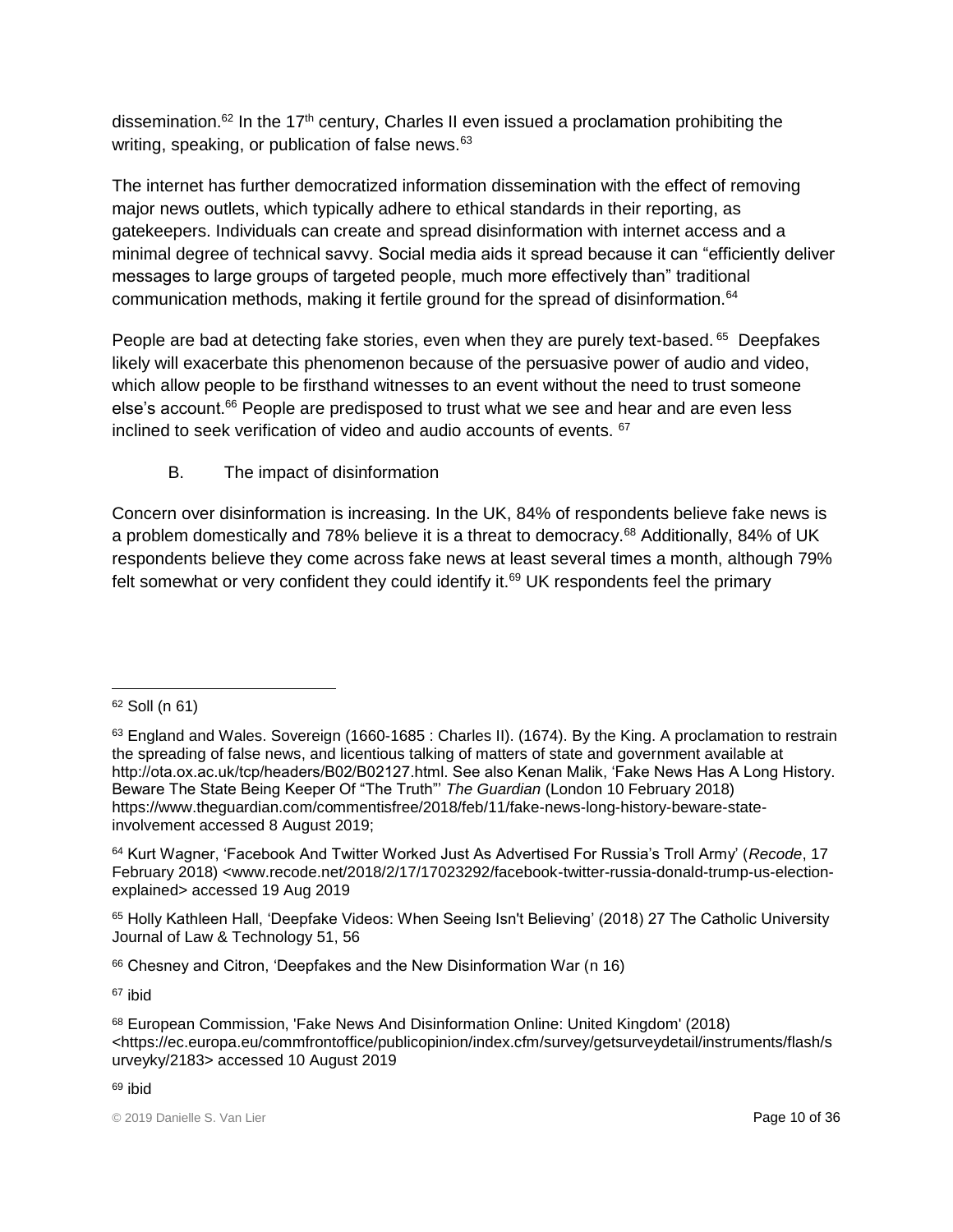responsibility to stop its spread lies with press and broadcasting management, journalists, and online social networks.<sup>70</sup>

Another poll found that 75% of adults in Great Britain believe fake news should be criminalized.<sup>71</sup> This result was split fairly evenly between those who "tend to agree" and those who "strongly agree," with only three percent strongly disagreeing.<sup>72</sup> Nearly 70% were worried fake news could influence the result of an election or referendum.<sup>73</sup>

Among social media users, 62% trust the news they get from social media at least a "fair amount."

C. The 'liar's dividend'

As deepfakes become more prevalent, they will prime the public to discount or even disregard video or audio evidence, to not believe what they see or hear.<sup>74</sup> This will create a "liar's dividend" where public figures, such as politicians, will find it easier to convince the public that real audio or video is false.<sup>75</sup> The public, likewise, will become less trusting of the news.<sup>76</sup> "If people can no longer believe what they see and what they hear, it's easy for political leaders to dismiss evidence-based negative coverage as" false.<sup>77</sup> In the US, President Donald Trump frequently denies comments that have been caught on video, such as the Access Hollywood video of him boasting about assaulting women.<sup>78</sup>

<sup>72</sup> ibid

<sup>73</sup> ibid

<sup>74</sup> Chesney and Citron, 'Deepfakes and the New Disinformation War' (n 16)

<sup>75</sup> ibid

<sup>76</sup> ibid

<sup>77</sup> Rubina Madan Fillion, 'Fighting the reality of deepfakes' (Nieman Journalism Lab 2019) <https://www.niemanlab.org/2018/12/fighting-the-reality-of-deepfakes/> accessed 8 Aug 2019

<sup>78</sup> Maggie Haberman and Jonathan Martin 'Trump Once Said the "Access Hollywood" Tape Was Real. Now He's Not Sure' *The New York Times* (New York 28 Nov 2017) [<https://www.nytimes.com/2017/11/28/us/politics/trump-access-hollywood-tape.html>](https://www.nytimes.com/2017/11/28/us/politics/trump-access-hollywood-tape.html) accessed 15 Aug 2019. See also David Gilbert 'Trump Claims The Lester Holt Interview Where He Basically Admitted To Obstruction Is Somehow Fake' (Vice, 30 Aug 2018) <https://www.vice.com/en\_us/article/ne5x3d/trumplester-holt-james-comey-nbc> accessed Aug 15 2019; Chris Morran 'Trump Claims He Never Called Meghan Markle 'Nasty,' Demands Apology From CNN, Even Though Video Exists' (*Newsweek*, 2 Jun 2019) <https://www.newsweek.com/trump-claims-he-never-called-meghan-markle-nasty-demandsapology-cnn-even-1441478> accessed 15 Aug 2019

 $\overline{a}$ <sup>70</sup> ibid

<sup>71</sup> Ipsos MORI, 'Three-quarters would make spreading fake news a crime' (17 Apr 2019) [<https://www.ipsos.com/ipsos-mori/en-uk/three-quarters-would-make-spreading-fake-news-crime>](https://www.ipsos.com/ipsos-mori/en-uk/three-quarters-would-make-spreading-fake-news-crime) accessed 17 Aug 2019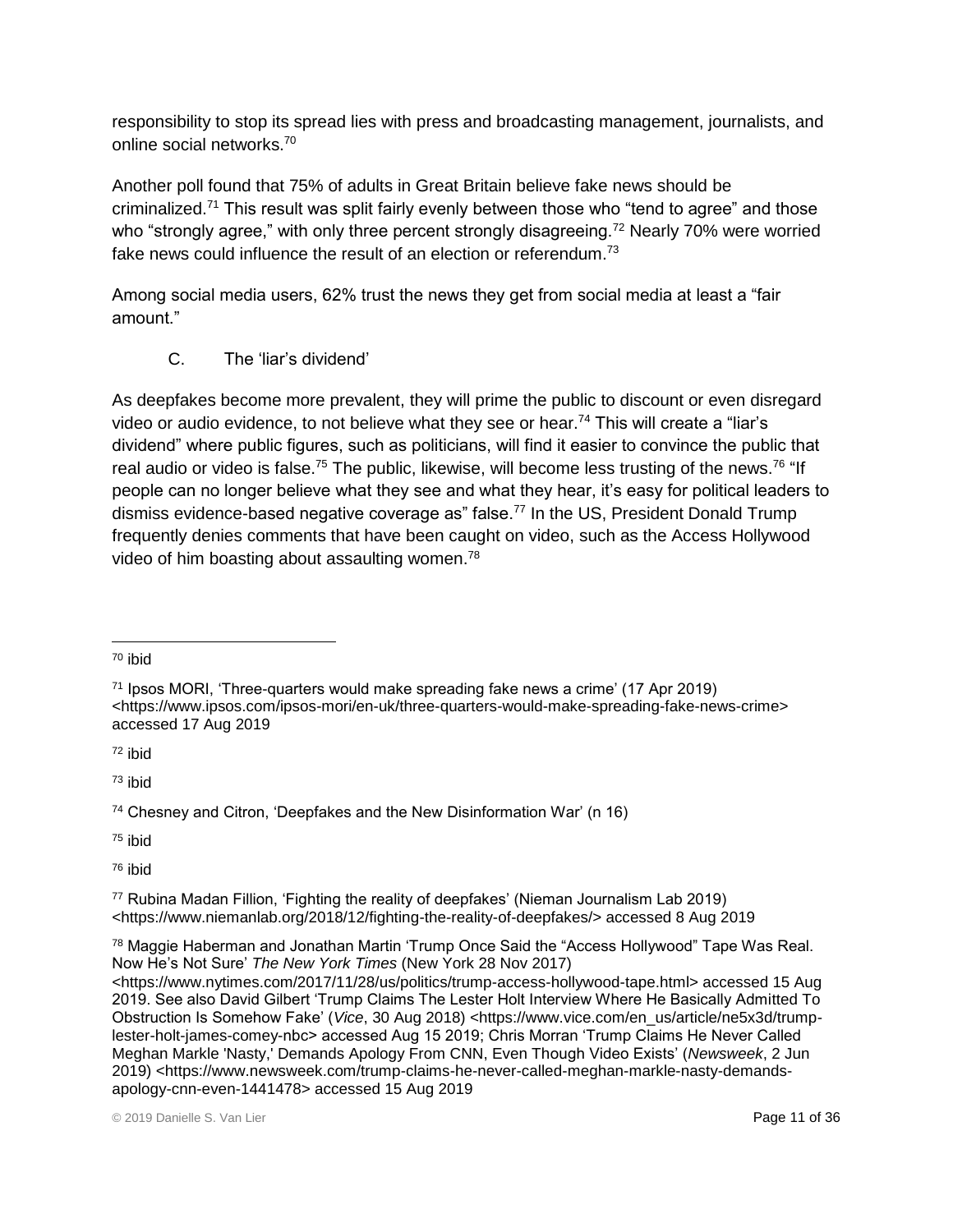People already question the veracity of the legitimate news they receive, including from mainstream outlets. In the aforementioned poll, 35% of British respondents believe they "would never get fake news on the BBC" with a similar number holding the opposite view.<sup>79</sup> Troublingly, nearly half of respondents in Scotland believe it is possible they would get fake news on the BBC with just 24% believing they never would.<sup>80</sup>

## **4. Deepfakes as a form of Image-Based Abuse**

In the movie, "Nymphomaniac," filmmakers used digital technology to insert the film's stars into explicit sex scenes. The scenes were performed by body doubles who actually engaged in the sex acts and then were digitally replaced by the stars.<sup>81</sup> This was done with the actors' consent, pursuant to negotiated contracts. Deepfakes put this capability in anyone's hands and allows the creation of similar content without the subject's participation, consent, or even knowledge.

A. Sexually-explicit deepfakes and gender-based sexual violence

The most widespread deepfakes to-date are non-consensual sexually-explicit videos of women. $82$  The videos are not limited to celebrities — people are creating videos of ex-intimates, co-workers, and others.<sup>83</sup> As one writer observed: "Google gave the world powerful AI tools, and the world made porn with them."<sup>84</sup>

Sexually-exploitative deepfakes fall on a continuum of image-based sexual abuse ("IBSA").<sup>85</sup> This continuum includes abusive behaviors like revenge pornography, sexualized extortion, and voyeurism.<sup>86</sup> All forms of IBSA "reduce victims to sexual objects that can be exploited and exposed;" they deny the victim agency over their intimate lives.<sup>87</sup> The harms IBSA victims suffer

<sup>80</sup> ibid

84 Gershgorn (n 7)

85 Clare McGlynn, Erika Rackley and Ruth Houghton 'Beyond "Revenge Porn": The Continuum of Image-Based Sexual Abuse (2017) 25 Feminist Legal Studies 25, 26-29

<sup>86</sup> ibid p 28

<sup>87</sup> Citron (n 83) p 1924

 $\overline{a}$ <sup>79</sup> Ipsos MORI (n 71)

<sup>81</sup> Scott Roxborough 'Cannes: "Nymphomaniac" Producer Reveals Graphics Are Used in 'Groundbreaking' Sex Scenes' (*The Hollywood Reporter*, 20 May 2013) <https://www.hollywoodreporter.com/news/cannes-nymphomaniac-producer-sex-scenes-525666> accessed 15 Aug 2019

<sup>82</sup> Russell Brandom, 'Deepfake Propaganda is Not a Real Problem' (The Verge 5 Mar 2019) <https://www.theverge.com/2019/3/5/18251736/deepfake-propaganda-misinformation-troll-video-hoax> accessed 18 Aug 2019

<sup>83</sup> Danielle Keats Citron, 'Sexual Privacy' (2019) 128 Yale Law Journal 1870, 1922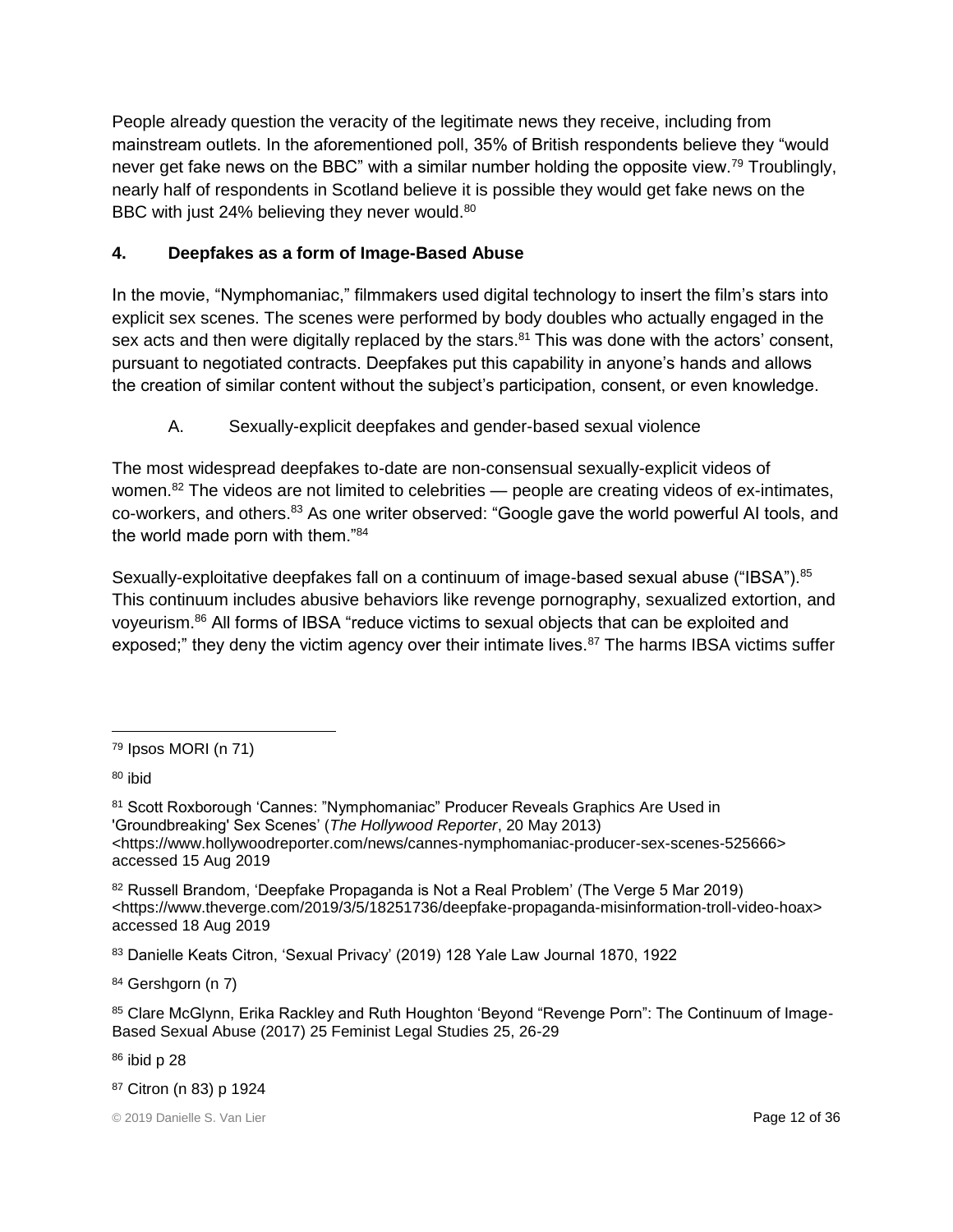—psychological harms, professional harm, harms to personal relationships and harms to reputation  $-$  are similar to other forms of sexual abuse. $88$ 

Sexually-exploitative deepfakes bear similarities to "revenge pornography," providing a useful reference point for analysis. However unlike revenge pornography, deepfakes do not depict the person's actual body and thereby create "a sexual identity not of the individual's making."89 Deepfakes are dehumanizing because "a single aspect of one's self eclips[es] one's personhood."<sup>90</sup> They exploit the victim's sexual identity for other's gratification and force victims, particularly women, into virtual sex.<sup>91</sup> They even can turn rape threats into graphic videos depicting the  $act.^{92}$ 

Victims can suffer serious and sustained mental health effects.<sup>93</sup> This includes anxiety, panic attacks, anorexia, and depression.<sup>94</sup> Victims can suffer from low self-esteem and feelings of worthlessness.<sup>95</sup> And these feelings can grow over time, even leading to suicide.<sup>96</sup>

Some victims experience visceral fear and may simply withdraw from public life, particularly online activities.<sup>97</sup> Some do not feel safe leaving their homes.<sup>98</sup> The fear and risk is exacerbated when an individual is doxxed — when personal information such as contact information is released — along with the video posting.<sup>99</sup> Doxxing also can lead to ongoing harassment.<sup>100</sup>

IBSA is stigmatizing and victims may suffer professional and reputational consequences. They may lose jobs or have difficulty finding future employment.<sup>101</sup> In today's job market, a

 $\overline{a}$ 

96 Citron and Franks (n 94) p 351

99 McGlynn and Rackley (n 93) p 545

<sup>88</sup> ibid

<sup>89</sup> Citron (n 83) p 1921

<sup>90</sup> Citron (n 83) 1925

<sup>91</sup> Chesney Citron p 17

<sup>92</sup> Chesney Citron 18, Citron (n 83) p 1924

<sup>93</sup> Clare McGlynn and Erika Rackley 'Image-Based Sexual Abuse' (2017) 37 Oxford Journal of Legal Studies 534

<sup>94</sup> Danielle Keats Citron and Mary Anne Franks, 'Criminalizing Revenge Porn' (2014) 49 Wake Forest Law Review 345, 345-391 p 351; David Ryan, 'European Remedial Coherence In the Regulationo Of Non-Consensual Disclosures of Sexual Images' (2018) 34 Computer Law & Security Review 1053, 1055; Citron (n 83) p 1926

<sup>95</sup> Ryan (n94)

<sup>97</sup> ibid p 352; Citron (n 83) p1925

<sup>98</sup> Citron and Franks (n 94) p 351

 $100$  ibid

 $101$  Ryan (n 94); McGlynn and Rackley (n 93) p 545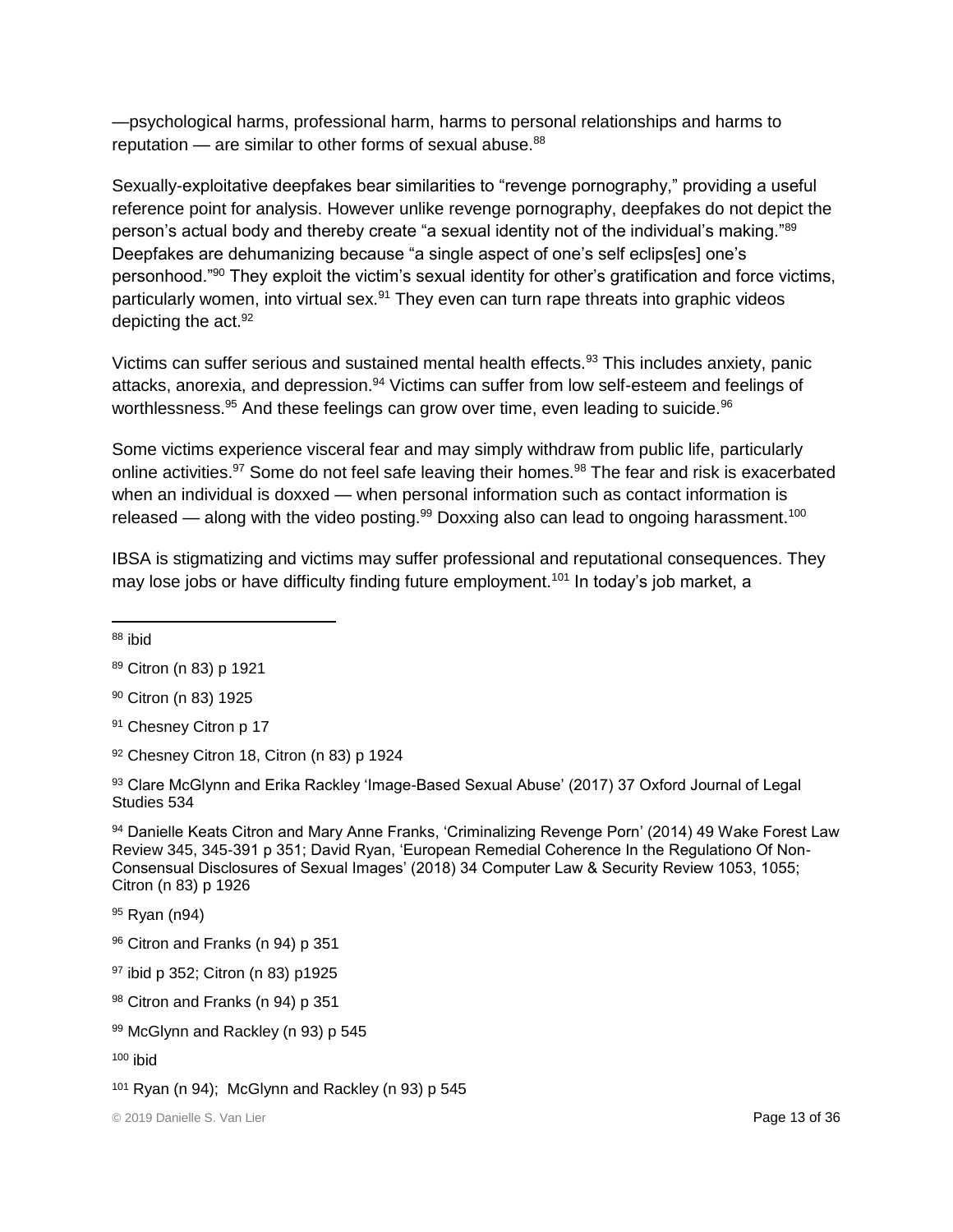candidate's online reputation is crucial. Studies have showed that nearly 80% of employers do online research about candidates and 70% rejected candidates based on their findings.<sup>102</sup> Search results that include deepfakes may cost a victim interviews.<sup>103</sup> Victims may lose business opportunities, friendships and even romantic opportunities.<sup>104</sup> This also is true for actresses whose job opportunities and reputations can be harmed when they are involuntarily depicted in nude or sexual scenes, harming the image they seek to portray.<sup>105</sup>

Troublingly, some authorities dismiss the harm caused by manipulated images, as not having "the potential to cause the same degree of harm as the disclosure of images that record real private, sexual events."<sup>106</sup> Reports from victims and studies contradict this.<sup>107</sup>

B. Blackmail and harassment

The potential for reputational harm make deepfakes a likely tool for blackmail and extortion. Negative information spreads rapidly online, making the risk and the fear of reputational damage high, even if the video can eventually be debunked.<sup>108</sup>

Deepfakes also increase the risk of so-called sextortion, a form of blackmail or extortion involving threats "to release sexually explicit images of the victim if the victim does not engage in further sexual activity."<sup>109</sup> Typically, the perpetrator seeks additional nude photographs and also threatens further harm if the sextortion is disclosed, coercing the victim's silence.<sup>110</sup> The victims are nearly always women and many are underage.<sup>111</sup> Some operators of websites hosting non-consensual sexual content attempt sextortion when victims seek to have the content removed.<sup>112</sup> Deepfakes add a new dimension because the perpetrator – who is almost always a male – can falsify sexually explicit videos to be used in the sextortion attempt.

 $\overline{a}$ 

<sup>106</sup> McGlynn, Rackley and Houghton (n 85) p 34 citing (ministry of justice letter)]

<sup>109</sup> Citron (n 83) p 1915

<sup>102</sup> Citron and Franks (n 94) p 352

<sup>103</sup> ibid p 352; Citron (n 83) 1928

<sup>104</sup> Chesney and Citron "Looming Challenge" (n 58) p 18

<sup>105</sup> Dave McNary 'SAG-AFTRA, Adam Schiff Express Alarm on "Deep Fake" Technologies' (*Variety,* 6 May 2019) <https://variety.com/2019/digital/news/sag-aftra-adam-schiff-alarm-deep-fake-technologies-1203206561/> accessed 7 Aug 2019

<sup>107</sup> ibid p 34; Law Commission (n 3)

<sup>108</sup> Robert Chesney and Danielle Citron 'Deep Fakes: A Looming Crisis for National Security, Democracy and Privacy?' (Lawfare 21 Feb 2018) <https://www.lawfareblog.com/deep-fakes-looming-crisis-nationalsecurity-democracy-and-privacy> accessed 4 Aug 2019

<sup>110</sup> Citron (n 83) p 1916

<sup>111</sup> Citron (n 83) p 1916

<sup>112</sup> Citron (n 83) p 1924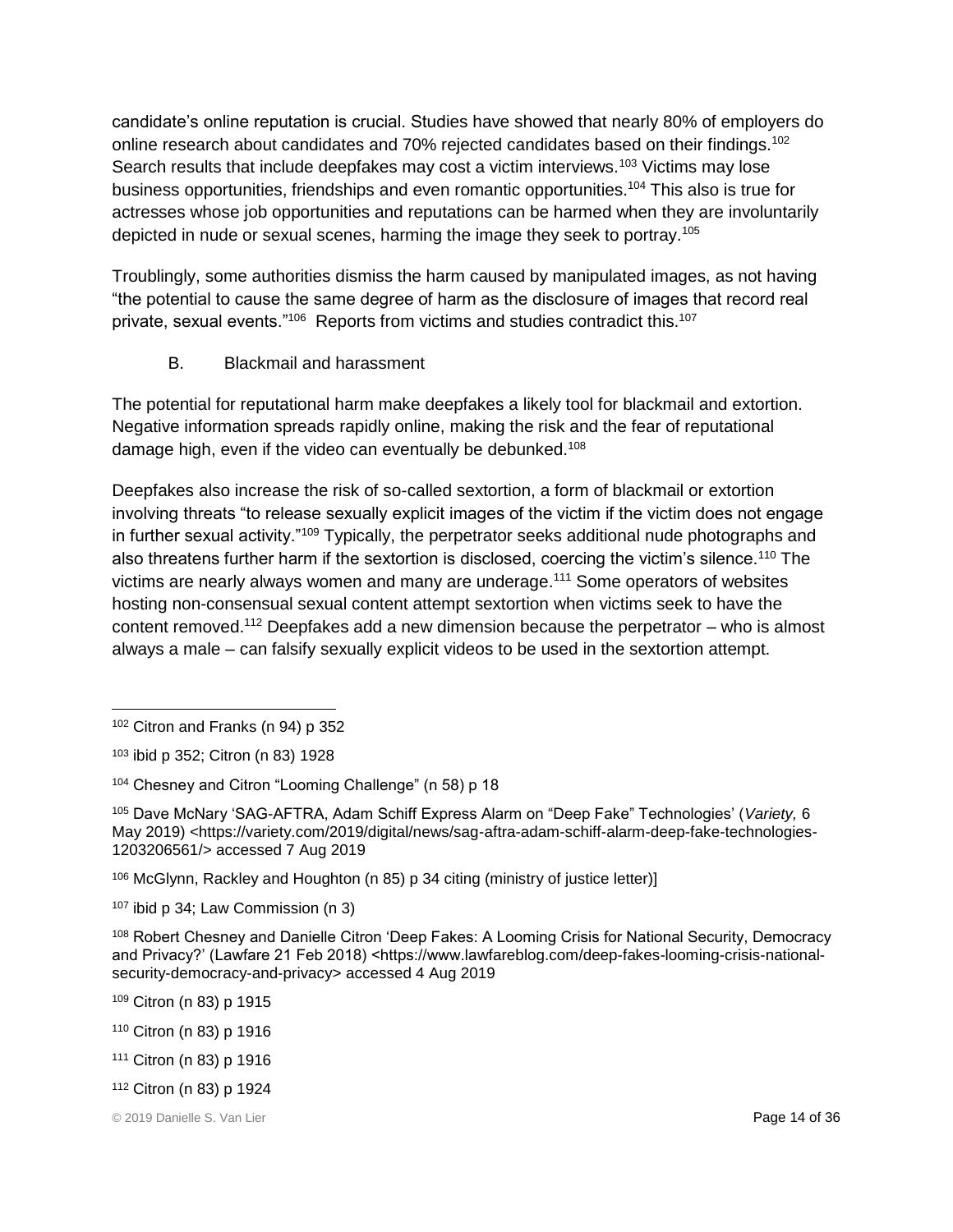C. Civil Law Remedies for Deepfake Victims

There remains little academic literature on whether and how the law does, can, and/or should address deepfakes, especially in the UK. There is deeper scholarship on other forms of IBSA, particularly revenge pornography, with much based in the US. Accordingly, this subsection will borrow from that scholarship.

The law has addressed IBSA on an ad hoc basis, to the extent it has addressed it at all.<sup>113</sup> There is some merit to an incremental approach when attitudes toward an issue are continuing to evolve.<sup>114</sup> As the technology has matured and the harms of IBSA have become apparent, a comprehensive solution is necessary.<sup>115</sup>

i. Invasion of Privacy

Individuals have a fundamental right "to respect for. . . private and family life."<sup>116</sup> There is little question that deepfakes invade individual's privacy from the victim's perspective; the legal status is less clear. A few articles have raised privacy as potential claim, quickly dismissing it because deepfakes do not depict the actual individual.<sup>117</sup> Generally, these articles have examined US law.

English law does not recognize the broad privacy torts recognized in the US.<sup>118</sup> In *Wainwright and another v. Home Office*, Lord Hoffmann expressly rejected a "previously unknown tort of invasion of privacy" similar to the US approach, explaining that prior privacy invasions had been remedied under other legal theories rather than a general "invasion of privacy" principle.<sup>119</sup> To the extent it exists, the breach of privacy tort stems from "the protection of human autonomy and dignity — the right to control the dissemination of information about one's private life and the right to the esteem and respect of other people."<sup>120</sup>

There may be some limited recourse in the EU General Data Protection Regulations, enshrined in UK law through the Data Protection Act 2018.<sup>121</sup> The "right to erasure" may allow a victim to

<sup>114</sup> ibid p 1944

 $\overline{a}$ 

<sup>115</sup> ibid p 1944

116 Human Rights Act 1998 art 8

<sup>117</sup> Chesney and Citron "Looming Challenge (n 58) p 36; Citron (n 83) 1939; Russel Spivak '"Deepfakes": The Newest Way To Commit One Of The Oldest Crimes' (2019) 3 Georgetown Law Technology Review 339, 377-381

<sup>118</sup> *Wainwright and another v. Home Office* [2003] UKHL 53, [2004] 2 AC 406 at [18]

<sup>119</sup> *Wainright* [19] – [35]

<sup>120</sup> *Campbell v Mirror Group Newspapers Ltd* [2004] UKHL 22; [2004] 2 AC 457 at [51].

© 2019 Danielle S. Van Lier Page 15 of 36 <sup>121</sup> Nicholas Schmidt, 'Privacy law and resolving 'deepfakes' online' (*Privacy Perspectives*, 30 Jan 2019) [<https://iapp.org/news/a/privacy-law-and-resolving-deepfakes-online/>](https://iapp.org/news/a/privacy-law-and-resolving-deepfakes-online/) accessed 18 Aug 2019;

<sup>113</sup> Citron (n 83) p 1939, 1944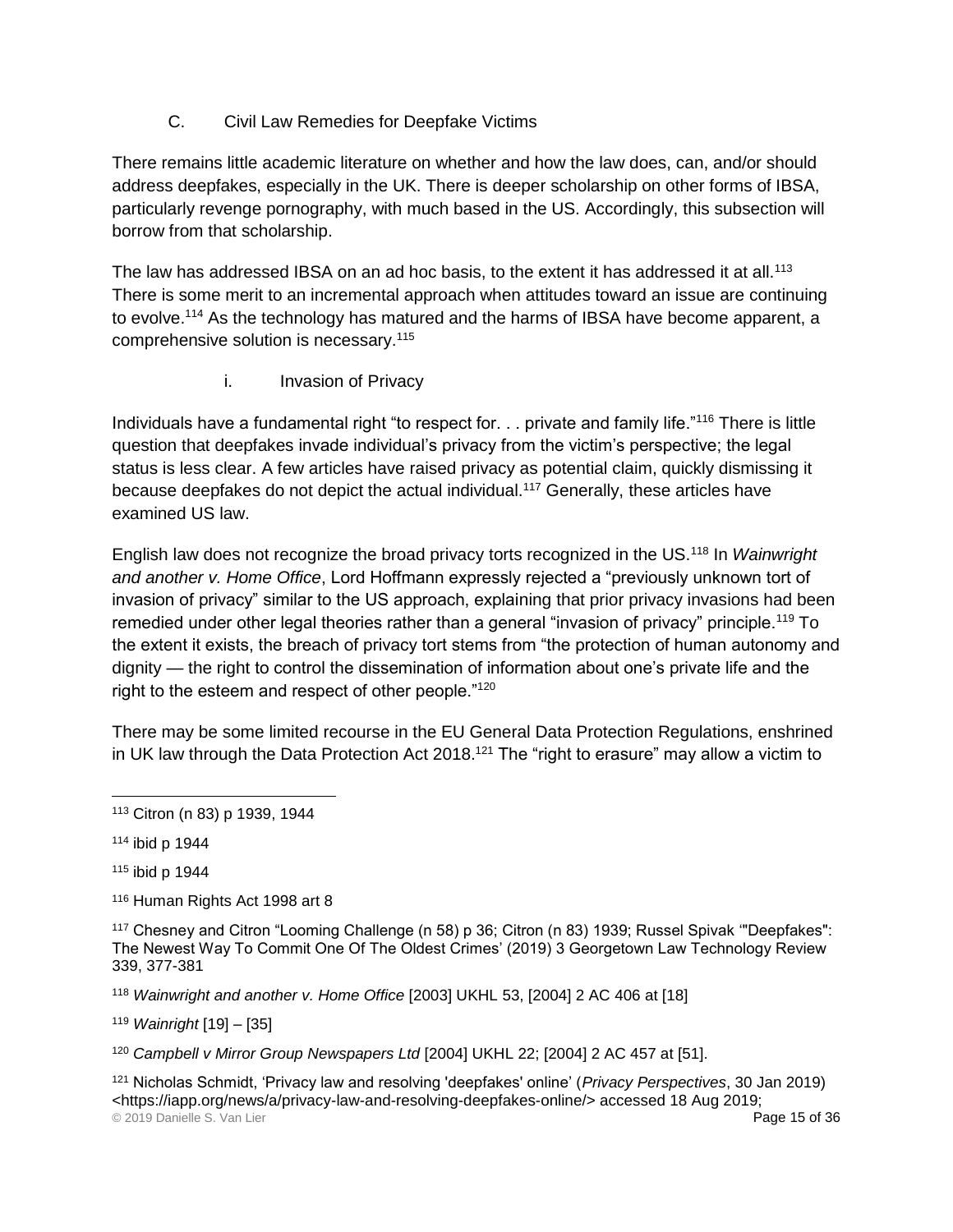request removal of the content or they may be able to object to the processing of their data.<sup>122</sup> Additionally, an argument could be made that deepfakes are "personal data" because they "relate to an identified or identifiable natural person," even if the depiction is false.<sup>123</sup> But these theories seem tenuous. It is more likely that deepfake victims will not find adequate recourse in the context of privacy torts and will need to resort to other legal theories.

ii. Defamation

The inherent falsity of deepfakes make defamation a viable approach. In the UK, defamation was historically a common law tort but it was reformed by the Defamation Act 2013.<sup>124</sup> It is a strict liability tort with no specific motive required.<sup>125</sup> A statement, which can include pictures or visual images, is defamatory if it "caused or is likely to cause serious harm to the reputation of the claimant."<sup>126</sup> There are four potential defenses, none of which are likely applicable to deepfakes.<sup>127</sup> Operators of websites that host deepfakes have defenses in addition to the those discussed below.<sup>128</sup> However, they are not absolute and are conditioned on the operator taking certain steps set forth by regulation.<sup>129</sup>

The easiest way to defeat a defamation claim is to add a clear disclaimer or watermark indicating the deepfake's falsity. A video so identified is less likely to harm a victim's reputation, a threshold element of the claim, even if it still causes other harms. Defamation is also limited by the single publication rule which provides that a cause of action accrues upon the first publication of the defamatory statement.<sup>130</sup> This means the statute of limitation may expire before a victim even discovers the deepfake.

iii. Copyright Infringement

Copyright infringement is an ineffective remedy in the fight against deepfakes. The Copyright, Designs and Patents Act 1988 "CDPA" grants owners certain exclusive rights in their works.<sup>131</sup>

 $\overline{a}$ 

- $123$  ibid; GDPR art  $4(1)$
- <sup>124</sup> Law Commission (n 3) par 11.98
- <sup>125</sup> ibid par 11.103
- $126$  Defamation Act 2013 ss 1(1), 15
- $127$  Defamation Act 2013 ss 2 4, 7
- <sup>128</sup> Defamation Act 2013 s 5
- <sup>129</sup> Defamation Act 2013 s 5; The Defamation (Operators of Websites) Regulations 2013 SI 2013 No 3018
- <sup>130</sup> Defamation Act 2013 s 8(3)
- <sup>131</sup> Copyright, Designs and Patents Act 1988 ("CDPA") s 16(1)

Regulation (EU) 2016/679 of the European Parliament and of the Council of 27 April 2016 on the protection of natural persons with regard to the processing of personal data and on the free movement of such data, and repealing Directive 95/46/EC ('GDPR') art 17

<sup>122</sup> ibid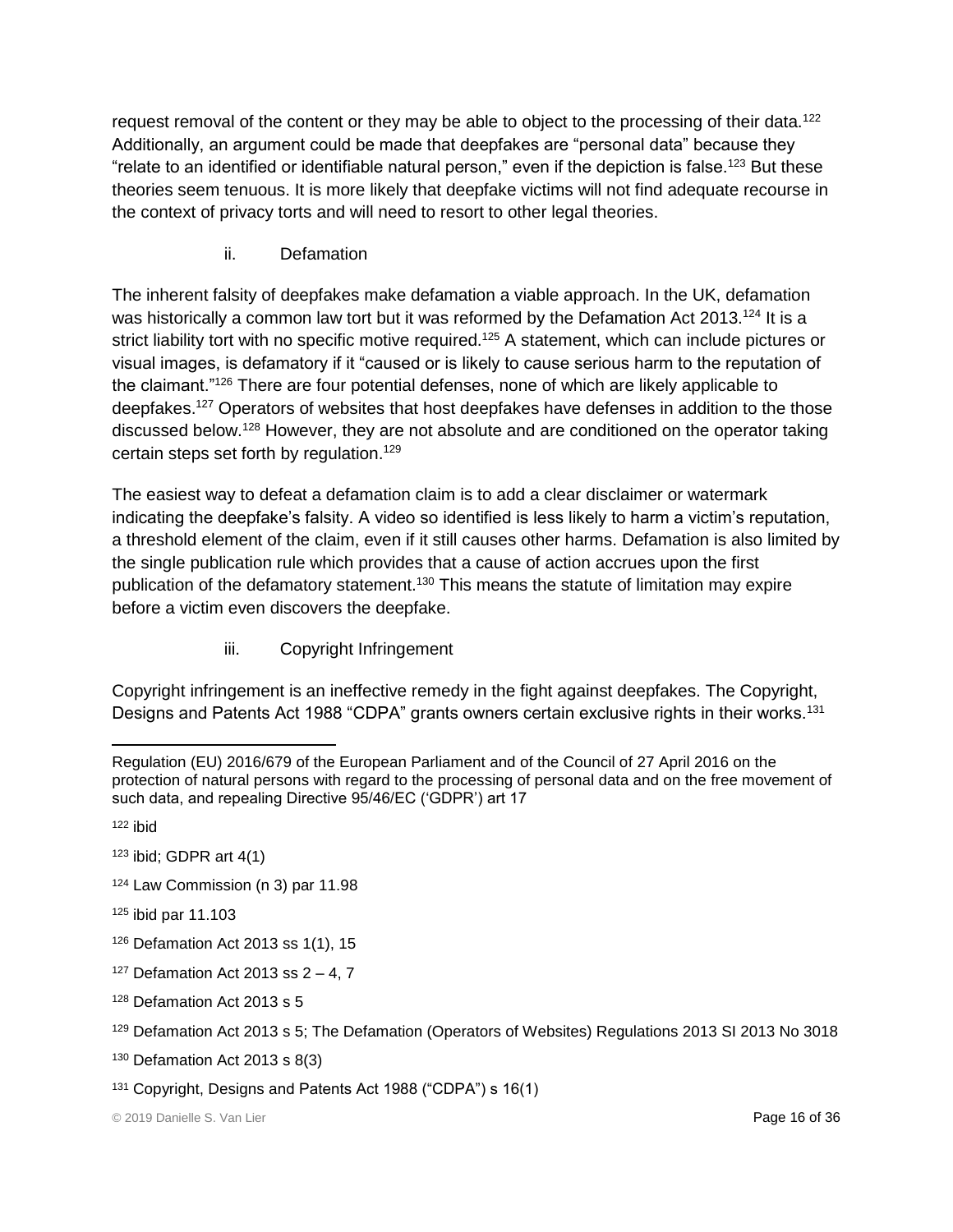To state a claim for copyright infringement, the copyright owner must prove someone, without authorization, did any of the acts restricted by the copyright. <sup>132</sup>

The primary impediment to a copyright infringement claim is ownership of the underlying work(s). The producer of the pornographic video might have recourse but that would not benefit the victim. A growing number of pornographic videos are being created and released specifically for the purpose of creating deepfakes, reducing the infringement risk. Even if the photograph(s) used are selfies or the victim otherwise owns the copyright, a successful infringement claim is unlikely as most deepfake technologies use hundreds of photos to synthesize the individual's likeness, making it difficult to argue that a copyright actually has been infringed.

Section 85 of the CDPA provides a limited right to privacy in certain photographs or films commissioned for "private and domestic purposes."<sup>133</sup> Specifically, the subject has a right not to prevent the photograph's release to the public.<sup>134</sup> Section 85 may be useful in the context of revenge pornography, but is likely inapplicable to deepfakes.

iv. Inadequacy of civil remedies

Civil remedies currently are inadequate to address deepfakes. At best, they might offer modest monetary relief. But litigation is resource-, time-, and cost-intensive, which might prevent some victims from pursuing civil remedies, even if they have strong cases.<sup>135</sup> Other victims, particularly high-profile ones, may be dissuaded if they are unable to proceed pseudonymously.<sup>136</sup> Publicity from litigation has the paradoxical effect of increasing interest and driving more traffic to the videos  $-$  the exact opposite of what the victim wants.<sup>137</sup>

Online anonymity and other efforts taken by perpetrators to hide their identities are another impediment to adequate recourse.<sup>138</sup> The defendant may difficult or even impossible to locate and may lack assets to offer the victim meaningful redress.<sup>139</sup> Even if the a victim can obtain monetary damages or take-down orders against the creator or host, it is unlikely to serve the primary goal of litigation — to remove the videos from the internet and to repair their sullied

<sup>138</sup> Citron (n 83) p 1929

 $\overline{a}$ <sup>132</sup> CDPA s 16(2)

<sup>133</sup> CDPA s 85

 $134$  ibid

<sup>135</sup> Citron (n 83) p 1930

<sup>136</sup> Citron (n 83) p 1930; McGlynn and Rackley (n 93) p 559

<sup>137</sup> Ryan (n 94) 1056

 $139$  Ryan (n 94) 1056; McGlynn and Rackley (n 93) p 559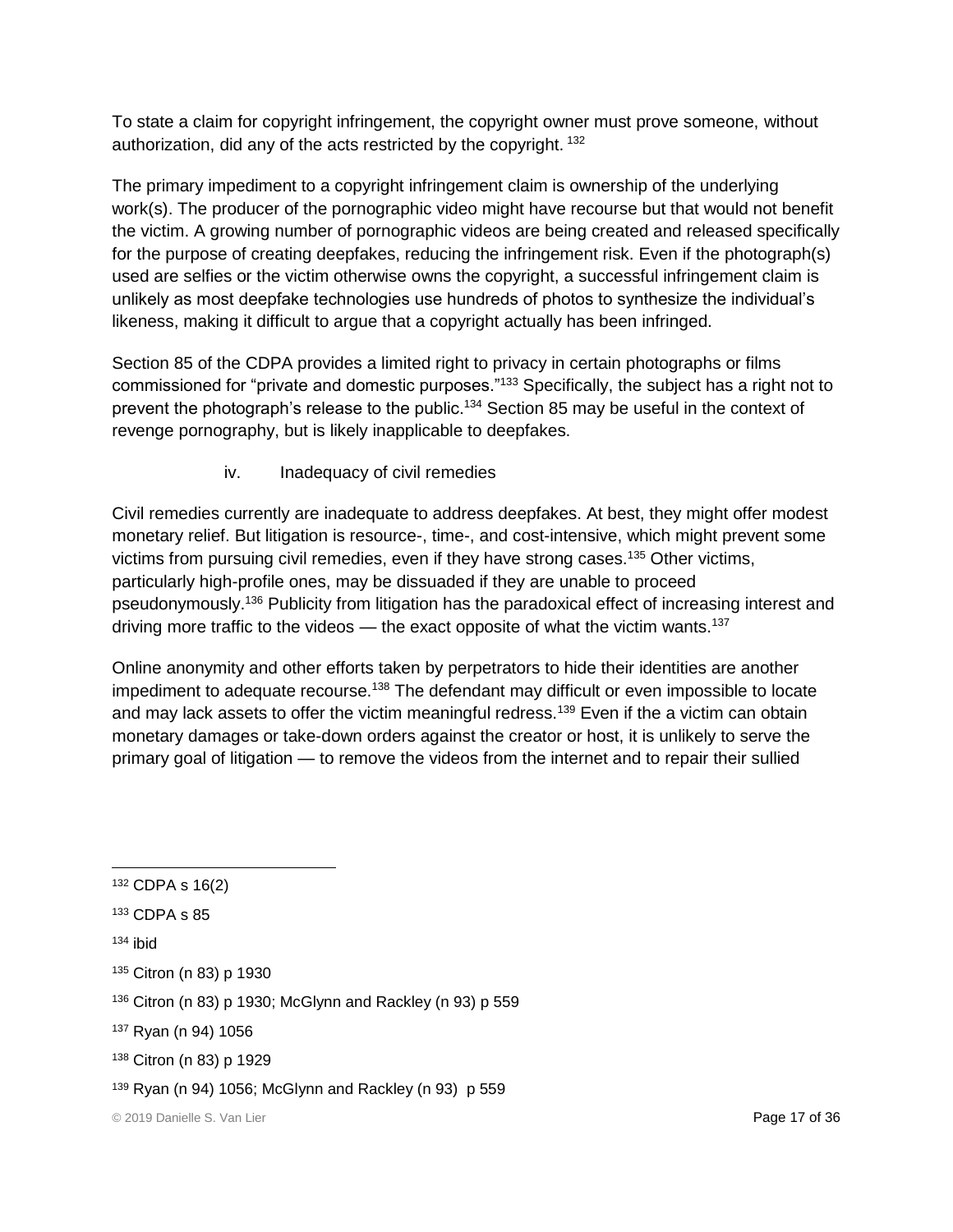reputation.<sup>140</sup> The lack of meaningful consequences makes these laws an inadequate deterrent to the creation and dissemination of deepfakes.

## D Potential Criminal Penalties for Deepfake Creators

Criminal law is better suited to addressing the creation and spread of deepfakes. Criminal law penalties — the threat of jail time and a criminal record — is more likely to act as a deterrent than monetary and injunctive relief. Additionally, law enforcement has more robust investigative powers than would be available to a civil plaintiff.<sup>141</sup> Unfortunately, deepfakes do not fall neatly into existing criminal law and presently are not criminalized under English Law.<sup>142</sup>

i. Harassment

Online behavior, such as posting deepfakes, may be actionable as harassment if it otherwise meets the legal elements.<sup>143</sup> The Protection from Harassment Act 1997 ("PFHA") provides for imprisonment of up to six months and a fine upon conviction.<sup>144</sup> The victim also can pursue a civil action seeking damages "for (among other things) any anxiety caused by the harassment and any financial loss resulting from the harassment" plus injunctive relief.<sup>145</sup> In 2018, a man was convicted of harassment involving fake photos of a female intern he posted online, putting her job at risk.<sup>146</sup> The judge acknowledged the victim's current and future harm and anxiety when he sentenced the man to only 16 weeks in jail and a fine. This prosecution further illustrates a weakness in current law — the victim potentially will suffer life-long harm but the perpetrator will face minimal consequences.

Additionally, harassment laws are of limited efficacy because they require a repeated "course of conduct."<sup>147</sup> Under the PFHA, this means "conduct on at least two occasions in relation to" the victim or, where there are multiple victims, "conduct on at least one occasion in relation to each" victim. A single posting can cause harm; even if it goes viral, the poster committed a single act that would not constitute harassment.<sup>148</sup>

- 143 Law Commission (n 3) para 8.7
- 144 Protection from Harassment Act 1997 s 2
- 145 Protection from Harassment Act 1997 s 3

 $\overline{a}$ <sup>140</sup> McGlynn and Rackley (n 93) 559

<sup>141</sup> Citron (n 83) p 1929

<sup>142</sup> McGlynn, Rackley and Houghton (n 85) p 34

<sup>&</sup>lt;sup>146</sup> Cheyenne Roundtree 'City worker, 25, who tried to 'destroy' 22-year-old intern who rejected his advances by posting fake porn pictures of her on the internet is jailed for four months' *Daily Mail* (London 1 May 2018) <https://www.dailymail.co.uk/news/article-5678707/City-worker-25-tried-destroy-internrejected-jailed-four-months.html> accessed 19 Aug 2019

<sup>147</sup> Citron and Franks (n 94) p 365

<sup>148</sup> Citron and Franks (n 94) p 366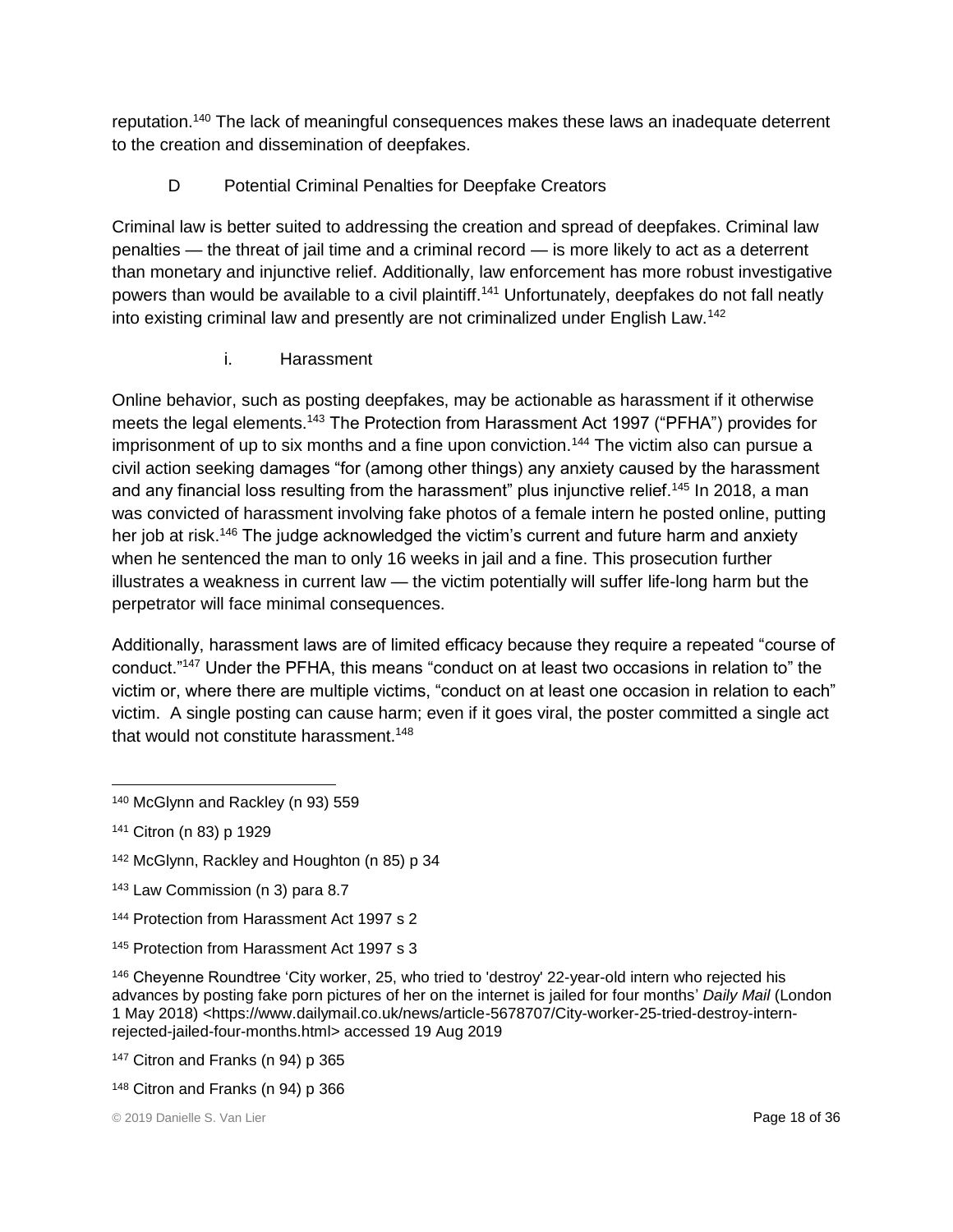#### ii. Revenge Pornography

There are many similarities between deepfakes and revenge pornography, warranting examination of whether existing revenge pornography laws address deepfakes or can easily be amended to include them. Section 33 of the Criminal Justice and Courts Act 2015 ("CJCA") provides that the non-consensual disclosure of a "private sexual photograph or film" is a criminal offense if done with the intention of causing distress.<sup>149</sup> This includes both physical photographs and "data. . . which is capable of conversion into an image," such as a digital photograph or video file.<sup>150</sup>

The CJCA covers images that have been altered.<sup>151</sup> However both the CJCA and its prosecutorial guidelines exclude images that have "become private and sexual. . . as a result of the alteration or combination."<sup>152</sup> According to the guidelines the CJCA does not cover "transpos[ing] the head of a former partner onto a sexual photograph of another person," as in "sexualized photoshopping" or "[i]mages which are completely computer generated but made to look like a photograph or film," such as deepfakes.<sup>153</sup>

The Abusive Behaviour and Sexual Harm (Scotland) Act 2016 ("ABSHA"), while similar in many respects, is broader. It includes photographs or films that "appear[] to show" a person "in an intimate situation."<sup>154</sup> However, the definitions of "film" and "photograph" require the content be captured by making a recording or by photography.<sup>155</sup> The explanatory notes indicate that the ABSHA does not apply to wholly digital content, particularly "material that looks like a photograph or film but does not in fact contain any photographic element (for example, because it had been generated entirely by computer)," such as deepfakes. <sup>156</sup>

Even if these Acts covered deepfakes, they would still be inadequate. The penalty under the CJCA is only two years plus a fine, an improvement over prior limits of 6-months imprisonment and a £5000 fine.<sup>157</sup> This remains low given the potential harms victims experience. The

<sup>151</sup> CJCA s 34(5)

<sup>152</sup> CJCA s 35(5)(b), (c); Crown Prosecution Service, 'Revenge Pornography - Guidelines on prosecuting the offence of disclosing private sexual photographs and films' (24 Jan 2017) [<https://www.cps.gov.uk/legal-guidance/revenge-pornography-guidelines-prosecuting-offence-disclosing](https://www.cps.gov.uk/legal-guidance/revenge-pornography-guidelines-prosecuting-offence-disclosing-private-sexual)[private-sexual>](https://www.cps.gov.uk/legal-guidance/revenge-pornography-guidelines-prosecuting-offence-disclosing-private-sexual) accessed 18 Aug 2019. See also J Beyens and E Lievens 'A legal perspective on the non-consensual dissemination of sexual images: Identifying strengths and weaknesses of legislation in the US, UK and Belgium' International Journal of Law, Crime and Justice 47 (2016) 31-43, at 37.

<sup>153</sup> Crown Prosecution Service (n 160)

<sup>154</sup> Abusive Behaviour and Sexual Harm (Scotland) Act 2016 ('ABSHA') s 2(1)

<sup>155</sup> ABSHA s 3(2)

 $\overline{a}$ <sup>149</sup> Criminal Justice and Courts Act 2015 ('CJCA') s 33

<sup>150</sup> CJCA s 34(8)(b)

<sup>156</sup> Explanatory Notes Abusive Behaviour and Sexual Harm (Scotland) Act 2016

<sup>157</sup> Ryan (n 94) p 1059; CJCA s 33(9)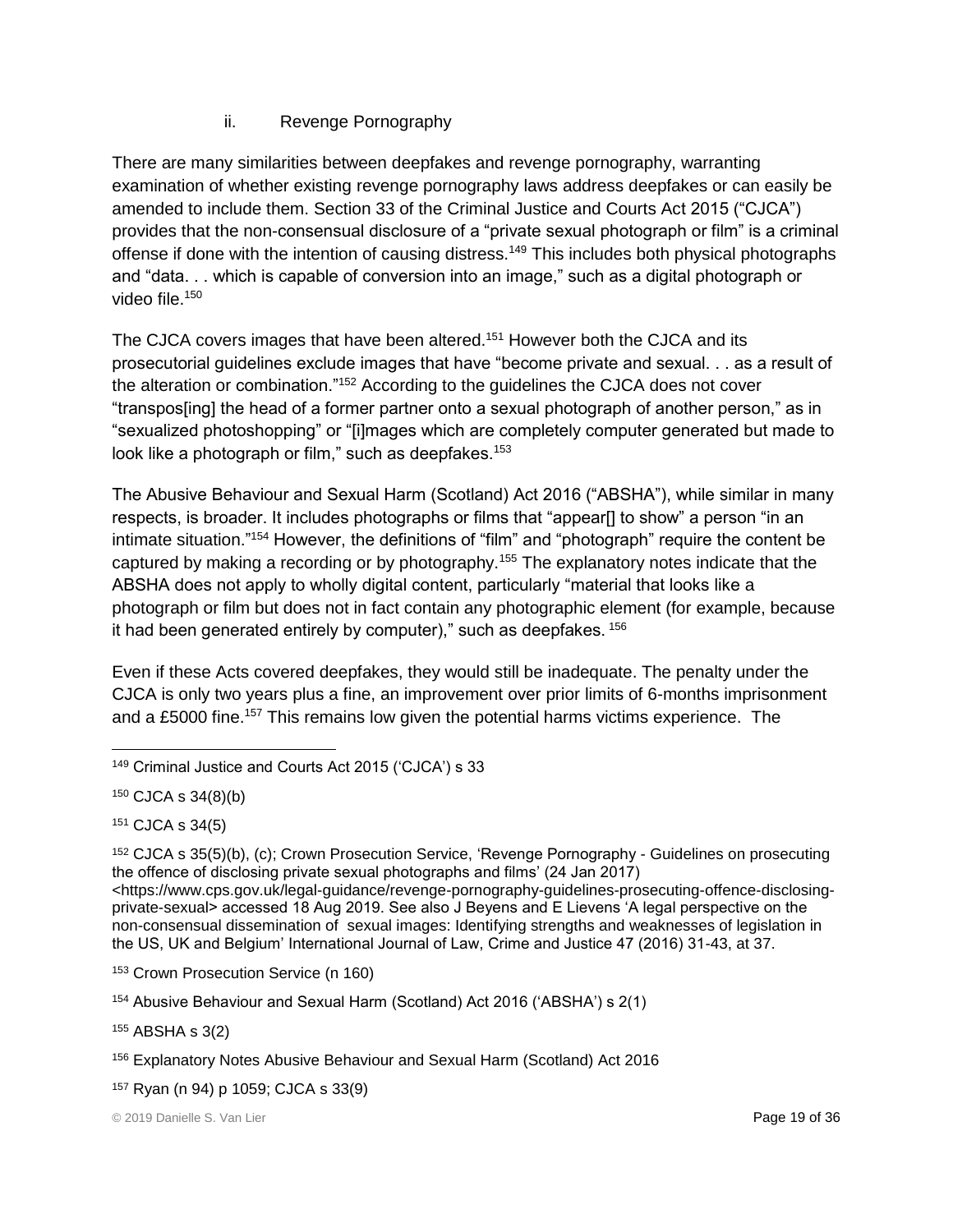maximum sentence under the ABSHA is 5 years, which better serves the deterrent function.<sup>158</sup> The ABSHA also criminalizes the threat to disclose images, which is a positive feature.<sup>159</sup> Problematically, these Acts require that the perpetrator intend to cause distress, which diminishes both the victim's sexual agency and the severity of the offense.<sup>160</sup> The creator or distributor of a deepfake is more likely to intend to profit or to satisfy a prurient interest than to cause distress.

## iii. Communications Act 2003

The Scoping Report reviewed whether the Malicious Communications Act 1988 ("MCA") or Section 127 of the Communications Act 2003 ("Section 127") might be applicable to online offensive content.<sup>161</sup> Like the CJCA, the intent requirement of the MCA would limit its applicability to deepfakes. Section 127, however, makes it a criminal offense to send or cause to be sent "by means of a public electronic communications network a message or other matter that is grossly offensive or of an indecent, obscene or menacing character."<sup>162</sup> It is also an offense to similarly send or cause to be sent a message "that he knows to be false."163 It is an extremely broad offense covering a broad swath of communication methods.<sup>164</sup> If convicted, the defendant may be imprisoned for up to six months and/or fined.<sup>165</sup> On its face, Section 127 would seem applicable to most deepfakes, particularly when accompanied by threats, harassment or doxing. However, as with harassment, the penalties are too low for it to have significant deterrent effect.

E. The role of Internet platforms

The internet platforms that host or link to deepfakes are in the best position to stem their distribution and are better positioned to pay any monetary damages that may be awarded to a victim. But platforms have broad immunity under current law.

i. The platform safe harbors

The European Union's E-Commerce directive, transposed into UK law through the Electronic Commerce (EC Directive) Regulations 2002, provide safe harbors if a platform is a "mere

- <sup>161</sup> Law Commission (n 3)
- <sup>162</sup> Communications Act 2003 s 127(1)
- <sup>163</sup> ibid s127(2)
- <sup>164</sup> Law Commission (n 3) para 4.63
- <sup>165</sup> Communications Act 2003 s 127(3)

 $\overline{a}$ <sup>158</sup> Ryan (n 94) p 1061; ABSHA s 2

<sup>159</sup> ABHSA s2

<sup>160</sup> CJCA s 33(1) ; McGlynn, Rackley and Houghton (n 85) p 38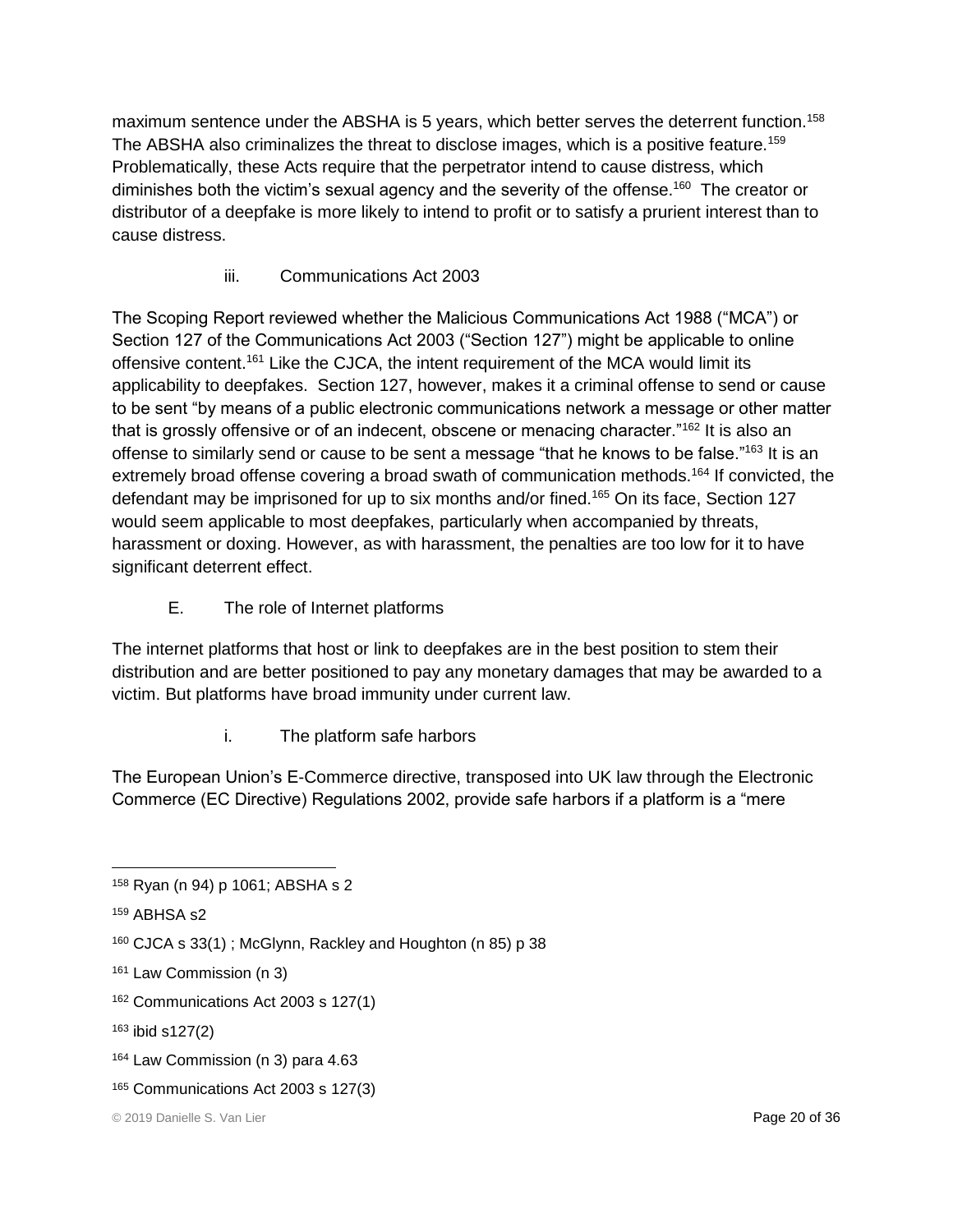conduit" or simply provides hosting services.<sup>166</sup> A platform is not liable for content transmitted over its services if the platform "(a) did not initiate the transmission; (b) did not select the receiver of the transmission; and (c) did not select or modify the information".<sup>167</sup> A hosting service provider is not liable if the provider did not have actual or constructive knowledge of the unlawful content or conduct or, once it becomes aware, if "it acts expeditiously to remove or to disable access to the information."<sup>168</sup>

## ii. Voluntary steps taken by the platforms

Many social media sites have voluntarily taken steps to stem the proliferation of pornographic deepfakes on their platforms. Several that were among the earliest and most prominent repositories for pornographic deepfakes quickly updated their user policies or used existing policies to remove the nonconsensual videos. Reddit, where deepfakes first surfaced, updated its rules against nonconsensual sexual imagery to include deepfakes."<sup>169</sup> Twitter and other social media platforms soon followed suit.<sup>170</sup> Even pornography site Pornhub added deepfakes to its prohibited content.<sup>171</sup>

Predominantly, platforms rely on user reports or keyword-tracking to detect and remove deepfakes.<sup>172</sup> GIF-hosting site Gfycat, a popular platforms for deepfakes, takes a more aggressive approach and uses AI to identify and flag newly-uploaded deepfakes.<sup>173</sup> One tool recognizes the individual depicted in the GIF.<sup>174</sup> The second tool searches the internet for the

<sup>168</sup> ibid reg 19

<sup>171</sup> Cole 'Pornhub' (n 172)

 $\overline{a}$ <sup>166</sup> Directive 2000/31/EC of the European Parliament and of the Council of 8 June 2000 on certain legal aspects of information society services, in particular electronic commerce, in the Internal Market ("Ecommerce directive") art 12

<sup>167</sup> Electronic Commerce (EC Directive) Regulations 2002 ("E-commerce Regulations") reg 17

<sup>169</sup> Adi Robertson 'Reddit bans "deepfakes" AI porn communities' (*The Verge,* 7 Feb 2018) <https://www.theverge.com/2018/2/7/16982046/reddit-deepfakes-ai-celebrity-face-swap-porn-communityban accessed> 11 Aug 2019.

<sup>170</sup> Samantha Cole, 'Twitter Is the Latest Platform to Ban AI-Generated Porn' (*Vice*, 6 Feb 2018) <https://www.vice.com/en\_us/article/ywqgab/twitter-bans-deepfakes> accessed 11 August 2019; Samantha Cole, 'Pornhub Is Banning AI-Generated Fake Porn Videos, Says They're Nonconsensual' (*Vice*, 6 Feb 2018) <https://www.vice.com/en\_us/article/zmwvdw/pornhub-bans-deepfakes> accessed 11 Aug 2019

<sup>172</sup> Samantha Cole, 'AI-Moderators Fighting AI-Generated Porn Is the Harbinger of the Fake News Apocalypse' (*Vice* 16 Feb 2018) https://www.vice.com/en\_us/article/d3wd3k/gfycat-fighting-ai-porndeepfakes-fake-news accessed 28 July 2019; Samantha Cole, Gfycat's AI Solution for Fighting Deepfakes Isn't Working (*Vice* 19 June 2018)

<sup>&</sup>lt;https://motherboard.vice.com/en\_us/article/ywe4qw/gfycat-spotting-deepfakes-fake-ai-porn> accessed 28 July 2019

<sup>173</sup> Cole 'AI-Moderators' (n 174)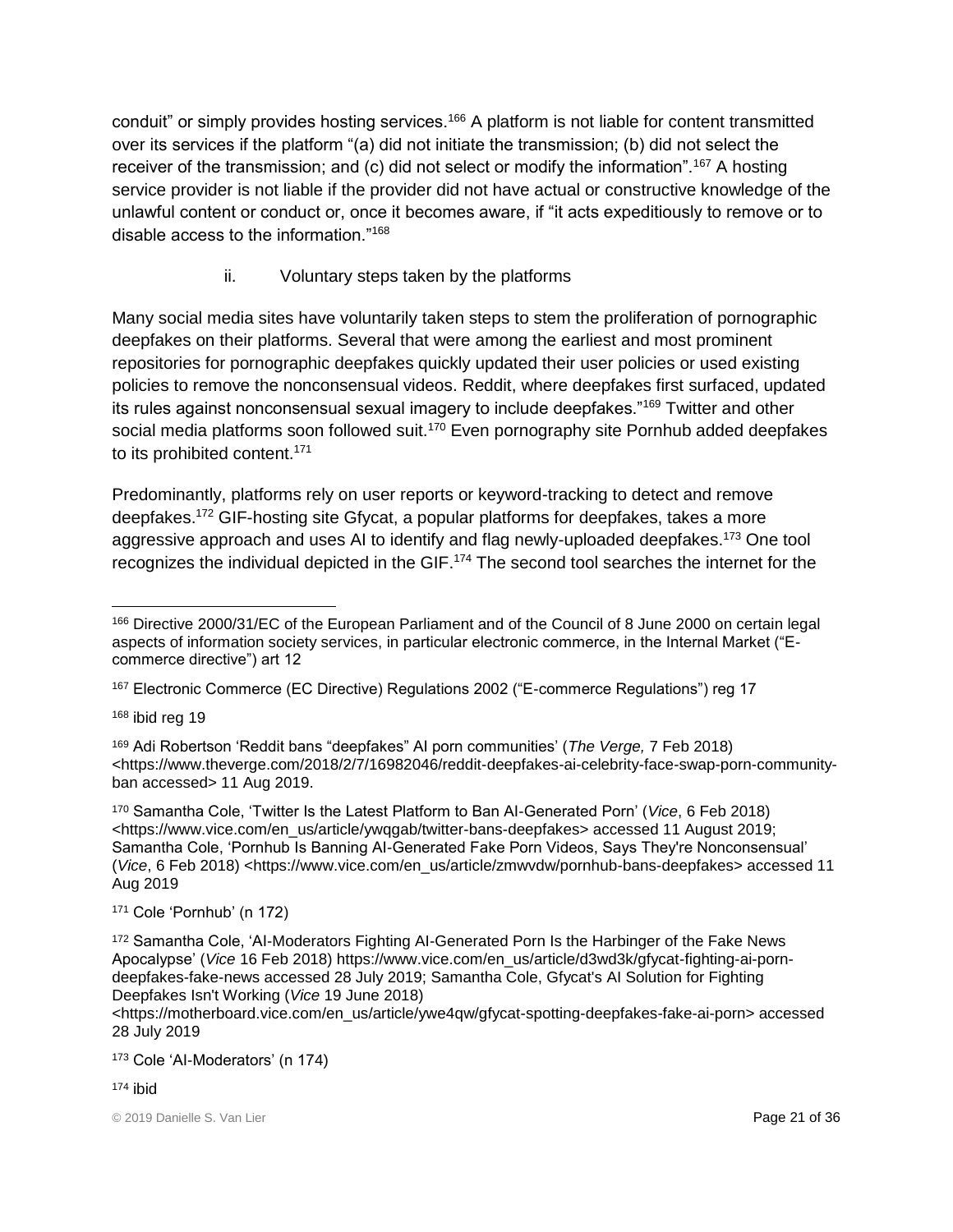source material and rejects GIFs it determines are fake. <sup>175</sup> Another technology can search for the body and background.<sup>176</sup> Human moderators also review some flagged content.<sup>177</sup> While the AI is useful for catching celebrity deepfakes, it relies on publicly-available images and therefore has less utility when the subject does not have a significant online presence.<sup>178</sup> Other platforms have also use content filtration technology to combat harmful content, such as pornographic or jihadist content; expanding these tools to deepfakes should be possible.<sup>179</sup>

## F. The Need for Comprehensive Legal Reform

Comprehensive legal reform relating to deepfakes and other forms of IBSA is needed. Control over one's sexual identity should be central to any legislation.<sup>180</sup> Amending existing revenge pornography laws to add deepfakes, without more comprehensive reform, would be inadequate. Notably, a growing chorus of commentators argue that revenge pornography laws are inadequate to address traditional photographs and videos, let alone deepfakes.<sup>181</sup> Comprehensive criminal law reform that recognizes IBSA as a sexual offense and effectively penalizes it is needed.<sup>182</sup>

Any new law should be drafted carefully and precisely, with clear definitions.<sup>183</sup> It should include reasonable exemptions, such as when the disclosure is in the public interest, to ensure free speech rights are protected.<sup>184</sup>

Laws covering IBSA should not require proof of the perpetrator's motive nor should it have any specific intent requirement as it is irrelevant to the harm victims experience. The only relevant motivation should be the victims' lack of consent to either the creation or disclosure, as consent for the former does not grant consent to the latter.<sup>185</sup> The *mens rea* should be knowledge based — whether the "defendant knowingly engaged in, or knowingly coerced another person to

<sup>177</sup> ibid

<sup>178</sup> Cole 'AI-Moderators' (n 174)

<sup>179</sup> Jonathan Taplin, 'How to force 8Chan, Reddit and Others to Clean Up' *The New York Times* (New York 7 Aug 2019) <https://www.nytimes.com/2019/08/07/opinion/8chan-reddit-youtube-el-paso.html> accessed 11 Aug 2019

<sup>180</sup> Beyens (n 152) p 39

<sup>181</sup> ibid

182 Kelly Johnson, Clare McGlynn and Erika Rackley 'Shattering Lives and Myths' <https://claremcglynn.files.wordpress.com/2019/06/shattering-lives-and-myths-final.pdf>

<sup>183</sup> Citron and Franks (n 94) p 386; Citron (n 83) p 1948

184 Citron and Franks (n 94) p 388

 $\overline{a}$  $175$  ibid

<sup>176</sup> Louise Matsakis, 'Artificial Intelligence Is Now Fighting Fake Porn' (*Wired* 14 Feb 2018\_ https://www.wired.com/story/gfycat-artificial-intelligence-deepfakes/ accessed 11 August 2019

<sup>185</sup> Beyens (n 152) 39; Johnson (n182); Citron (n 83) p 1947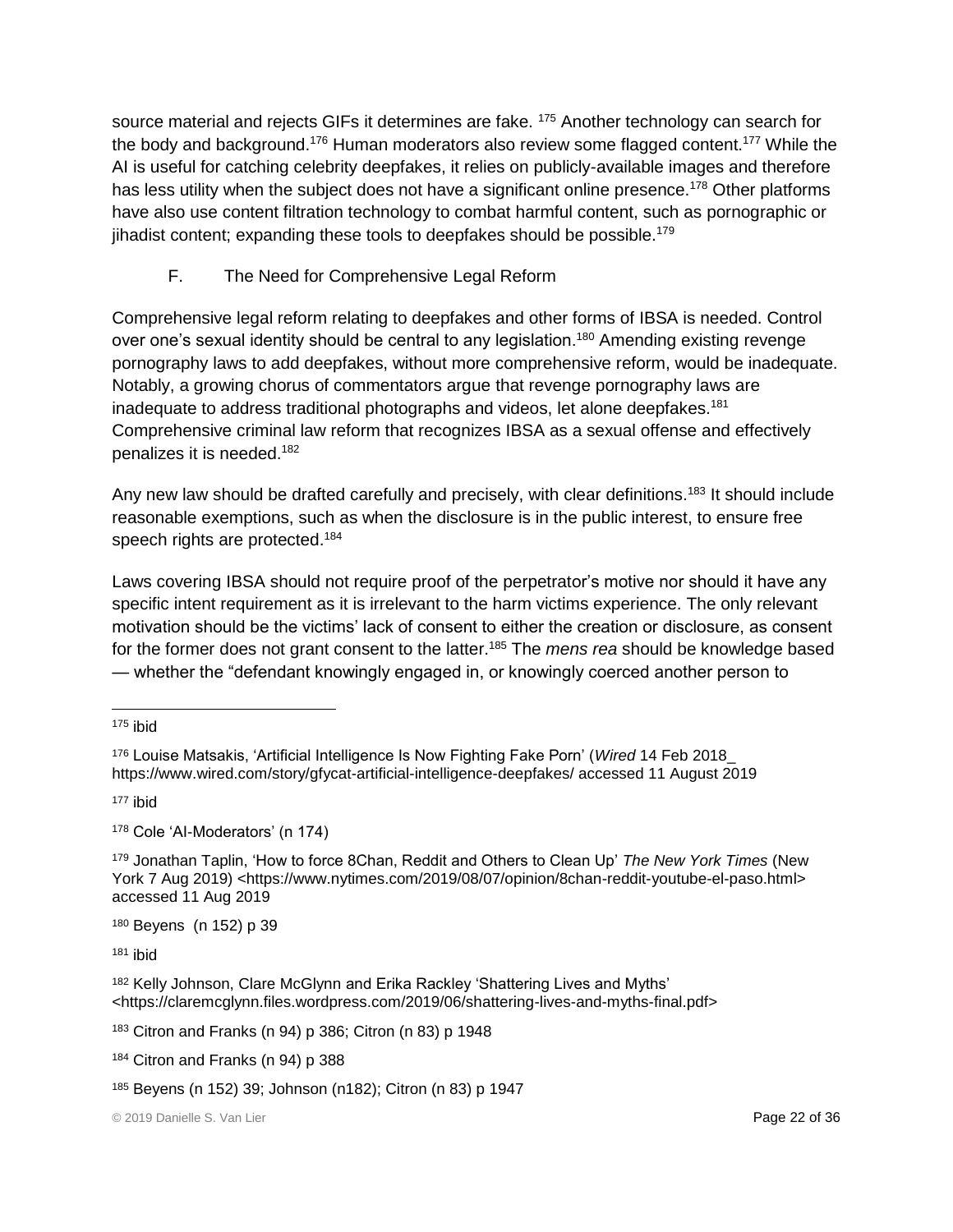engage in" the activity — although some argue for a recklessness standard.<sup>186</sup> The law should not apply if the individual did not realize they were breaching the victims confidence.<sup>187</sup>

Criminal penalties should be commensurate to the conduct and should be sufficient to serve as a deterrent. Penalties should increase under certain circumstances, such as when the perpetrator both created and distributed the content.<sup>188</sup> Other exacerbating circumstances might include threatening conduct, including sextortion or rape threats, doxing, or an intent to harass or cause distress.<sup>189</sup>

In addition to these reforms, the law should mandate better training on IBSA for law enforcement and criminal justice personnel and greater resources to investigate IABSA crimes.<sup>190</sup> Civil legal aid should be expanded and funded to include legal advice and support for IBSA victims.<sup>191</sup>

More effective civil remedies, including privacy law reform, should accompany the criminal law reform.<sup>192</sup> For example, California is currently considering legislation that would create a private cause of action against someone who distributes an image or video that exposes the victim's "intimate body parts" or shows them engaged in a "sexual act."<sup>193</sup> The victim could seek, among other remedies, economic and noneconomic damages, punitive damages, and their attorney's fees and costs and would have the right to proceed pseudonymously.<sup>194</sup> Importantly, the legislation includes certain free speech-related exemptions, including for content used in the context of law enforcement investigations.<sup>195</sup> Additionally, it makes clear that inclusion of a disclaimer would not be a defense.<sup>196</sup>

Existing legal remedies are inadequate to address the potential harms deepfakes cause individuals. However, strengthening the laws, without more, will not be enough to prevent the spread of and harm from deepfakes, including to society, as discussed in the next sections.

- <sup>188</sup> Citron (n 83) p1949
- <sup>189</sup> ibid p 1948

 $\overline{a}$ 

- <sup>190</sup> Johnson (n182)
- $191$  Johnson (n182)
- <sup>192</sup> Citron (n 83) p 1948
- <sup>193</sup> California Assembly Bill AB-602 <http://leginfo.legislature.ca.gov/faces/billTextClient.xhtml?bill\_id=201920200AB602> accessed 10 Aug 2019
- $194$  ibid
- $195$  ibid
- $196$  ibid

<sup>186</sup> Citron (n 83) p 1947; Ryan 1058

<sup>187</sup> Citron and Franks (n 94) p 387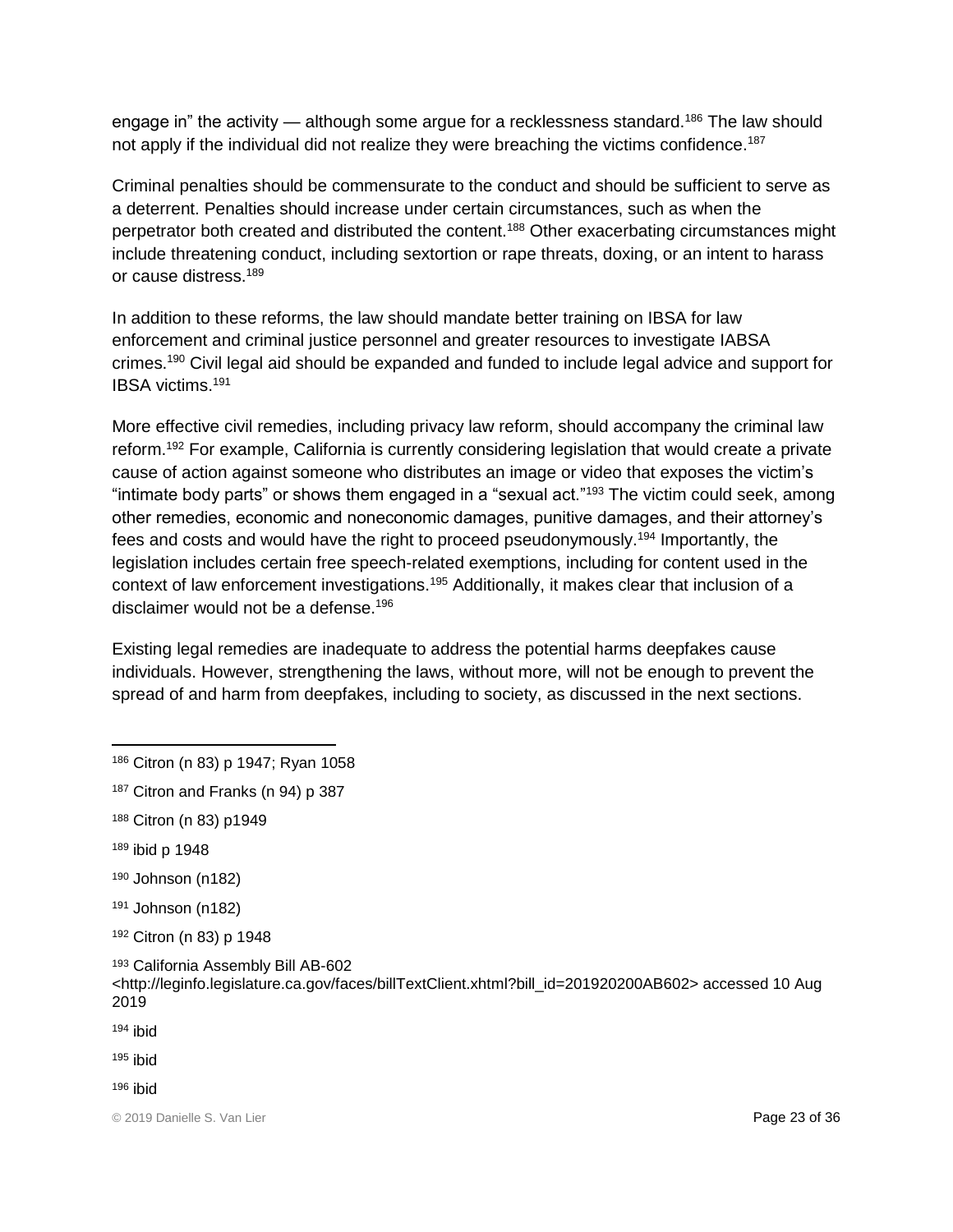#### **5. Deepfakes as a threat to democracy**

A truthfully informed society is critical to preventing and fighting authoritarianism.<sup>197</sup> Deepfakes are antithetical to truthful information and will exacerbate the disinformation wars that plague modern politics. They have potential to influence elections and to incite violence.

The last several years have seen widespread disinformation campaigns waged by foreign actors seeking to disrupt other nations' political process.<sup>198</sup> They frequently used social media posts to seed and amplify false stories.<sup>199</sup> The much-reported Russian interference in the last US presidential election is a notable example. Deepfakes have potential to enhance these campaigns.

## A Political and geopolitical risks

There is growing fear that a well-timed deepfake could be used to tip an election, as was attempted with leaked and doctored documents in France and the US.<sup>200</sup> Deepfakes enhance the risk of "diplomacy manipulation" — the use of "technology to create the belief that an event has occurred to influence geopolitics."<sup>201</sup> Studies show that false stories about politics spread more effectively than other types of news stories, including those about business, terrorism, or science.<sup>202</sup> This bodes well for a malicious actor seeking to cause disruption.

Faked videos have long been used for political ends. US President Donald Trumpand his associates have frequently shared falsified videos to bolster the president or discredit those who disagree with him. In May, he shared a video of Democratic House Speaker Nancy Pelosi that was doctored to make her appear publicly drunk.<sup>203</sup> Associates of his shared altered videos of a journalist to justify suspending his credential to access press briefings.<sup>204</sup> These videos have been proven false and widely condemned, yet social media platforms refused to remove

<sup>199</sup> ibid

<sup>200</sup> ibid

<sup>202</sup> Hall (n65) p 55

<sup>203</sup> Igor Derysh "Fox & Friends" admits Trump supporters doctored Pelosi video that depicts her as drunk' (*Salon* 24 May 2019) [https://www.salon.com/2019/05/24/fox-friends-admits-trump-supporters-doctored](https://www.salon.com/2019/05/24/fox-friends-admits-trump-supporters-doctored-pelosi-video-that-depicts-her-as-drunk/)[pelosi-video-that-depicts-her-as-drunk/](https://www.salon.com/2019/05/24/fox-friends-admits-trump-supporters-doctored-pelosi-video-that-depicts-her-as-drunk/) accessed July 24, 2019

204

 $\overline{a}$ <sup>197</sup> Hall (n 65) p 67

<sup>198</sup> Chesney and Citron, 'Deepfakes and the New Disinformation War' (n 16)

<sup>201</sup> Charlie Warzel, 'He Predicted The 2016 Fake News Crisis. Now He's Worried About An Information Apocalypse' (*Buzzfeed* 11 Feb 2018) <https://www.buzzfeednews.com/article/charliewarzel/the-terrifyingfuture-of-fake-news> visited 15 Aug 2019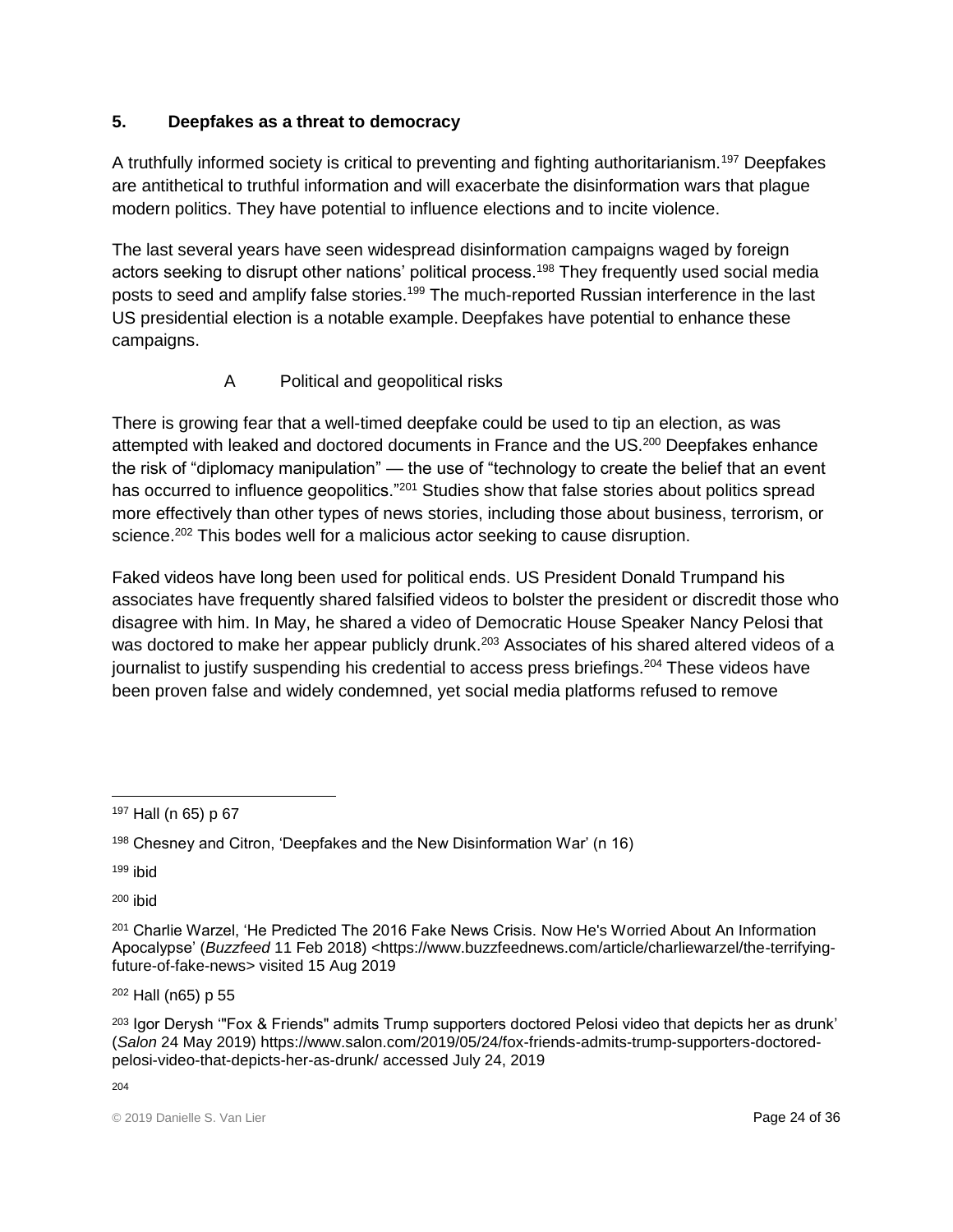them.<sup>205</sup> The videos, created using traditional editing techniques, illustrates how deepfakes may be used to influence politics, particularly in key western countries.

Deepfakes already may have been used to impact politics in developing nations. In the African nation of Gabon, after months of its president not appearing in public, a video featuring his New Year's address was released to allegations from political opponents that it was a deepfake.<sup>206</sup> The video sparked an attempted coup.<sup>207</sup> Experts who analyzed the video agreed that it had traits typical of deepfakes.<sup>208</sup> In Malaysia, a video in which a man appears to confess to sex with a local politician also may have been a deepfake.<sup>209</sup> Most coverage has focused on the potential harms to western countries; deepfakes may have even greater potential to disrupt developing nations.<sup>210</sup>

## B Threats to public safety

Deepfakes can be used to enflame public sentiment in a way that potentially endangers public safety and security. This can be useful in the hands of non-state actors, such as terrorist groups, or others who might seek to incite violence.<sup>211</sup>

Following the March 2017 terror attack in London, a photograph of a Muslim woman was used to incite anti-Muslim sentiment.<sup>212</sup> The photograph was shared by a Twitter account later determined to be a Russian troll account. <sup>213</sup> It was picked up and shared by far right activists in an attempt to fuel anti-Muslim sentiment.<sup>214</sup> The photograph was real, but had been taken out of

[<https://www.motherjones.com/politics/2019/03/deepfake-gabon-ali-bongo/>](https://www.motherjones.com/politics/2019/03/deepfake-gabon-ali-bongo/) accessed 10 Aug 2019

<sup>207</sup> ibid

 $208$  ibid

<sup>209</sup> Harwell (n 37)

<sup>210</sup> Breland (n 206)

 $\overline{a}$ <sup>205</sup> Drew Harwell, 'Facebook acknowledges Pelosi video is faked but declines to delete it Washington Post 24 May 2019 [https://www.washingtonpost.com/technology/2019/05/24/facebook-acknowledges](https://www.washingtonpost.com/technology/2019/05/24/facebook-acknowledges-pelosi-video-is-faked-declines-delete-it)[pelosi-video-is-faked-declines-delete-it](https://www.washingtonpost.com/technology/2019/05/24/facebook-acknowledges-pelosi-video-is-faked-declines-delete-it) accessed July 24, 2019

<sup>206</sup> Ali Breland, 'The Bizarre and Terrifying Case of the "Deepfake" Video that Helped Bring an African Nation to the Brink' (Mother Jones 15 Mar 2019)

<sup>211</sup> Chesney and Citron, 'Deepfakes and the New Disinformation War' (n 16)

<sup>212</sup> Law Commission (n3) par 11.93

<sup>213</sup> Caroline Mortimer, 'Man who posted image of Muslim woman "ignoring Westminster terror victims" was a Russian troll' *Independent* (London 14 Nov 2017)

<sup>&</sup>lt;https://www.independent.co.uk/news/uk/politics/man-muslim-woman-london-terror-attack-phonerussian-troll-identity-a8052961.html> accessed 13 Aug 2019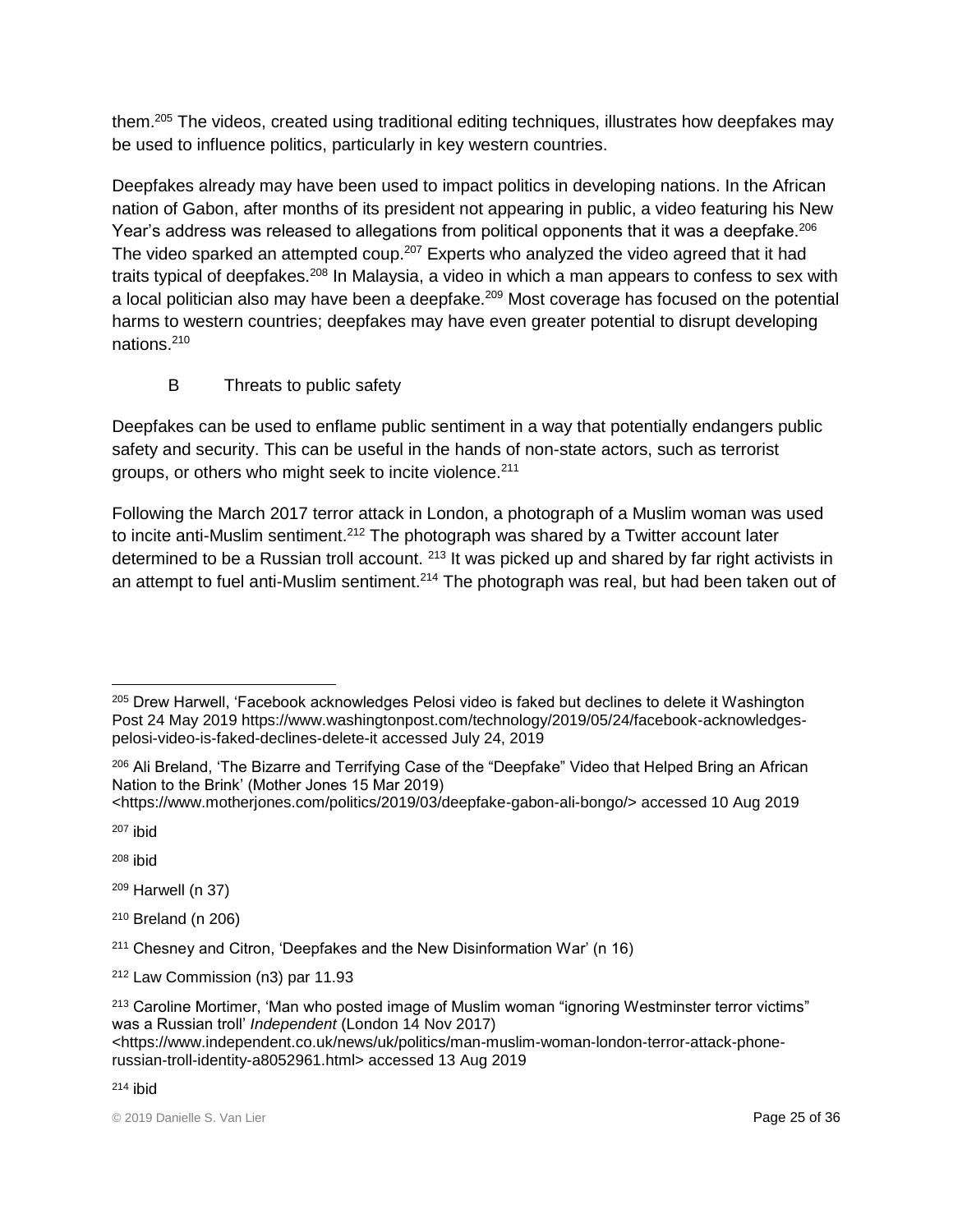context.<sup>215</sup> A few days later, the true context emerge, but the bots and activists had already spread it among their followers; the damage was done.<sup>216</sup>

Those with malicious intent similarly can use deepfakes to incite violence or enflame tensions. Foreign states and non-state actors can create inflammatory content to stoke existing societal divisions and tensions. For example, a government could use a deepfake of a violent action by a protestor as an excuse to crack down on ongoing political protests. Or insurgent groups and terrorist organizations could use deepfakes in myriad ways to maximize impact on their target audience and aid in recruiting.<sup>217</sup>

C. Threats to businesses

Deepfakes pose a threat to businesses. They are becoming a new tool in fraud and social engineering attempts.<sup>218</sup> They also can used to spread disinformation that can damage a company's bottom line. Companies need to adjust their incident response plans to address the potential fallout from deepfake-based attacks. <sup>219</sup>

Deepfakes already have been used to attack businesses.<sup>220</sup> The attacks were an evolution of a "business email compromise" attack, traditionally committed through spoofed emails.<sup>221</sup> The attackers identified company employees authorized to make financial transactions, then used deepfake audio impersonating a senior executive to authorize payments to a business entity they controlled.<sup>222</sup> Attackers hid imperfections in the deepfake by adding background noise.<sup>223</sup> These threats are not limited to businesses — individuals can similarly be coerced into sending or transferring money to assist a "relative" they are led to believe is in need. And with the

<sup>219</sup> Joan Goodchild Black Hat 2019: Deepfakes Require a Rethink of Incident Response ITPro Today 7 Aug 2019 https://www.itprotoday.com/big-data/black-hat-2019-deepfakes-require-rethink-incidentresponse accessed 11 Aug 2019 See also Warner (n 218)

 $221$  ibid

 $222$  ibid

 $\overline{a}$  $215$  ibid

<sup>216</sup> Gianluca Mezzofiore 'That tweet trolling a Muslim woman during the Westminster attack was actually by a Russian bot' (Mashable 14 Nov 2017)< https://mashable.com/2017/11/14/troll-fake-muslim-picturewestminster-attack-russian-bot/> accessed 13 Aug 2019

<sup>217</sup> Chesney and Citron, 'Deepfakes and the New Disinformation War' (n 16)

<sup>218</sup> Bernard Warner, 'Fighting Deepfakes Gets Real' (*Fortune,* 24 Jul 2019) <https://fortune.com/2019/07/24/fighting-deepfakes-gets-real/> accessed 11 Aug 2019

<sup>220</sup> Scott Ikeda, 'The Cutting Edge of AI Cyber Attacks: Deepfake Audio Used to Impersonate Senior Executives' (CPO Magazine, 18 Jul 2019) <https://www.cpomagazine.com/cyber-security/the-cuttingedge-of-ai-cyber-attacks-deepfake-audio-used-to-impersonate-senior-executives/> accessed 10 Aug 2019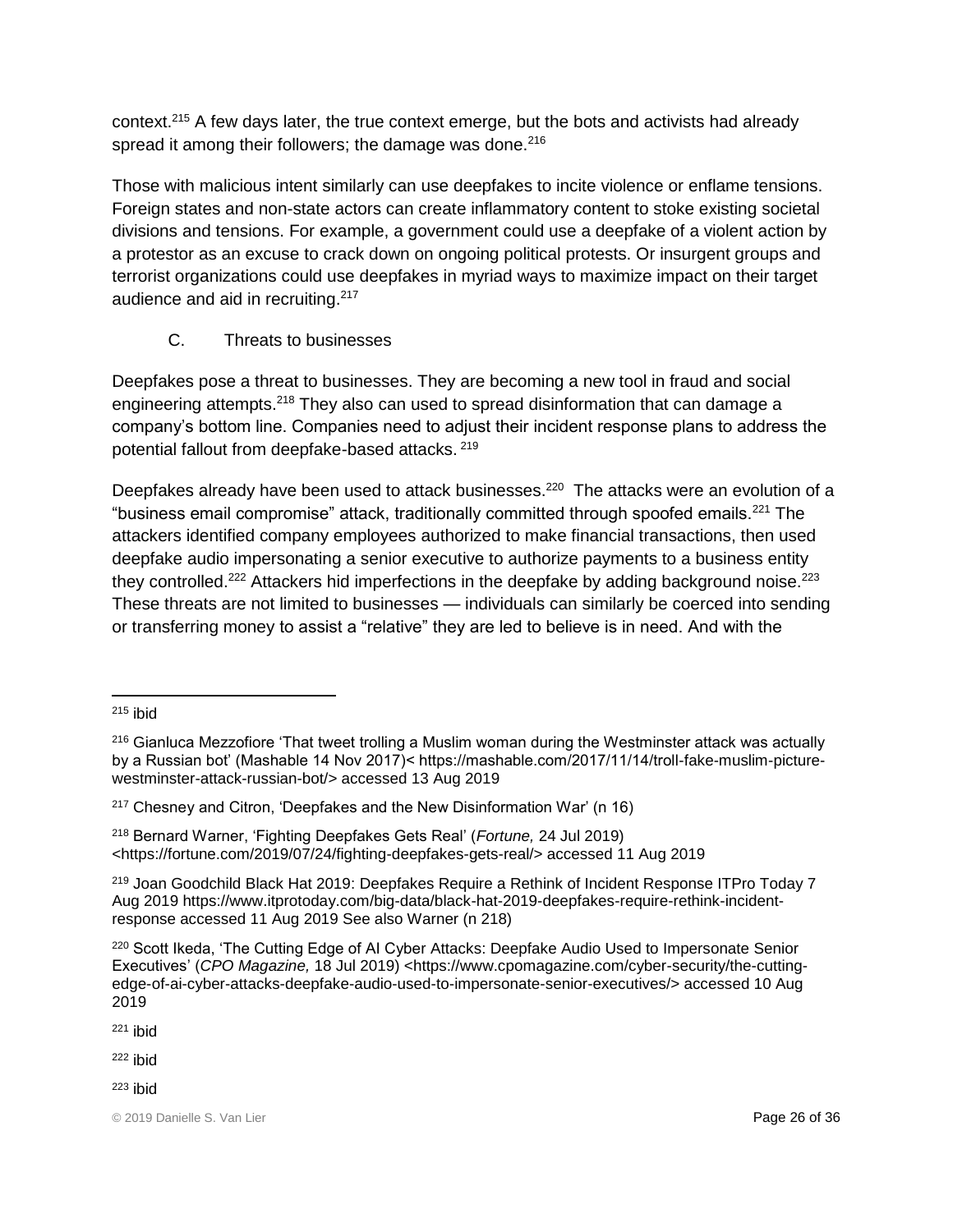growing use of voice authentication technologies banking and other personal accounts are put at risk.

Much as well-timed deepfakes have potential to impact elections, they may do the same to a company's earnings and reputation. Well-timed deepfakes depicting improper or illegal conduct by a CEO or promising charitable donations that are never made can devastate a company's reputation.<sup>224</sup> Likewise, a deepfake depicting a financial analyst reporting earnings or growth issues ahead of a critical moment in the company's business could prove financially devastating. Much like sexually-explicit deepfakes, the potential reputational harms put companies at risk of blackmail and extortion. Deepfakes can do long-lasting harm to a company that the current law cannot remedy.

#### D. Impact on journalism

Deepfakes pose serious challenges for news organizations to ensure they are not unwittingly aiding the spread of falsified content.<sup>225</sup> Journalists may hesitate to trust video or audio accounts of events they did not witness firsthand. Social media and handheld video technologies provide unprecedented access to live, breaking news that mainstream news organizations can leverage to cover events in places where they do not have staff on the ground. The rise of deepfakes will cast shadows over these "firsthand accounts," delaying or even preventing timely reporting by traditional media outlets while amplifying voices that do not exercise the same degree of content verification.

Some newsrooms approach third-party video content "in terms of worst-case scenarios," questioning whether and how the video or its context could have been manipulated.<sup>226</sup> In attempting to verify videos, journalists should consider "where, why and how it was shared," trace it back to its source and ask questions.<sup>227</sup> One journalist created a deepfake video and circulated it among colleagues as an experiment.<sup>228</sup> Those who knew of the project quickly spotted issues including with audio-video synchronization and other idiosyncrasies with the depicted person.<sup>229</sup> Those who were not aware of the project felt a sense of unease and noted sound issues, but could not identify what was wrong with the video.<sup>230</sup>

- <sup>225</sup> Baker (n 9)
- $226$  ibid

 $\overline{a}$ 

- <sup>227</sup> ibid
- <sup>228</sup> ibid
- <sup>229</sup> ibid
- $230$  ibid

<sup>&</sup>lt;sup>224</sup> Aviv Ovadya and Hal Bienstock 'Is Your Company Ready to Protect Its Reputation from Deep Fakes?' (*Harvard Business Review*, 8 Nov 2018) <https://hbr.org/2018/11/is-your-company-ready-to-protect-itsreputation-from-deep-fakes> accessed 15 Aug 2019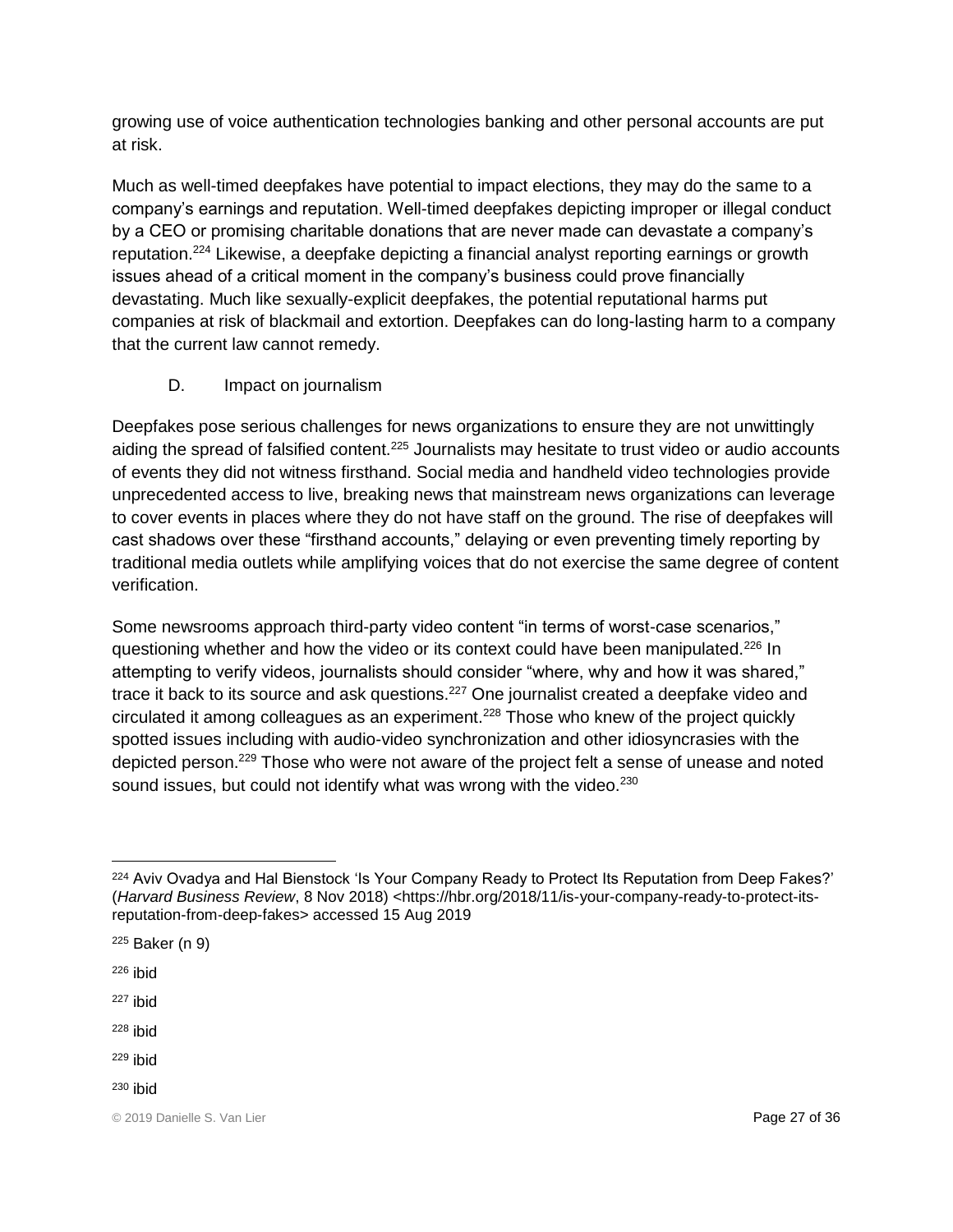Training journalists to understand and detect manipulated content will be important to fighting it.<sup>231</sup> The Wall Street Journal, for example, launched an internal task force led by its Ethics & Standards and Research & Development teams, with staff specially trained in deepfake detection. <sup>232</sup> The committee "host[s] training seminars with reporters, developing newsroom guides, and collaborating with academic institutions… to identify ways technology can be used to combat this problem."<sup>233</sup> They recommend newsrooms combine research, strategic academic partnerships and training on the tools and technologies.<sup>234</sup>

There are multiple ways journalists can attempt to verify footage in this deepfake age:

- Attempt to get verification from the source who provided it. If the source is unknown, there are steps they can take to try to verify its provenance.
- Find old versions of the footage. Because deepfakes and other altered videos are often based on existing footage, it may be possible to locate that footage and determine if or how it was manipulated.
- Examine the footage for glitches. This may involve going frame-by-frame, but deepfakes and other forms of digital manipulation often leave noticeable artifacts detectable with careful review. Even audio leaves behind hints.<sup>235</sup>

Newsrooms should consider technical solutions that can be employed to identify synthetic content, although detection technology will need to continue evolving along with the content creation tools.<sup>236</sup> Training journalists to recognize how content can be faked and employing an appropriate verification framework to examine the material, its source, and the context in which it was shared, will be critical in this age of deepfakes. $237$ 

Deepfakes have not caused the type of crisis that many have feared, particularly in politics. Significant misinformation activities and campaigns targeted at major political events have not used deepfakes yet.<sup>238</sup> Deepfakes have not been without harm, and they may yet cause the

- <sup>236</sup> Baker (n 9)
- <sup>237</sup> Baker (n 9)
- $238$  Brandom (n 82)

 $\overline{a}$ <sup>231</sup> Fillion (n 77)

<sup>&</sup>lt;sup>232</sup> Francesco Marconi and Till Daldrup, 'How The Wall Street Journal Is Preparing Its Journalists To Detect Deepfakes' (NiemanLab 15 Nov 2018) <https://www.niemanlab.org/2018/11/how-the-wall-streetjournal-is-preparing-its-journalists-to-detect-deepfakes/> 9 Aug 2019

<sup>233</sup> ibid

 $234$  ibid

 $235$  ibid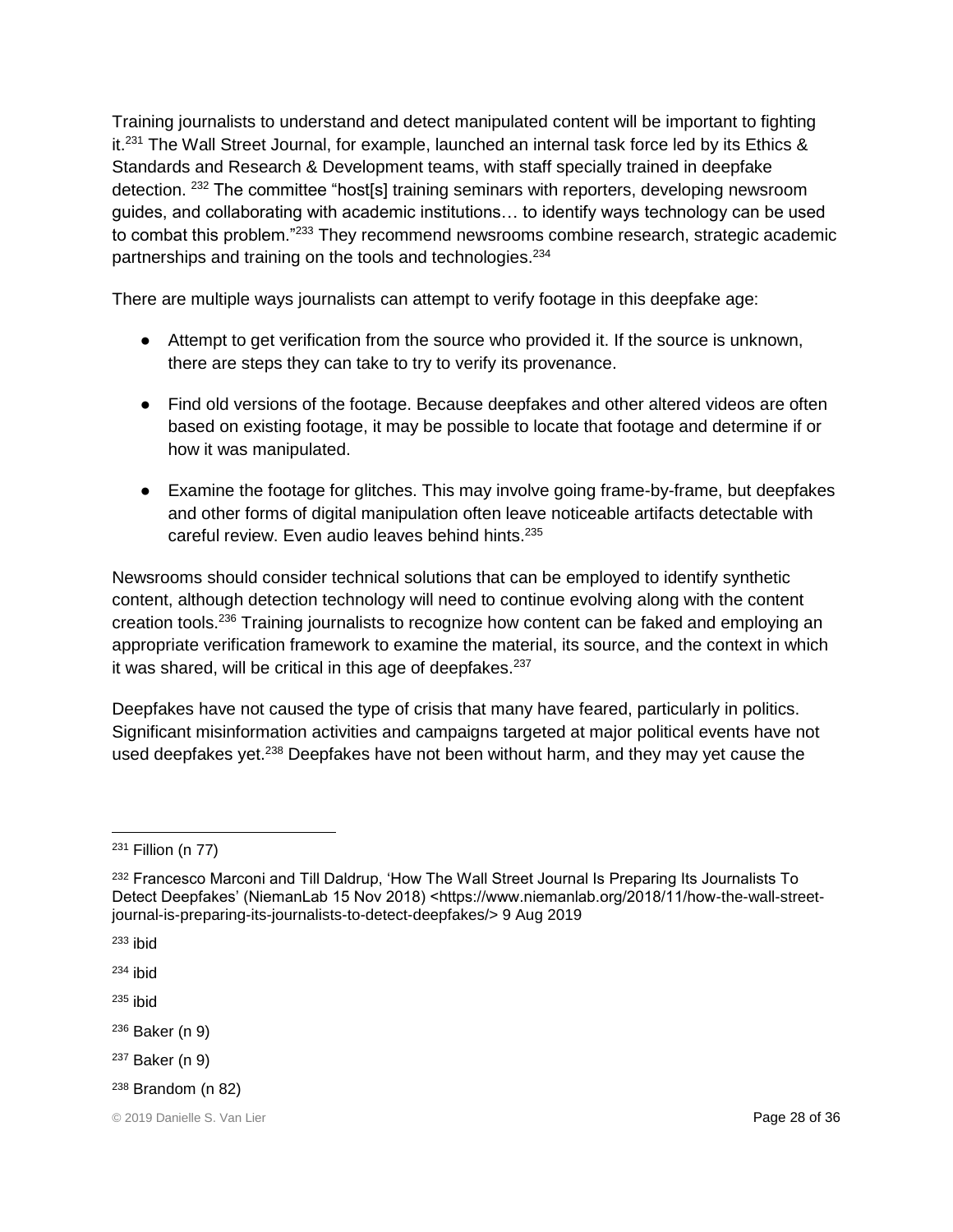type of harm feared, but their primary use thus far has been for "misogynist harassment rather than geopolitical intrigue."<sup>239</sup>

## **6. What other solutions might help fill in current gaps in the law?**

Existing remedies are inadequate to address the growing threats posed by deepfakes. As with other forms of harmful online content and conduct, academia, government, industry, and the public will all have a role to play.<sup>240</sup> Several suggestions have been made throughout this paper; this section proposes additional approaches to tackling deepfakes.

- A. Technology-based solutions
	- i Deepfake detection technologies

Researchers are actively working on technology to detect and defend against deepfakes. Detection tools will need to be able to work in a "trustless environment" — one in which details of the video's provenance may be impossible to trace — and will need to work quickly to match the speed at which content spreads online.<sup>241</sup>

One early tool identified deepfakes based on the subject not blinking or blinking unusually, caused by the use of data (typically photographs) that depicted the subkect with their eyes open.<sup>242</sup> Unsurprisingly, soon after this research was released, subsequent algorithms generated deepfakes that blinked, limiting the tool's effectiveness.<sup>243</sup> More recently, a related team trained an algorithm to detect "face warping" artifacts left behind when the deepfake is created.<sup>244</sup> Because deepfakes are created using two-dimensional images that are rotated, resized and distorted to fit video of a person that was captured moving in three dimensions, certain elements of the person's head and face are often misaligned in the deepfake video.<sup>245</sup>

These are just samples of the work being done to develop detection technology. There are numerous others under development, including one that detects subtle affectations when

<sup>243</sup> Agarwal (n 37)

<sup>244</sup> Li, Y and Lyu S, 'Exposing DeepFake Videos By Detecting Face Warping Artifacts' (Unpublished paper, ArXiv 2018) [<https://arxiv.org/abs/1811.00656>](https://arxiv.org/abs/1811.00656) accessed 18 Aug 2019

 $\overline{a}$  $239$  Brandom (n 82)

<sup>240</sup> Warner (n 221)

<sup>241</sup> Harwell (n 37)

<sup>&</sup>lt;sup>242</sup> Yuezun Li, Ming-Ching Chang and Siwei Lyu. 'In Ictu Oculi: Exposing AI Generated Fake Face Videos by Detecting Eye Blinking' (Unpublished Paper, ArXiv 2018) <https://arxiv.org/abs/1806.02877v2> accessed 7 Aug 2019; Agarwal (n 37); Siwei Lyu; 'Detecting 'deepfake' videos in the blink of an eye (*The*  Conversation, 29 Aug 2018 <https://theconversation.com/detecting-deepfake-videos-in-the-blink-of-aneye-101072> accessed 7 August 2019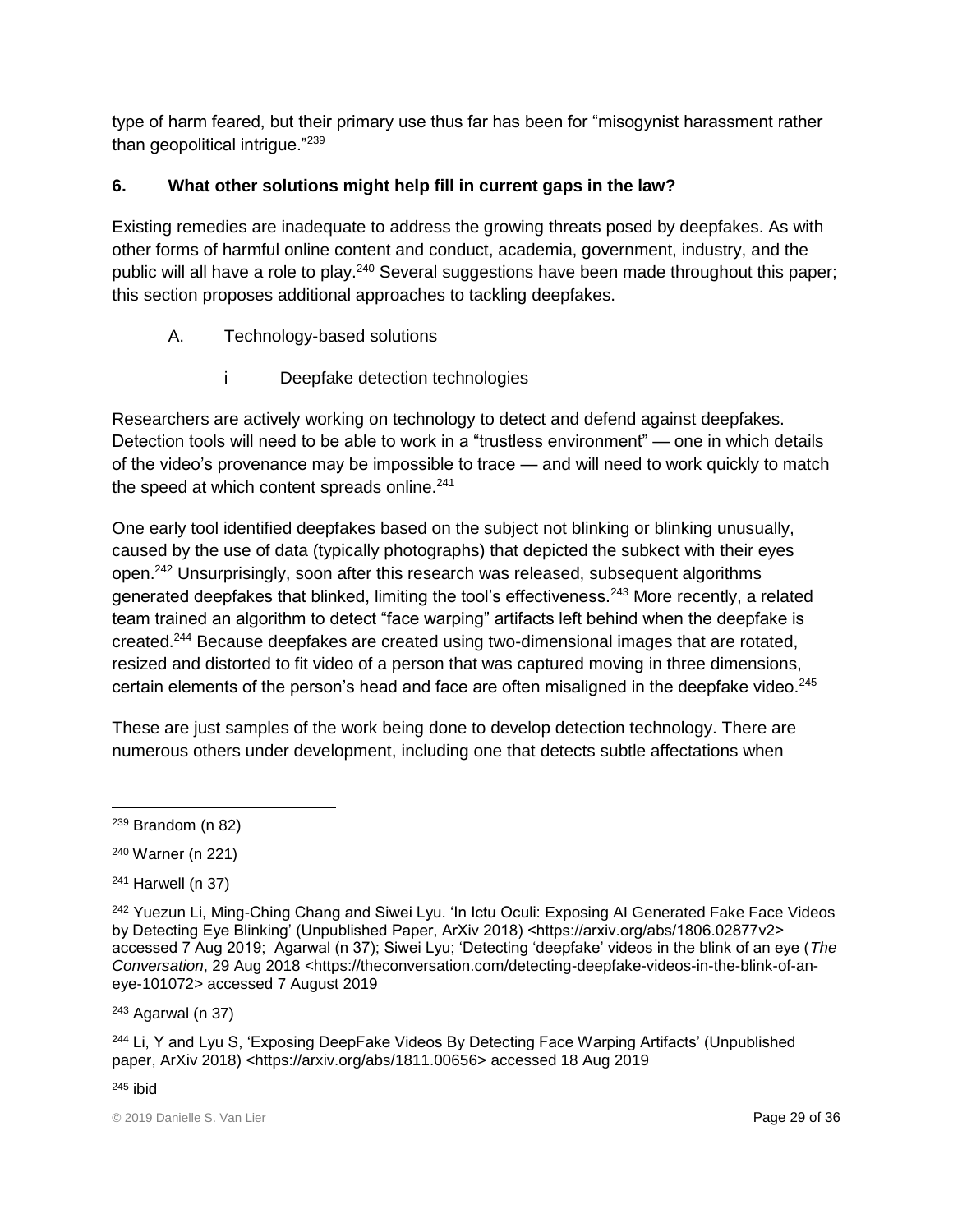someone speaks<sup>246</sup> and one that uses reverse image search similar to Gfycat's AI technology.<sup>247</sup> Professor Siwei Lyu, who has been at the forefront of this research, describes "the competition between generating and detecting fake videos is analogous to a chess game."<sup>248</sup> As quickly as researchers develop detection technology, deepfake creators adapt their algorithms and datasets. As such, detection technology can only provide a partial solution to the problem. Some researchers are therefore working on defensive tools to protect against the creation of deepfakes or to otherwise verify .

ii Preventative and authentication technologies

One way to limit the harm of deepfakes is for technology to make them harder to create. Other proposed solutions verify the authenticity of content or providing depicted individuals with an authenticated alibi. There is also the potential for platforms to block the upload of pre-identified content.

A research team developed a way to add digital noise to a photograph that can fool face detection algorithms while remaining invisible to the human eve.<sup>249</sup> They foresee an application that would automatically add this noise to photographs as they are uploaded to social media or online sites.<sup>250</sup> This would potentially reduce the dataset available to deepfake creators.

Similarly, "digital provenance" technologies can help by authenticating content at the time it is created.<sup>251</sup> It would embed digital watermarks or fingerprints in the content and the metadata would be logged using blockchain or similar technology.<sup>252</sup> Camera-makers Nikon and Canon have developed and offered their own image authentication kits, both of which were cracked soon after release, rendering them ineffective.<sup>253</sup> Researchers also are exploring authentication technology to embed digital watermarks that would remain even as an image is post-

- <sup>251</sup> Citron Chesney
- <sup>252</sup> Citron (n 83) p 1958
- <sup>253</sup> Spivak (n 117) p 353

 $\overline{a}$ <sup>246</sup> Agarwal (n 37)

<sup>247</sup> Spivak (n 117) p 354

<sup>248</sup> Lyu (n 242)

 $249$  Li, Y and others, 'Hiding Faces in Plain Sight: Disrupting AI Face Synthesis with Adversarial Perturbations' (Unpublished paper, ArXiv 2019) [<https://arxiv.org/abs/1906.09288>](https://arxiv.org/abs/1906.09288) accessed 18 Aug 2019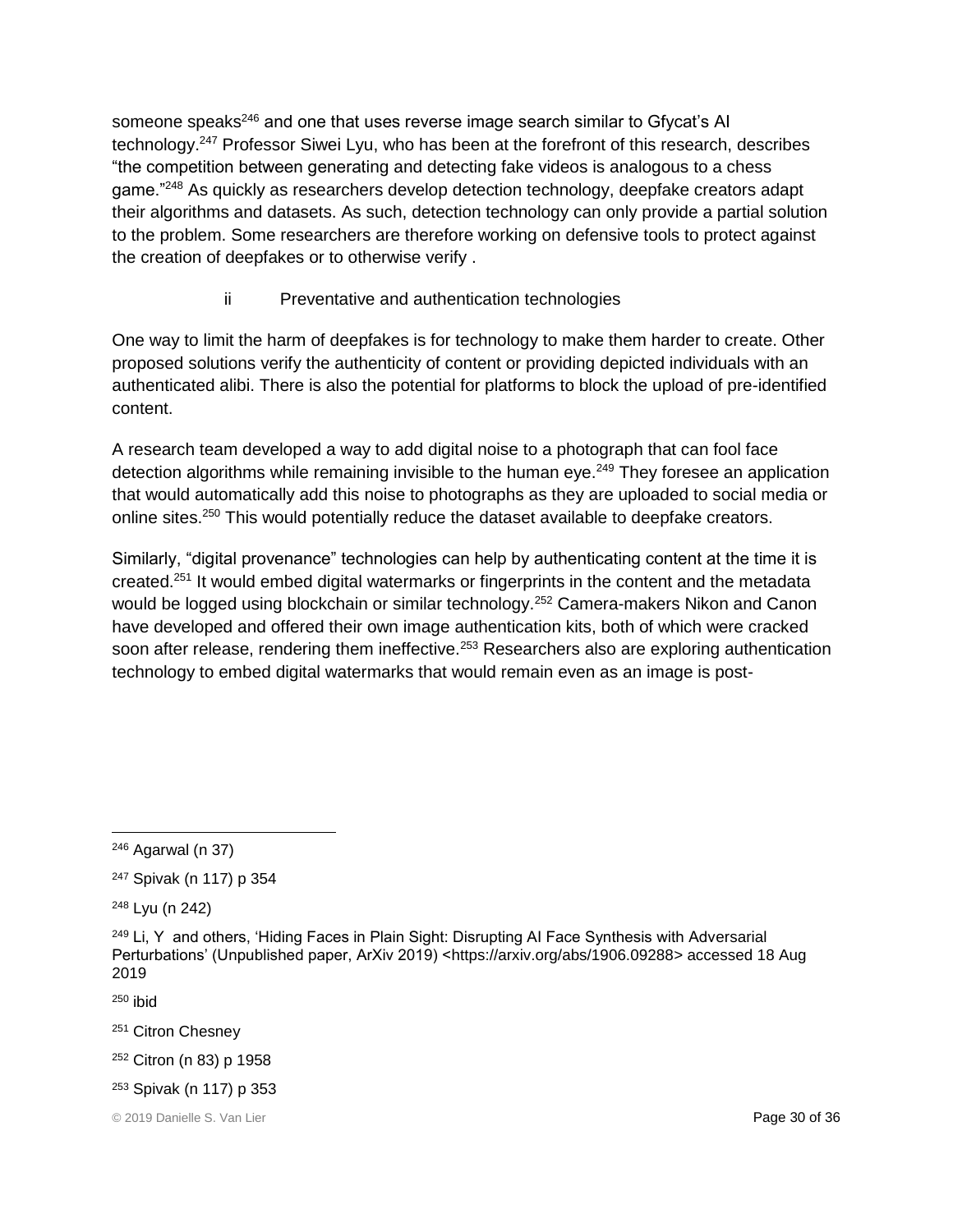processed.<sup>254</sup> To be effective, solutions like this would require website operators be willing to block or identify content that lacks this provenance.<sup>255</sup>

"Authentic alibi services" or "life-logging" might become an option for high-profile individuals who have a need to protect their public reputations. This technology tracks and logs every aspect of one's life – a significant amount of data to turn over to a third party.<sup>256</sup> It also raises the potential for unprecedented mass surveillance by for-profit entities.<sup>257</sup>

Facebook developed a program that allows victims to preemptively submit photos that might become the subject of nonconsensual distribution in order to block them in the future.<sup>258</sup> The photos are "hashed" and the data is then used to block the future uploads of the same photographs. The same technology might not be as effective for deepfakes, where the content being created is new rather than existing photographs or video. However, once the deepfake is released to the wild, and therefore can be hashed, it potentially can prevent future uploads on platforms that adopt the technology. It requires a large degree of trust in the platform as the victim is voluntarily submitting their sexual content.

B. Reform of the online platform safe harbors

Reform of the online platform safe harbors is necessary to incentivize platforms to take action on deepfakes and other toxic content. This cry became louder in the wake of multiple mass shootings in the US in which toxic online content played a role.<sup>259</sup>

The safe harbor laws are a creatures of an earlier age, created as a way to allow the nascent internet to grow by giving passive intermediaries room to operate without concern they would be liable for users' speech they could not monitor or control.<sup>260</sup> The internet is now mature and platforms like Facebook have a global user-base larger than any single country.<sup>261</sup> These platforms have become active content intermediaries with their algorithms determining what content users see.<sup>262</sup>

 $256$  ibid

 $\overline{a}$ 

 $257$  ibid

 $258$  ibid

<sup>260</sup> ibid

<sup>262</sup> Taplin (n 181)

<sup>254</sup> Lily Hay Newman 'To Fight Deepfakes, Researchers Built a Smarter Camera' (*Wired*, 28 May 2019) [<https://www.wired.com/story/detect-deepfakes-camera-watermark/>](https://www.wired.com/story/detect-deepfakes-camera-watermark/) accessed 17 Aug 2019

<sup>255</sup> Spivak (n 117) p 354-55

<sup>259</sup> Taplin (n 181)

<sup>261</sup> Ezra Klein, 'Mark Zuckerberg on Facebook's hardest year, and what comes next' (*Vox* 2 Apr 2018) <https://www.vox.com/2018/4/2/17185052/mark-zuckerberg-facebook-interview-fake-news-botscambridge> accessed 17 Aug 2019 (estimating Facebook's user base at 2 billion)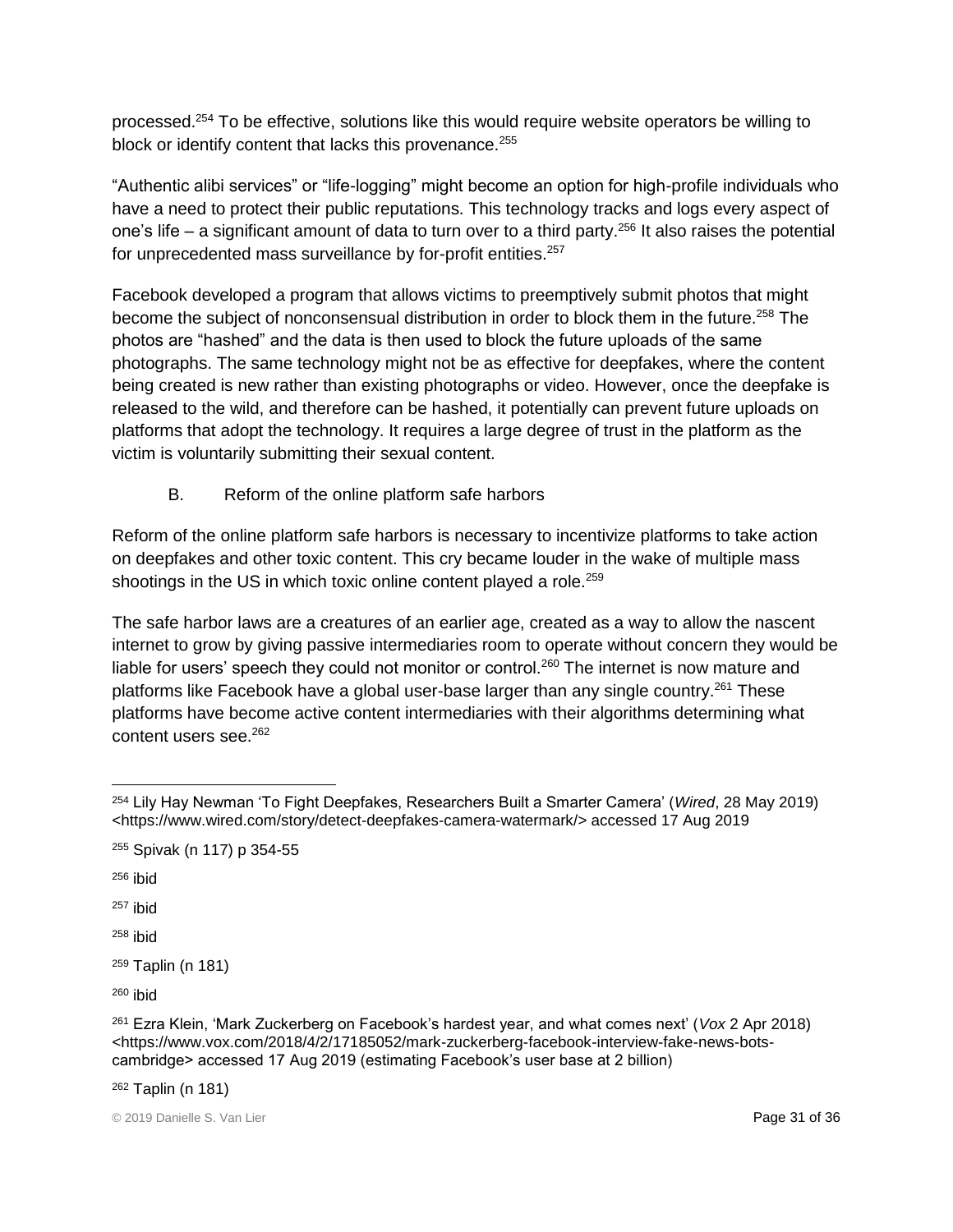Policymakers should revisit the platform safe harbors and consider limitations to address deepfakes and similar harmful content. Platforms that encourage and facilitate the spread of deepfakes, particularly pornographic deepfakes, should lose their immunity and should be accountable to victims in civil actions. Other platform operators' immunity should be conditioned on taking reasonable steps to limit use of their platforms to spread harmful content. Some examples may be automated detection tools and better content moderation, as well as promptly responding to users' removal requests.

In its Online Harms White Paper ("White Paper"), the UK has proposed a new regulatory framework for platforms.<sup>263</sup> It creates a new independent regulator (discussed in more detail below) and proposes a new statutory duty of care that requires companies to "take reasonable steps to keep users safe, and prevent other persons coming to harm as a direct consequence of activity on their services."<sup>264</sup> Companies will be required to respond in a manner "proportionate to the severity and scale of the harm" and requirements will vary for content that is illegal versus that which is legal but harmful.<sup>265</sup> New codes of practice will set forth legal duties the companies will be expected to fulfill.<sup>266</sup>

One simple preliminary solution, whether voluntary or mandated by law, is for platforms to update their terms of service to ban deepfakes and then to actually enforce those agreements.<sup>267</sup> They presently lack transparency regarding their standards- and content-related decisions, which should be mandated as part of any legislative fix.<sup>268</sup>

i. Free expression as a limiting factor

The right to freedom of expression, including the "freedom to hold opinions and to receive and impart information and ideas" is a cornerstone of democracy<sup>269</sup> This right is not wholly unfettered and may be balanced against other, as may be necessary in cases involving the dissemination of deepfakes. Nonetheless, it poses an impediment to platform regulation if it is likely to cause excessive censorship. Lawmakers need to ensure this right is adequately protected in any change to the platform exemptions.

C. An independent regulator for online harms

 $\overline{a}$ <sup>263</sup> Digital, Culture, Media & Sport and Home Department, *Online Harms White Paper* (White Paper, CP 57, 2019) ("White Paper")

<sup>264</sup> ibid paras 3.1, 3.3

<sup>265</sup> ibid paras 3.4 -3.5

<sup>266</sup> ibid para 3.6

<sup>267</sup> Hall (n 65) p 72

<sup>269</sup> Human Rights Act 1998 Art 10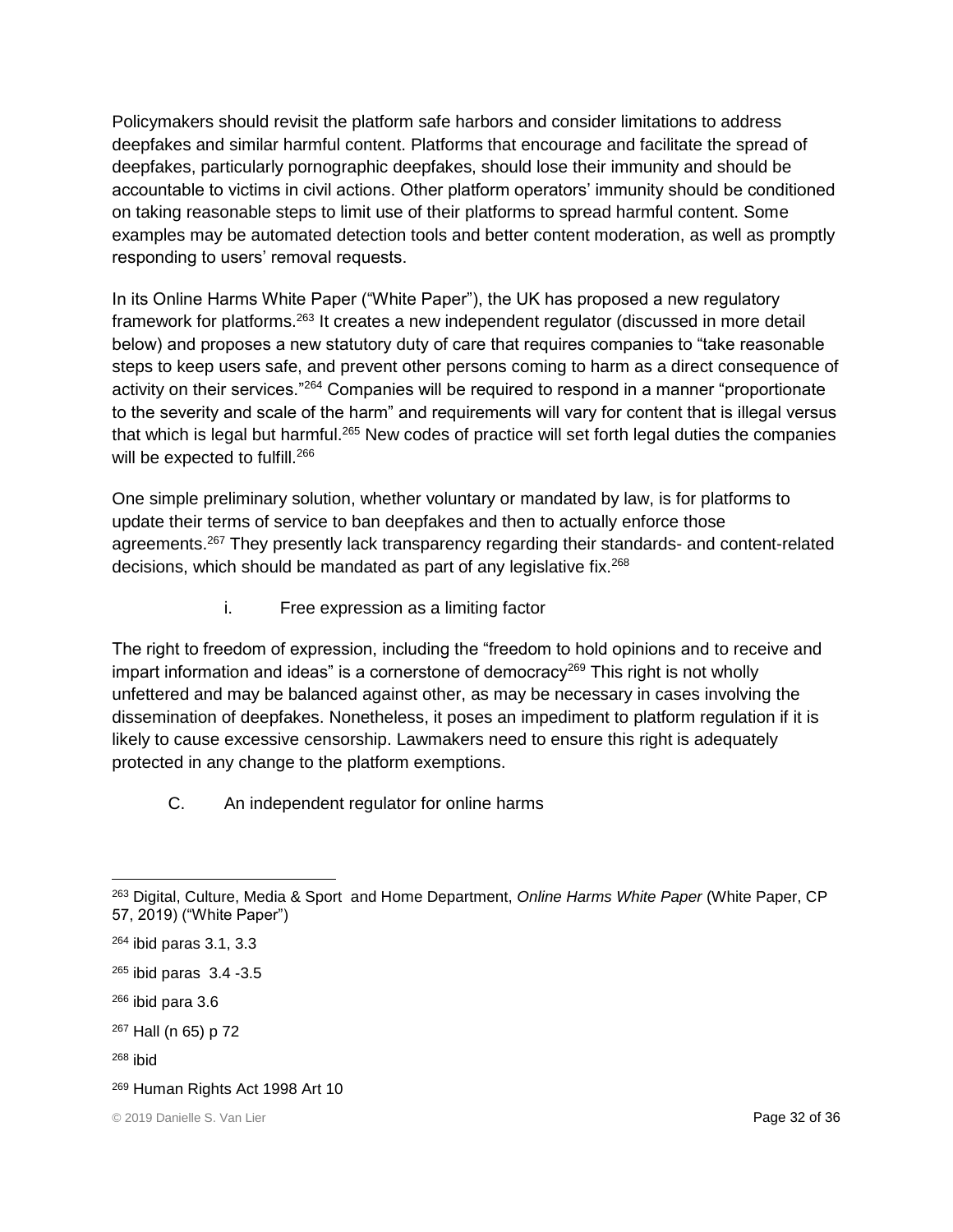The White Paper proposes creation of an independent regulator to oversee enforcement of new duties that will be imposed under its proposals.<sup>270</sup> The regulator will establish codes of practice, including establishing a framework for transparency, trust and accountability, and will assess the companies' compliance with those codes and their own policies.<sup>271</sup> It will also oversee "the implementation of user redress mechanisms," and will take actions to enforce compliance.<sup>272</sup> Additional responsibilities will also promote education and awareness to empower users and the development and use of safety technologies. Lastly, it will undertake and commission research to better understand "online harms and their impacts on individuals and society.<sup>273</sup>

D. Ethics-based solutions

AI is a rapidly developing field with a commitment to making a lot of its developments opensource. This openness is part of what has fueled the rapid advancements. But it is also what has allowed the technology's misuse. Google's commitment to building a "technology that could have an impact as profound as electricity" is what caused it to lose control of TensorFlow upon which most deepfakes applications are built.<sup>274</sup> Google's technology had a profound impact, but likely not the one it intended.

Companies like Google lack the incentive to limit their open-source offerings because they are good for business.<sup>275</sup> Open source code helps create a funnel for new AI development talent and it can lead to the development of projects that inspire additional projects.<sup>276</sup> But opensource technology also creates transparency, which has benefits.<sup>277</sup>

The researchers developing these technologies need to engage in self-reflection and consider potential misuse of their technology both in its development and before releasing it to the public. Google, Microsoft, and other large developers are vocal about ethical AI development.<sup>278</sup> Their own scientists sign ethical pledges and they have research ethics groups, but they do not provide ethical guidance to their users.<sup>279</sup> That defies logic, given the power of these tools. Providing ethics guidance to developers using their open-source tools will not stop those with malicious intent, but it will some to make more ethical development decisions.

- <sup>270</sup> White Paper (n 265) paras 3.2, 5.1 <sup>271</sup> ibid para 5.2
- <sup>272</sup> ibid

 $\overline{a}$ 

- $273$  ibid
- <sup>274</sup> Gershgorn (n 7)
- $275$  ibid
- <sup>276</sup> ibid
- <sup>277</sup> Gershgorn (n 7)
- $278$  ibid
- $279$  ibid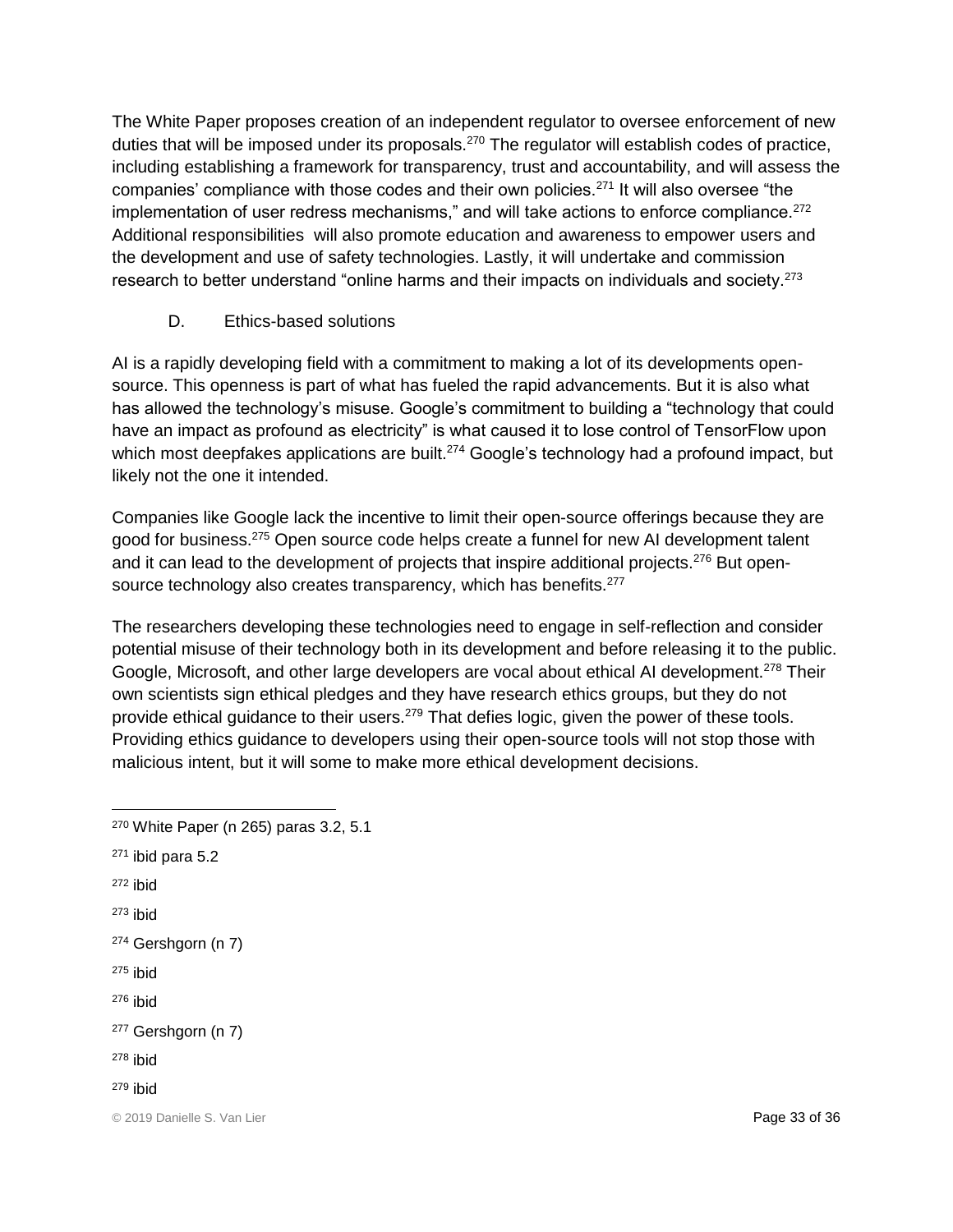Some ethicists question the logic behind allowing the technology sector to regulate itself and propose asking larger, existential questions around ethics and regulation in technology.<sup>280</sup> Deepfakes are one part of a larger societal discussion.<sup>281</sup> Whether voluntary or legally mandated, "an industry-wide commitment to basic legal standards, significant regulation and technological ethics" may form a partial solution to addressing the harms of bad technology design.<sup>282</sup>

#### E. Education and user empowerment

The White Paper proposes development of an online literacy strategy "to empower users to manage their online safety."<sup>283</sup> The review found that there is insufficient information on media literacy, particularly for adults, and that work was needed to address issues including disinformation and online attacks on women.<sup>284</sup> The White Paper sets forth an education strategy to address this.<sup>285</sup> Similar recommendations in the context of disinformation recommend prioritizing funding for news literacy programs.<sup>286</sup> Individuals, especially young people, need to learn how to critically evaluate news sources, especially those on social media or digital news sites.<sup>287</sup> The UK is already engaging in educational efforts about online safety in school curricula.<sup>288</sup> The public also needs to take steps to protect itself, such as getting their news from a diversity of sources and being skeptical of news from non-traditional sources.<sup>289</sup>

Users also need to understand the role they play in the spread of disinformation and take steps to prevent its spread. These include: checking the content's source; verifying the information's veracity; and understanding their own biases.<sup>290</sup> Education regarding disinformation, including how to spot potential deepfakes, may not prevent their creation but it can help limit their spread.

 $\overline{a}$ 

<sup>280</sup> Matt Beard 'To Fix The Problem Of Deepfakes We Must Treat The Cause, Not The Symptoms *The Guardian* (London 24 Jul 2019) <https://www.theguardian.com/commentisfree/2019/jul/23/to-fix-theproblem-of-deepfakes-we-must-treat-the-cause-not-the-symptoms> accessed 11 Aug 2019

<sup>281</sup> ibid

<sup>283</sup> White Paper (n 265) para 9.18

 $284$  ibid para  $9.16$ 

<sup>285</sup> ibid paras 9.17 – 9.20

<sup>286</sup> Darrell M West, 'How to combat fake news and disinformation' (*Brookings* 18 Dec 2017) <https://www.brookings.edu/research/how-to-combat-fake-news-and-disinformation/> accessed 18 Aug 2019

<sup>287</sup> ibid

<sup>288</sup> White Paper paras 9.5, 9.13

<sup>289</sup> West (n 289)

<sup>290</sup> Aly Colón, 'You are the new gatekeeper of the news' (*The Conversation* 7 Feb 2017) <https://theconversation.com/you-are-the-new-gatekeeper-of-the-news-71862> accessed 18 Aug 2019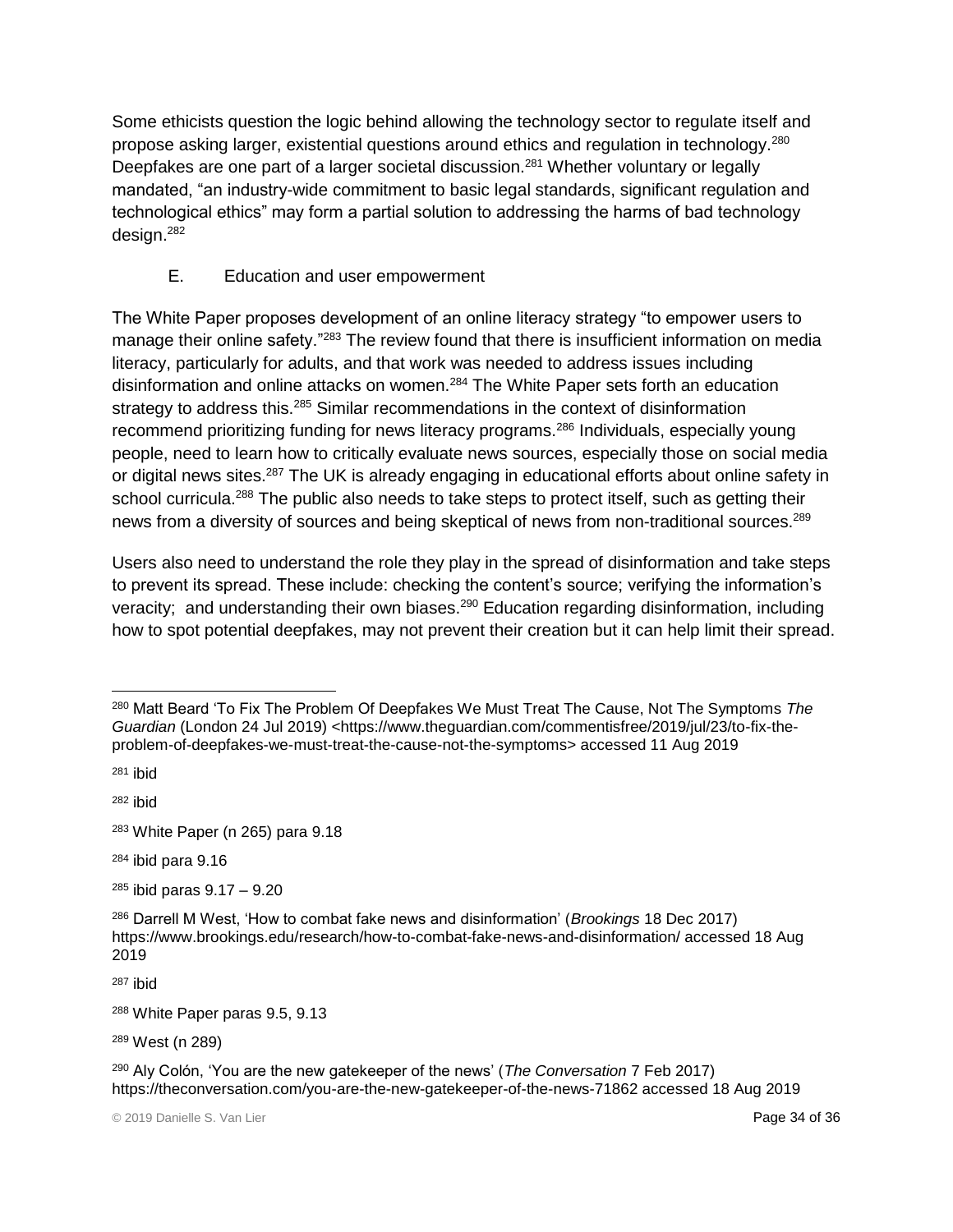## F. Limiting online exposure

Individuals can potentially limit their individual risk of being depicted in a deepfake by limiting the number of photos they post online. This can be done through social media privacy settings or simply not sharing or posting photographs. But not all photographs are within an individual's control, particularly those in the public eye who cannot control photographs like those taken by journalists, paparazzi, or the public or videos in which they appear. It also will not help guard against deepfake videos created by an ex-intimate or other individual with access to photographs of the individual. And in today's information society, it is not practical to withdraw from online life.

## G. Require disclaimers – low-hanging fruit

One of the simplest solutions is to require that any content made using deepfake or similar technology be clearly and conspicuously labeled as such. This could be implemented in a variety of ways, such as automatic watermarking built into the creation software or upon upload to a hosting website. Watermarks might help identify deepfake videos when first posted but they can be removed.

Disclaimers alone are inadequate, especially with regard to pornographic deepfakes. Some deepfake pornography sites already label themselves as featuring deepfakes and contain disclaimers. For example, a website that describes itself as the "best deepfake porn site dedicated to fake celebrity porn" has a small print disclaimer.<sup>291</sup> The disclaimer, which notes that "all content [on the site is] fake" is in barely-readable dark grey against the black background of each page.<sup>292</sup> The site is not amenable to complaints — if visitors "have any issues with the content of this site, [they are asked to] leave and" not use it."<sup>293</sup>

Even if one website has a disclaimer or otherwise makes clear that its content is fake, that does not prevent the videos from spreading beyond that site without the disclaimer. Another drawback to requiring disclaimers or watermarks is that it potentially would defeat a defamation claim. Additionally, legally mandating disclaimers sends the message that society sees the content as acceptable. Not all deepfakes are harmful, and mandatory disclaimers or watermarks might be a way to preserve free expression in connection with those forms of content. But it should not be considered adequate with regard to sexual deepfakes.

## **6. Conclusion**

For nearly two years, journalists have been portending deepfake-driven doom, such as a major geopolitical, national security, or other world-impacting crisis. As of this writing, that has not

 $\overline{a}$ 

<sup>291</sup> MrDeepfakes.com [<https://mrdeepfakes.com>](https://mrdeepfakes.com/) (Author's warning: this site contains very graphic videos on several of its pages) visited 31 May 2019

 $292$  ibid

<sup>293</sup> ibid